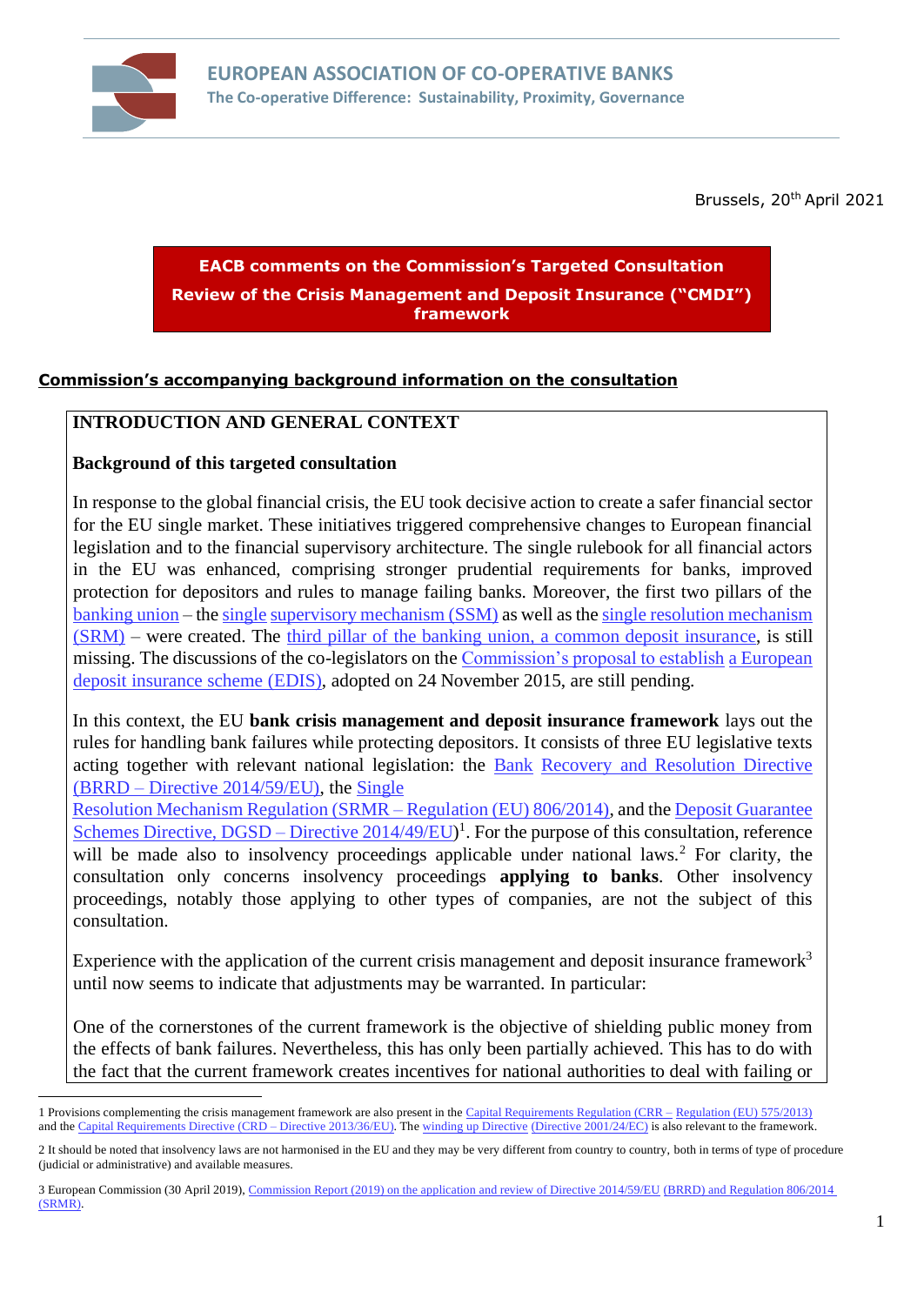likely to fail (FOLF) banks through solutions that do not necessarily ensure an optimal outcome in terms of consistency and minimisation in the use of public funds. These incentives are partly generated by the misalignment between the conditions for accessing the resolution fund and certain (less stringent) conditions for accessing other forms of financial support under existing EU State aid rules, as well as the availability of tools in certain national insolvency proceedings (NIP), which are in practice similar to those available in resolution. Moreover, a reported difficulty for some small and medium-sized banks to issue certain financial instruments, that are relevant for the purpose of meeting their minimum requirement for own funds and eligible liabilities (MREL), may contribute to this misalignment of incentives.

• The procedures available in insolvency also differ widely across Member States, ranging from pure judicial procedures to administrative ones, which may entail tools and powers akin to those provided in BRRD/SRMR. These differences become relevant when solutions to manage failing banks are sought in insolvency, as they cannot ensure an overall consistent approach across Member States.

The predictability of the current framework is impacted by various elements, such as divergence in the application of the Public Interest Assessment  $(PIA)^4$  by the Single Resolution Board (SRB) compared to National Resolution Authorities (NRA) outside the banking union. In addition, the existing differences among national insolvency frameworks (which have a bearing on the outcome of the PIA) and the fact that some of these national insolvency procedures are similar to those available in resolution, as well as the differences in the hierarchy of liabilities in insolvency across Member States, complicate the handling of banking crises in a cross-border context.

• Additional complexity comes from the fact that similar sources of funding may qualify as State aid or not and that this depends on the circumstances of the case. As a result, it may not be straightforward to predict *ex ante* if certain financial support is going to trigger a FOLF determination or not.

• The rules and decision-making processes for supervision and resolution, as well as the funding from the resolution fund, have been centralised in the banking union for a number of years, while deposit guarantee schemes are still national and depositors enjoy different levels and types of guarantees depending on their location. Similarly, differences in the functioning of national [deposit guarantee](https://ec.europa.eu/info/business-economy-euro/banking-and-finance/financial-supervision-and-risk-management/managing-risks-banks-and-financial-institutions/deposit-guarantee-schemes_en) [schemes](https://ec.europa.eu/info/business-economy-euro/banking-and-finance/financial-supervision-and-risk-management/managing-risks-banks-and-financial-institutions/deposit-guarantee-schemes_en) [\(DGSs\)](https://ec.europa.eu/info/business-economy-euro/banking-and-finance/financial-supervision-and-risk-management/managing-risks-banks-and-financial-institutions/deposit-guarantee-schemes_en) [a](https://ec.europa.eu/info/business-economy-euro/banking-and-finance/financial-supervision-and-risk-management/managing-risks-banks-and-financial-institutions/deposit-guarantee-schemes_en)nd their ability to handle adverse situations, as well as some practical difficulties (e.g., when a bank transfers its activities to another Member State and/or changes the affiliation to a DGS) are observed.

• Discrepancies in depositor protection across Member States in terms of scope of protection, such as specific categories of depositors,<sup>5</sup> and payout processes result in inconsistencies in access to financial safety nets for EU depositors.<sup>6</sup>

The possible revision of the resolution framework as well as a possible further harmonisation of insolvency law are also foreseen in the respective review clauses of the three legislative texts.<sup>7</sup> By reviewing the framework, the Commission aims to increase its efficiency, proportionality and overall coherence to manage bank crises in the EU, as well as to enhance the level of depositor protection, including through the creation of a common depositor protection mechanism in the banking union.

<sup>4</sup> As also explained in detail later, the PIA is carried out by a resolution authority to decide whether a failing bank should be managed under resolution or insolvency according to national law.

<sup>5</sup> While the protection of standard banking deposits by DGSs has been harmonised, exceptions excluding certain deposits (for instance those of public authorities) or extending the protection above the EUR 100 000-threshold are defined on a national basis.

<sup>6</sup> Study financed under the European Parliament Pilot Project 'Creating a true banking union' on th[e Options and national](https://eur-lex.europa.eu/legal-content/EN/TXT/?uri=CELEX:32014L0049) [discretions under the Deposit](https://eur-lex.europa.eu/legal-content/EN/TXT/?uri=CELEX:32014L0049)  [Guarantee Scheme Directive](https://eur-lex.europa.eu/legal-content/EN/TXT/?uri=CELEX:32014L0049) [and their treatment in the context of a European Deposit Insurance Scheme](https://eur-lex.europa.eu/legal-content/EN/TXT/?uri=CELEX:32014L0049) and EBA opinions o[f 8 August 2019,](https://eba.europa.eu/sites/default/documents/files/documents/10180/2622242/324e89ec-3523-4c5b-bd4f-e415367212bb/EBA%20Opinion%20on%20the%20eligibility%20of%20deposits%20coverage%20level%20and%20cooperation%20between%20DGSs.pdf) 30 October [2019,](https://eba.europa.eu/sites/default/documents/files/document_library/EBA%20Opinion%20on%20DGS%20Payouts.pdf) [23 January 2020](https://eba.europa.eu/sites/default/documents/files/document_library/Publications/Opinions/2020/EBA%20Opinion%20on%20DGS%20funding%20and%20uses%20of%20DGS%20funds.pdf) an[d 28 December 2020](https://www.eba.europa.eu/sites/default/documents/files/document_library/Publications/Opinions/2020/961347/EBA%20Opinion%20on%20the%20interplay%20between%20the%20AMLD%20and%20the%20DGSD.pdf) [is](https://www.eba.europa.eu/sites/default/documents/files/document_library/Publications/Opinions/2020/961347/EBA%20Opinion%20on%20the%20interplay%20between%20the%20AMLD%20and%20the%20DGSD.pdf)sued under Article 19(6) DGSD in the context of the DGSD review.

<sup>7</sup> It is relevant in this respect to notice the European Commission's [Report \(2019\) on the application and review of Directive](https://ec.europa.eu/transparency/regdoc/rep/1/2019/EN/COM-2019-213-F1-EN-MAIN-PART-1.PDF) [2014/59/EU \(BRRD\) and Regulation](https://ec.europa.eu/transparency/regdoc/rep/1/2019/EN/COM-2019-213-F1-EN-MAIN-PART-1.PDF)  [806/2014 \(SRMR\)](https://ec.europa.eu/transparency/regdoc/rep/1/2019/EN/COM-2019-213-F1-EN-MAIN-PART-1.PDF)*[.](https://ec.europa.eu/transparency/regdoc/rep/1/2019/EN/COM-2019-213-F1-EN-MAIN-PART-1.PDF)*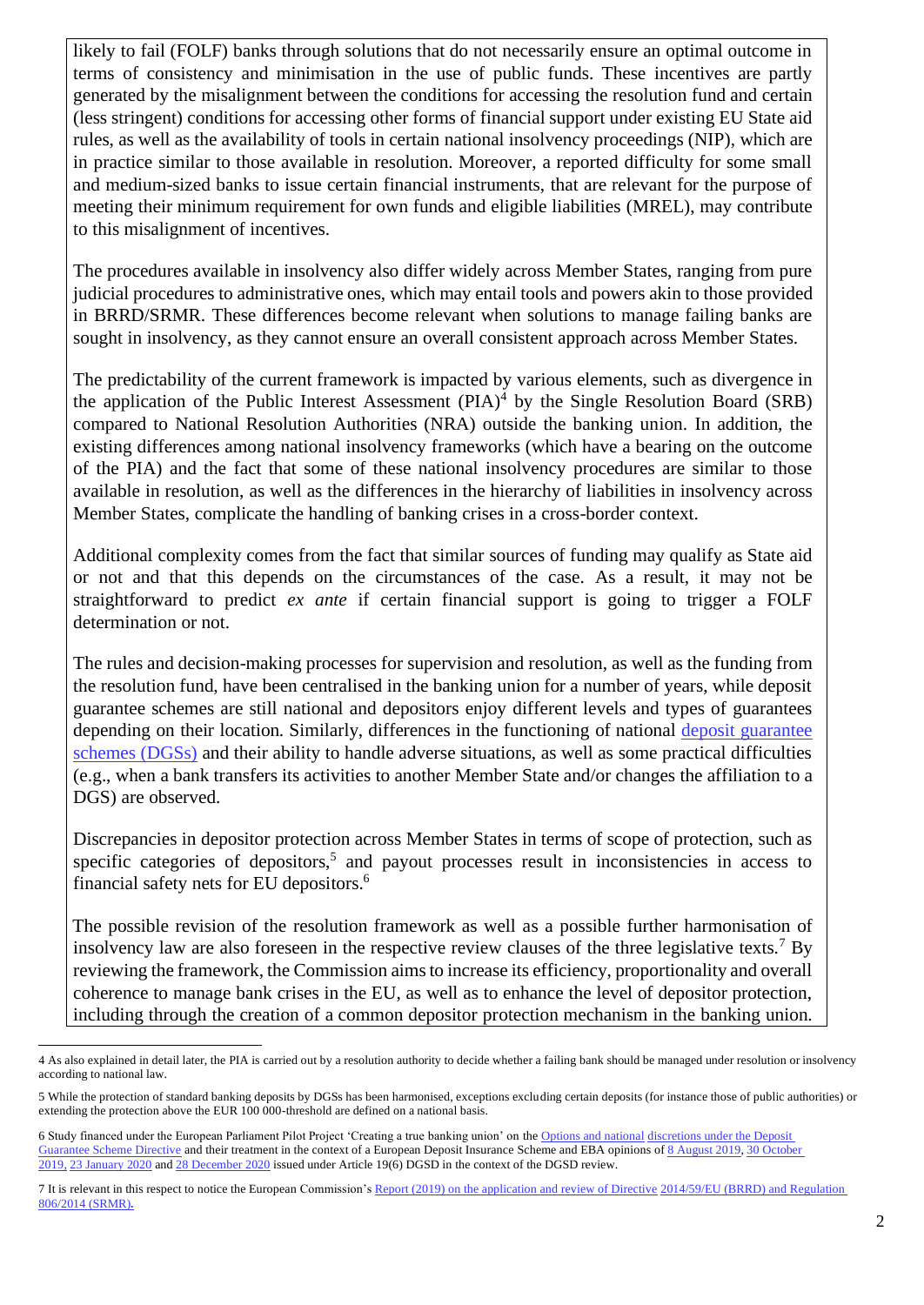Crisis management and deposit insurance, including a common funding scheme for the banking union, are strongly interlinked and inter-dependent, and present the potential for synergies if developed jointly. Additionally, in the context of the crisis management and deposit insurance framework review, the State aid framework for banks will also be reviewed with a view to ensuring consistency between the two frameworks, adequate burdensharing of shareholders and creditors to protect taxpayers and preservation of financial stability.

## **Structure of this consultation and responding to this consultation**

In line with the [better regulation principles,](https://ec.europa.eu/info/law/law-making-process/better-regulation-why-and-how_en) the Commission is launching this targeted consultation to gather evidence in the form of relevant stakeholders' views and experience with the current crisis management and deposit insurance framework, as well as on its possible evolution in the forthcoming reviews. Please note that this consultation covers the reviews of the BRRD, SRMR and DGSD.

The targeted consultation is available in English only. It is split into two main sections: a section covering the general objectives and the review focus, and a section seeking specific more technical feedback on stakeholders' experience with the current framework and the need for changes in the future framework.

**Part 1 – General objectives and review focus** (Questions 1 to 6)

**Part 2 – Experience with the framework and lessons learned for the future framework** 

A. **Resolution, liquidation and other available measures to handle banking crises**(Questions 7 to 28)

- B. **Level of harmonisation of creditor hierarchy in the EU and impact on 'no creditor worse off' principle (NCWO)** (Questions 29 to 30)
	- C. **Depositor insurance** (Questions 31 to 39)

A [general public consultation will be launched](https://ec.europa.eu/info/publications/finance-consultations-2021-crisis-management-deposit-insurance-review_en) [in parallel](https://ec.europa.eu/info/publications/finance-consultations-2021-crisis-management-deposit-insurance-review_en)<sup>8</sup>. It covers only general questions on the bank crisis management and deposit insurance framework and will be available in 23 official EU languages. Some general questions are asked in both questionnaires. This is indicated whenever this is the case. Please note that replies to either questionnaire will be equally considered.

Views are welcome from all stakeholders.

You are invited to provide feedback on the questions raised in this online questionnaire. We invite you to add any documents and/or data that you would deem useful to accompany your replies at the end of this questionnaire, and **only through the questionnaire**.

Please explain your responses and, as far as possible, illustrate them with concrete examples and substantiate them numerically with supporting data and empirical evidence. Where appropriate, provide specific operational suggestions to questions raised. This will allow further analytical elaboration.

You are requested to read the [privacy statement attached](https://ec.europa.eu/info/files/2021-crisis-management-deposit-insurance-review-targeted-specific-privacy-statement_en) to this consultation for information on how your personal data and contribution will be dealt with.

The consultation will be open for 12 weeks.

**CONSULTATION** 

<sup>8</sup> [https://ec.europa.eu/info/publications/finance-consultations-2021-crisis-management-deposit-insurance-review\\_en](https://ec.europa.eu/info/publications/finance-consultations-2021-crisis-management-deposit-insurance-review_en)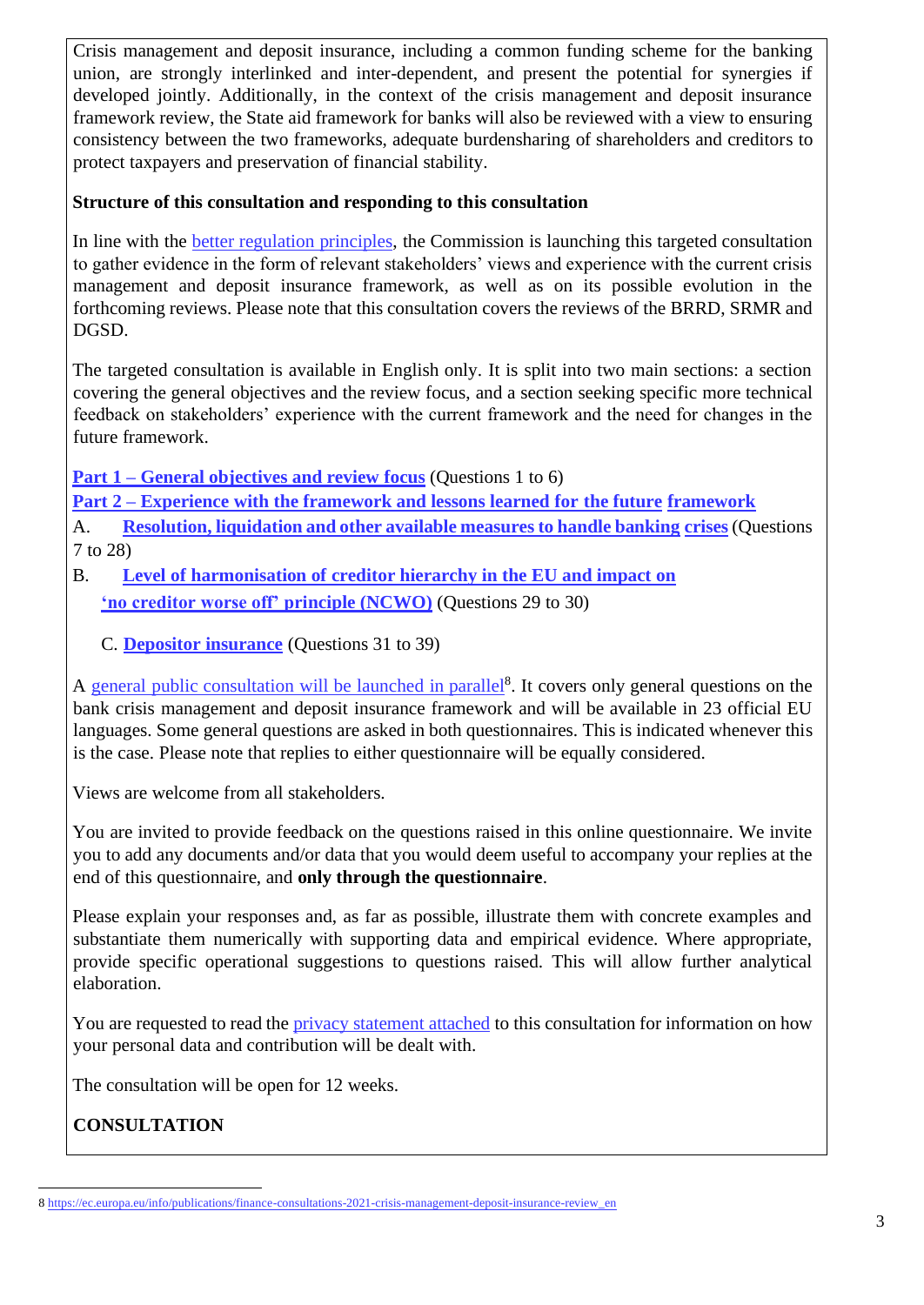The crisis management and deposit insurance (CMDI) framework was introduced as a legislative response to the global financial crisis, to provide tools to address bank failures while preserving financial stability, protecting depositors and avoiding the risk of excessive use of public financial resources.

The CMDI was in particular designed with the aim of handling the failure of credit institutions of any size, as well as to protect depositors from any failure.

The CMDI framework also provides for a set of instruments that can be used before a bank is considered failing or likely to fail (FOLF). These allow a timely intervention to address a financial deterioration (early intervention measures) or to prevent a bank's failure (preventive measures by the DGS).

When a bank is considered FOLF and there is a public interest in resolving it, $9$  the resolution authorities will intervene in the bank by using the specific powers granted by the BRRD<sup>10</sup> in absence of a private solution. In the banking union, the resolution of systemic banks is carried out by the Single Resolution Board (SRB). In the absence of a public interest for resolution, the bank failure should be handled through orderly winding-up proceedings available at national level.

The CMDI framework provides for a wide array of tools and powers in the hands of resolution authorities as well as rules on the funding of resolution actions. These include powers to sell the bank or parts of it, to transfer critical functions to a bridge institution and to transfer non-performing assets to an asset management vehicle. Moreover, it includes the power to bail-in creditors by reducing their claims or converting them into equity, to provide the bank with loss absorption or recapitalisation resources. When it comes to funding, the overarching principle is that the bank should first cover losses with private resources (through the reduction of shareholders' equity and the bail-in of creditors' claims) and that external public financial support can be provided only after certain requirements are met. Also, the primary sources of external financing of resolution actions (should the bank's private resources be insufficient) are provided by a resolution fund and the DGS, funded by the banking industry, rather than taxpayers' money. In the context of the banking union, these rules were further integrated by providing for the SRB as the single resolution authority and building a Single Resolution Fund (SRF) composed of contributions from credit institutions and certain investment firms in the participating Member States of the banking union.

Deposits<sup>11</sup> are protected up to EUR 100 000. This applies regardless of whether the bank is put into resolution or insolvency. In insolvency, the primary function of a DGS is to pay out depositors $12$ within 7 days of a determination of unavailability of their deposits. In line with the DGSD, DGSs may also have functions other than the pay-out of depositors. As pay-out may not always be suitable in a crisis scenario due to the risk of disrupting overall depositor confidence<sup>13</sup>, some Member States allow [the DGS funds to](https://eba.europa.eu/regulation-and-policy/single-rulebook/interactive-single-rulebook/4426) [be used to prevent the failure of a bank \(DGS preventive measures\) or](https://eba.europa.eu/regulation-and-policy/single-rulebook/interactive-single-rulebook/4426)  [finance a transfer](https://eba.europa.eu/regulation-and-policy/single-rulebook/interactive-single-rulebook/4426) [of assets and liabilities to a buyer in insolvency to preserve the access to covered](https://eba.europa.eu/regulation-and-policy/single-rulebook/interactive-single-rulebook/4426) [depositors](https://eba.europa.eu/regulation-and-policy/single-rulebook/interactive-single-rulebook/4426) [\(](https://eba.europa.eu/regulation-and-policy/single-rulebook/interactive-single-rulebook/4426)DGS alternative measures).<sup>14</sup> The DGSD provides a limit as regards the costs of such preventive and alternative measures. Moreover, DGSs can contribute financially to a bank's resolution, under certain circumstances.

<sup>9</sup> Resolution is considered in the public interest when normal insolvency proceedings would not sufficiently achieve the resolution objectives. See Article 32 BRRD.

<sup>&</sup>lt;sup>10</sup> In the following, reference to the BRRD should be understood as including also corresponding provisions in the Single Resolution Mechanism Regulation (SRMR). <sup>11</sup> If not excluded under Article 5 DGSD.

<sup>12</sup> Article 11(1) DGSD.

<sup>&</sup>lt;sup>13</sup> The main challenges are related to (i) the short-term interruption of depositors' access to their deposits for pay-outs, (ii) the cost to the DGS and to the economy, and, (iii) the inherent risk of destruction of value in insolvency.

<sup>14</sup> Article 11(6) DGSD.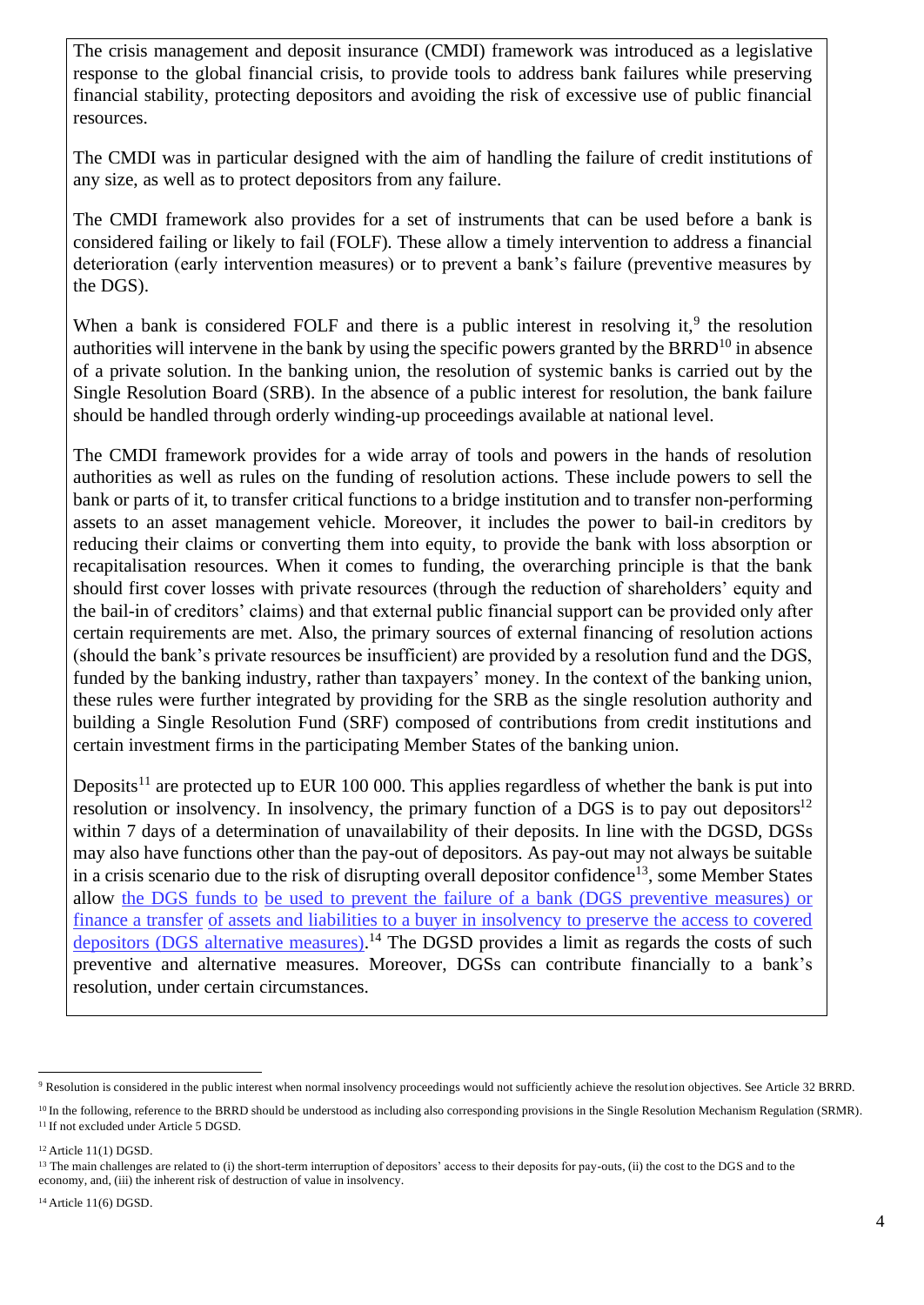The functioning of the DGSs and the use of their funds cannot be seen in isolation from the broader debate on the [European deposit insurance scheme](https://ec.europa.eu/info/business-economy-euro/banking-and-finance/banking-union/european-deposit-insurance-scheme_en) [\(EDIS\).](https://ec.europa.eu/info/business-economy-euro/banking-and-finance/banking-union/european-deposit-insurance-scheme_en) A possible broader use of DGSs funds could represent a sort of a renationalisation of the crisis management and expose national taxpayers unless encompassed by a robust safety net (EDIS). A first phase of liquidity support could be seen as a transitional step towards a fully-fledged EDIS, in view of a steady-state banking union architecture as the final objective for completing the post-crisis regulatory landscape. In the consultation document the references to national DGSs, as concerns the banking union Member States, should be understood to also encompass EDIS, bearing in mind the design applicable in the point in time on the path towards the steady-state.

Finally, the CMDI framework also includes measures that could be used in exceptional circumstances of serious disturbance to the economy. In these circumstances, it allows external financial support for precautionary purposes (precautionary measures) to be granted.

The main policy objectives of the CMDI framework are to:

- limit potential risks for financial stability caused by the failure of a bank;
- minimise recourse to public financing / taxpayers' money;
- protect depositors;
- facilitate the handling of cross-border crises; and

break the bank/sovereign loop and foster the level playing field among banks from different Member States, particularly in the banking union.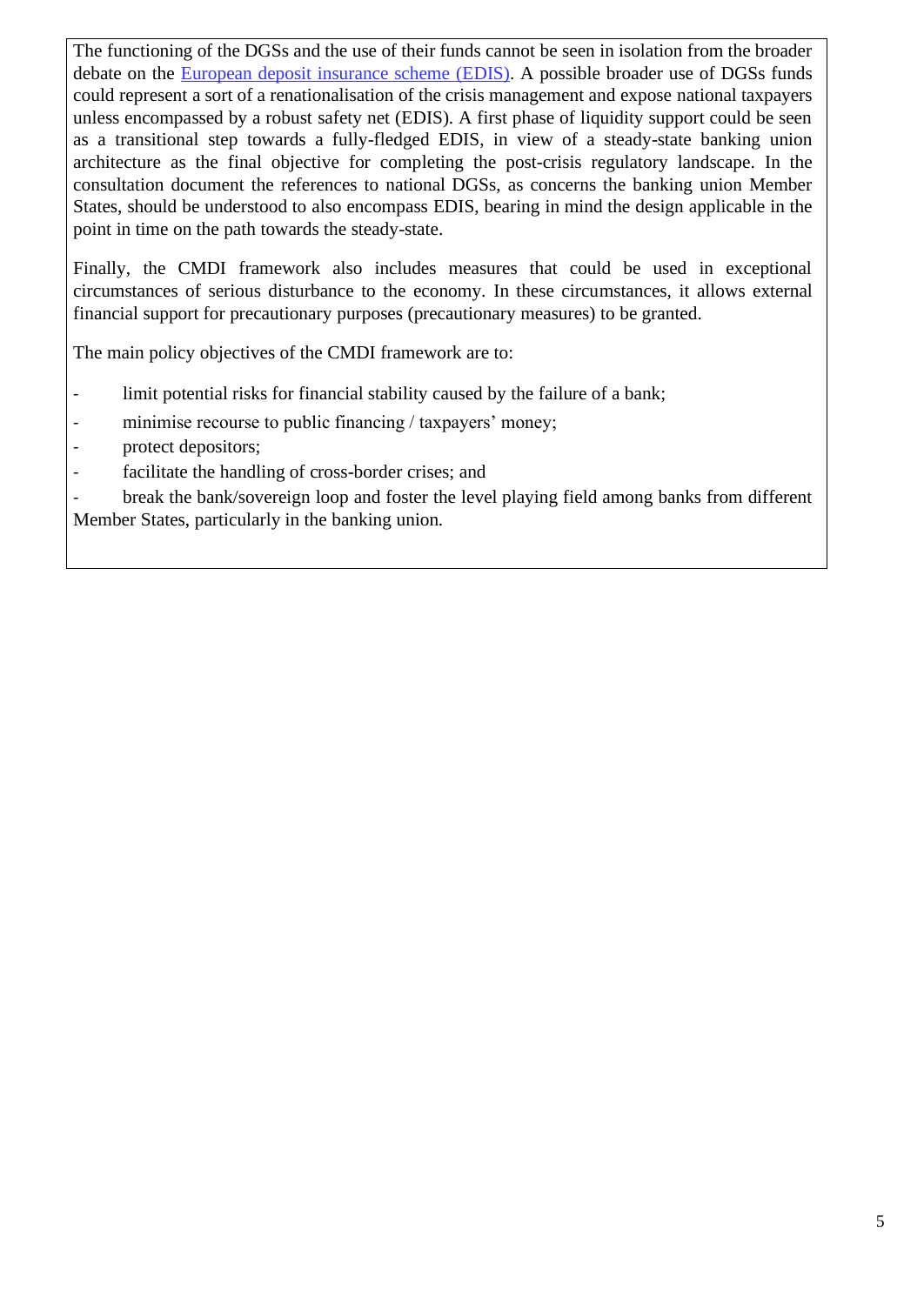# **PART 1 – GENERAL OBJECTIVES AND REVIEW FOCUS 15**

## *Question 1*

*In your view, has the current CMDI framework achieved the following objectives? On a scale from 1 to 10 (1 being "achievement is very low" and 10 being "achievement is very high"), please rate each of the following objectives.*

|                                                                                                                                                                                                                      |  | 3 |  | 6 | 8 | 9 | 10 Do not know $/$<br>No opinion |
|----------------------------------------------------------------------------------------------------------------------------------------------------------------------------------------------------------------------|--|---|--|---|---|---|----------------------------------|
| framework<br>achieved<br>The<br>the<br>objective of limiting the risk for<br>financial stability stemming from<br>bank failures                                                                                      |  |   |  |   |   |   | x                                |
| framework<br>achieved<br>The<br>the<br>objective of minimising recourse<br>to public financing and taxpayers'<br>money                                                                                               |  |   |  |   |   |   |                                  |
| framework<br>achieved<br>The<br>the<br>objective of protecting depositors                                                                                                                                            |  |   |  |   |   |   |                                  |
| achieved<br>The<br>framework<br>the<br>objective<br>of<br>breaking<br>the<br>bank/sovereign loop                                                                                                                     |  |   |  |   |   |   | Χ                                |
| achieved<br>The<br>framework<br>the<br>objective of fostering the<br>level<br>playing field among banks from<br>different Member States                                                                              |  |   |  |   |   |   | х                                |
| framework<br>The<br>ensured<br>legal<br>certainty and predictability                                                                                                                                                 |  |   |  |   |   |   | x                                |
| achieved<br>framework<br>The<br>the<br>objective of adequately addressing<br>cross-border bank failures                                                                                                              |  |   |  |   |   |   | x                                |
| The scope of application of the $X$<br>framework beyond banks<br>(which<br>includes<br>investment firms<br>some<br>but not, for example, payment<br>service providers<br>and<br>e-money<br>providers) is appropriate |  |   |  |   |   |   |                                  |

*If possible, please explain: [text box]* 

Most of our members believe that the objectives of the CM framework have broadly been achieved and that especially a higher degree of financial stability is ensured.

<sup>15</sup> Questions 1-6 of the general part of this targeted consultation correspond to questions 1-6 of the general public consultation.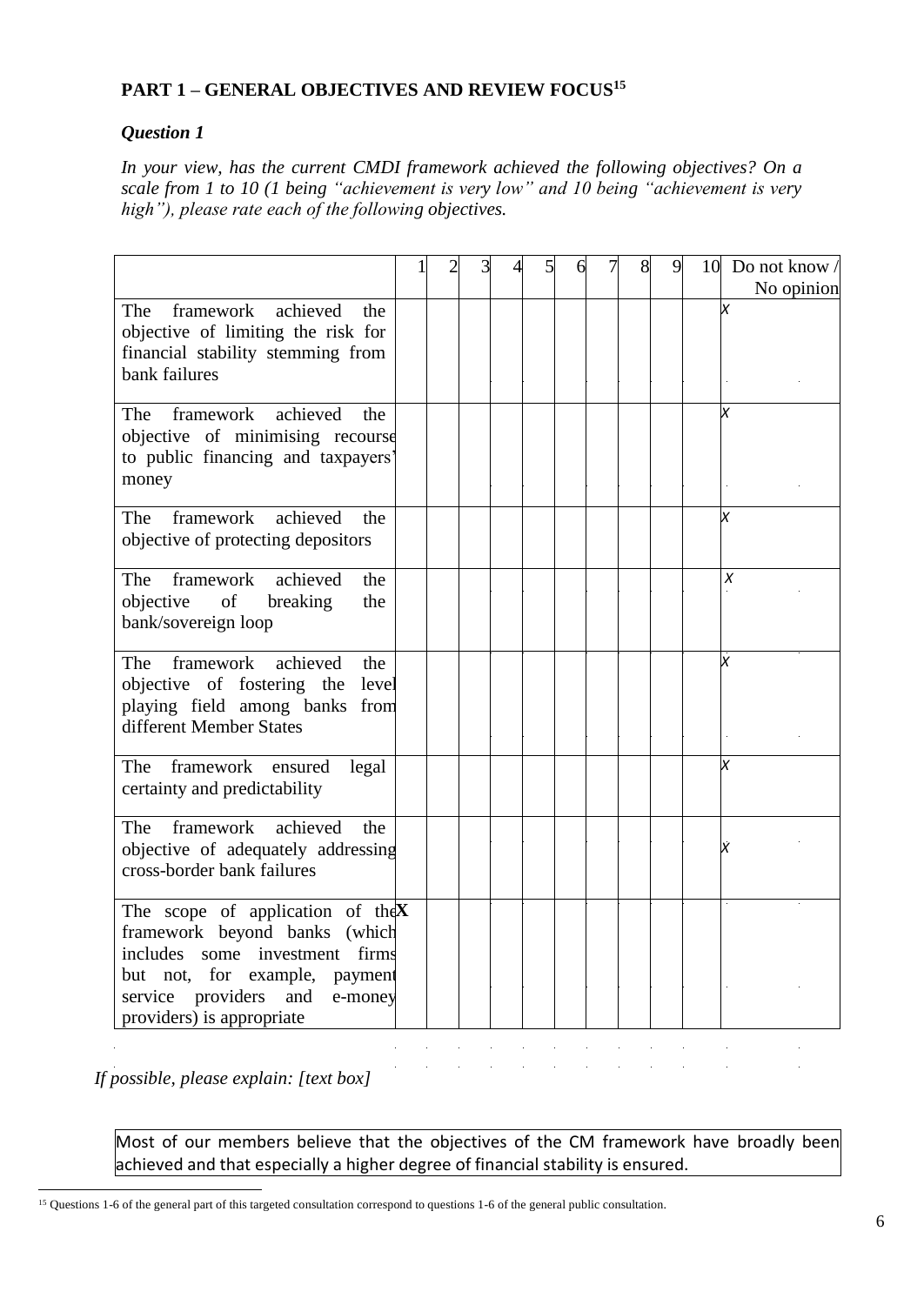Nevertheless, improvements are necessary. In this respect, our key messages are:

- 1. The determination of the scope of resolution framework only in order to differentiate between banks on the basis of their size may simplify the matter but is not fit for purpose. Also the business model, funding structure and risk profile are relevant criteria.
- 2. The future framework should not change for banks without systemic impact, in particular in respect of the member banks of an IPS.
- 3. All banks, and especially small and mid-size ones without a systemic impact (with a retail-oriented business model and a relatively low risk profile), should not be subject to disproportionate resolution preparation and resolution requirements, as enshrined in Article 1 para. 1 BRRD which requires both resolution and competent authorities to take proportionality into account. In general, the principle of proportionality should be emphasized and converged in the European Union.
- 4. The requirements for resolution planning and the removal of the obstacles to resolvability should be clearly limited to the preferred resolution strategy determined by the resolution authority.

Regarding legal certainty and predictability of the CMDI framework we see room for improvements regarding numerous aspects, especially regarding the transparency of resolution decisions taken, the transparency of the calibration of the MREL target, both interim and final, subordination requirement and the methodology used by resolution authorities to calibrate the market confidence charge.

Regarding the objective of depositor protection, the achievements of the framework and its infrastructure are appreciated. Nevertheless, there is room for improvements.

Regarding the objective of fostering a level playing field between banks and different Member States, although the framework has fostered an alignment at EU level, we have a negative assessment because we believe it is not proportionate for small banks.

The framework did not succeed in creating the general perception that that it achieved the objective of breaking the bank/sovereign loop. In the past years there were cases of public bailout, which raised questions. While some of our members see an inconsistent application by the SRB as the major cause, some others blame the framework.

The Wirecard case has shown that also non-regulated financial service providers can seriously hamper financial stability. Moreover, the resolution framework is highly costly for banks. The EU should fill any loopholes for regulatory arbitrage and assess potential dangers to financial stability by the failure of investment firms, non-regulated factoring companies, payment service providers, e-money providers and new market players (Fintechs) would be included in resolution planning and MREL.

Furthermore, it should be discussed whether the focus on the financial stability should be expanded to the economy in general, meaning that all providers of "critical functions" which the public has an interest in not being wound-down because of the importance could be included in a form of crisis management. The recent crisis saw several cases e.g. in the aviation industry where governments had to bail-out or guarantee liabilities in favor of big airlines. Including critical function providers beyond financial institutions would ensure a cross-sectoral level playing field and help preserve public money. This would imply that for other parts of the economy other adequate frameworks are established.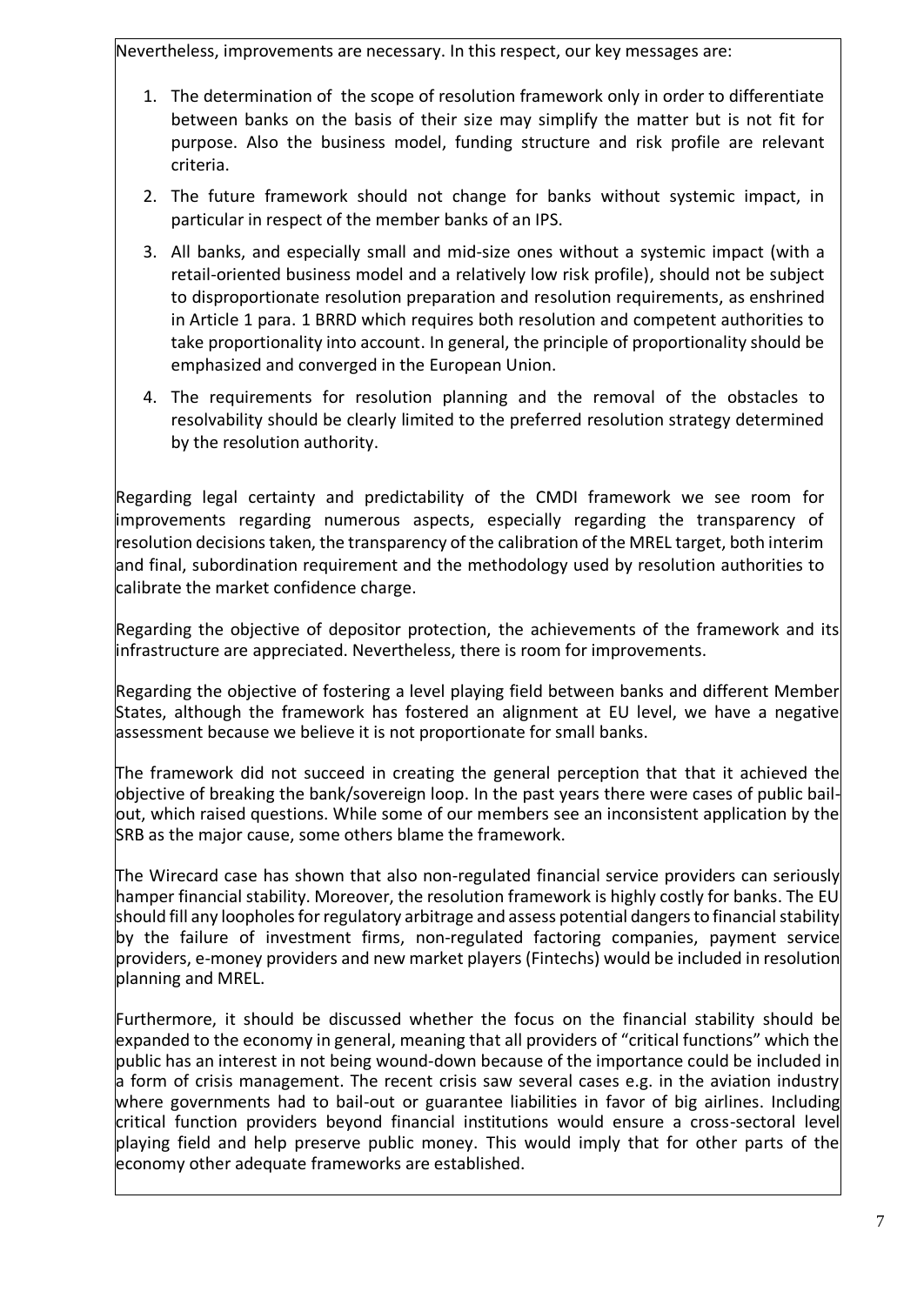*Which additional objectives should the reform of the CMDI framework ensure? Do you consider that the BRRD resolution toolbox already caters for all types of banks, depending on their resolution strategy? In particular, are changes necessary to ensure that the measures available in the framework (including tools to manage the bank's crisis and external sources of funding) are used in a more proportionate manner, depending on the specificities of different banks, including the banks' different business models? [text box]* 

In order to increase proportionality in resolution planning, it should be clearly established that requirements related to resolution planning and removal of obstacles to resolvability be limited to what is strictly necessary to carry out the established resolution strategy of the bank after the measures set out in the recovery plan have been carried out.

In that vein we fully subscribe to the following considerations reported on page 23 of the consultation document, i.e. (i) "a proportionate approach to managing bank failures should ensure that entities can access funding sources without having to modify their business model" and (ii) "the existence of a variety of business models is an important element to ensure a diversified, dynamic and competitive banking market".

Consequently, we agree on the idea that changes are necessary to ensure that the measures available in the framework should be tailored on the specificities of different banks arising from their business models.

Resolution requirements apply already by now to all institutions, but simplified requirements can be applied in certain cases. Even where simplified requirements are applied, the power of the SRB / NRAs to take resolution measures is not affected, see Art. 11 (5) SRMR. The gradation expressed in the simplified requirements is also objectively justified and legally required in terms of the different risks faced by institutions and their systemic relevance as well as the resulting different resolution strategies. Some members see that, also in consideration of different national situations, the number of problematic cases that arose in the liquidation of small / medium-sized banks has not been in itself of a magnitude significant to justify a generalised expansion of the full resolution regime as a focus of the review or as a pressing matter. A general expansion of all resolution requirements cannot be an end in itself. The primary objective must be that that the existing framework is strictly and efficiently applied.

The situation of smaller institutions, especially of small and non-complex institutions as defined in Article 4(1) (145) CRR II should carefully be assessed regarding MREL requirements and other resolution elements . Imposing such instruments to banks, who do not have access capital markets, cannot be a practical solution. Forcing small banks to access capital markets would also trigger a number of additional regulatory consequences.

Such a careful approach is also enshrined in Article 45c para 2 subparagraph 2 BRRD II according to which if the resolution plan provides for winding up the entity under normal insolvency proceedings or other equivalent national procedures (negative PIA procedures), the resolution authority shall assess whether it is justified to limit the requirement referred to in Article 45(1) BRRD II for that entity, so that it does not exceed an amount sufficient to absorb losses. In addition, it must be borne in mind that the European legislator just recently decided to exempt entities whose resolution plan provides that the entity is to be wound up under normal insolvency proceedings from MREL supervisory reporting and public disclosure requirements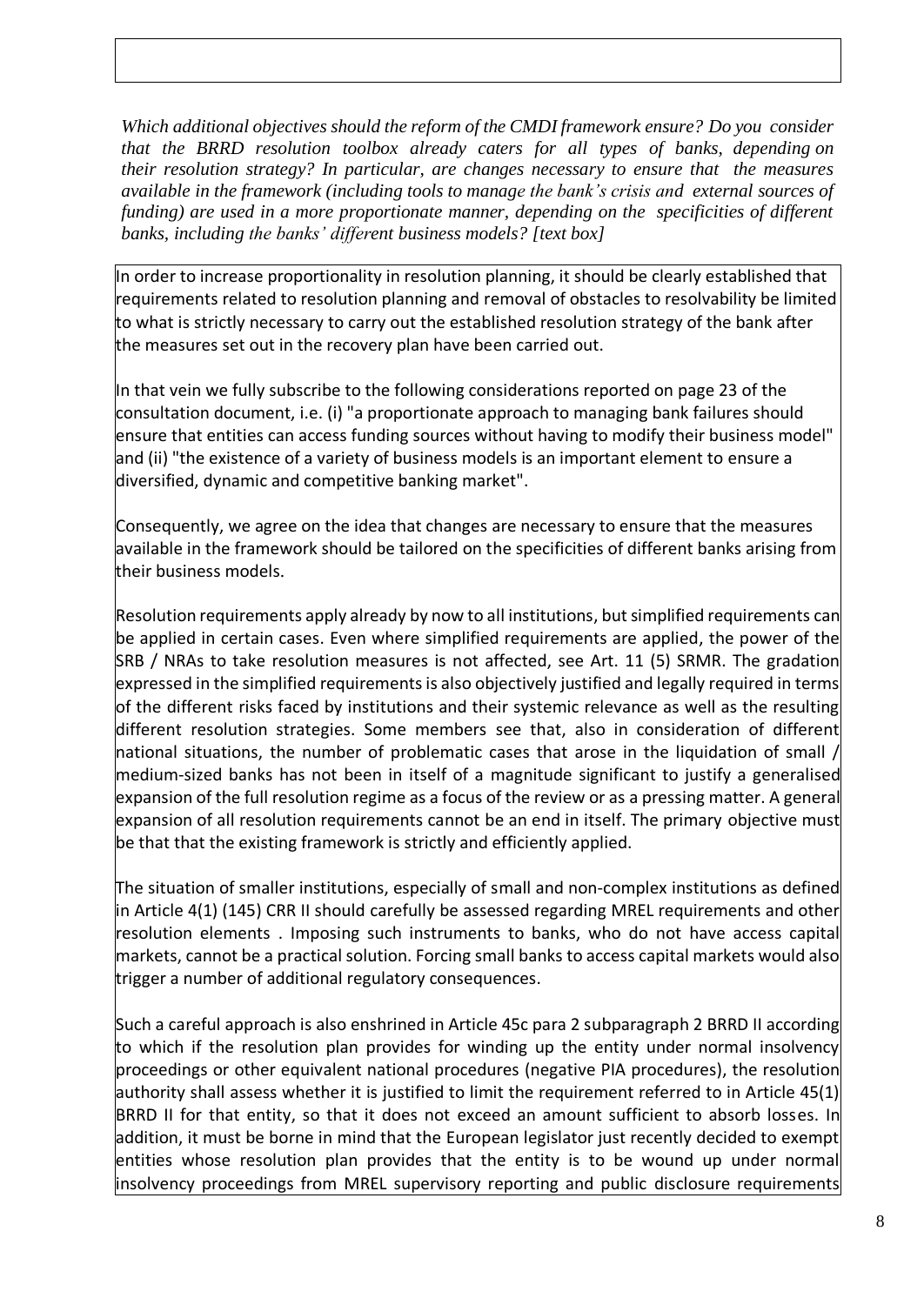(Article 45i para 4 BRRD II).

We see furthermore a need for

- strengthening the crisis management regulations by a further risk reduction in bank balance sheets in individual countries;
- assessing the currently far too complex and therefore risk-generating resolution procedures (time-critical responsibilities of SRB, ECB, Commission, Council)
- clarifying the responsibility for the FOLF determination, which can certainly generate conflicts of interest for the supervisory authorities.

With regard to the MREL calibration in the context of the Pillar 2 Requirement (P2R) we advocate for a clarification as to whether the risks relevant for the determination of the P2R by the supervisory authority should be taken into account by the resolution authority when calibrating the Recapitalisation Amount.

Moreover, the role and tools available to sectoral DGSs/IPSs should be adequately addressed in the framework, given the important functions of additional monitoring of member banks, which historically has allowed the minimisation of risks, the possibility of early intervention in crisis management and, finally, the orderly exit from the market of less efficient intermediaries, avoiding the involvement of taxpayers and the destruction of franchise value.

With regard to IPS, we recommend to consider whether the special purpose funds gathered as an aid fund, necessary for carrying out IPS main objectives should be exempted from instruments of resolution procedure, as well as the IPS aid funds already granted in form of financial support to member banks in need, and exempted from the bankruptcy estate, in case of bankruptcy. It would be of crucial meaning to secure the IPS against the loss of its aid funds due to the aid provided to its participants in need.

It is worth to ponder under BRRD, changing the category of claims in bankruptcy proceedings, taking into account the role of the institutional protection schemes (IPS). It looks justified to place the IPS receivables in question in category 2.

Under the BRRD we suggest allowing for group resolution plans at the level of the IPS similarly as in other cooperative solidarity systems.

Last but not least, on the ground of DGS/EDIS consultation, we question the need to protect deposits by public bodies and local governments by this legal framework.

# *Question 2*

*Do you consider that the measures and procedures available in the current legislative framework have fulfilled the intended policy objectives<sup>16</sup> and contributed effectively to the management of banks' crises?* 

*On a scale from 1 to 10 (1 being "have not fulfilled the intended policy objectives/have not contributed effectively to the management of banks' crises" and 10 being "have entirely fulfilled the intended policy objectives/have contributed effectively to the management of banks' crises"), please rate each of the following measures.* 

<sup>16</sup> The main policy objectives of the CDMI framework are to:

limit potential risks for financial stability caused by the failure of a bank;

reduce recourse to public financing / taxpayers' money;

<sup>•</sup> protect depositors; and

<sup>•</sup> break the bank/sovereign loop and foster the level playing field among banks from different Member States, particularly in the banking union.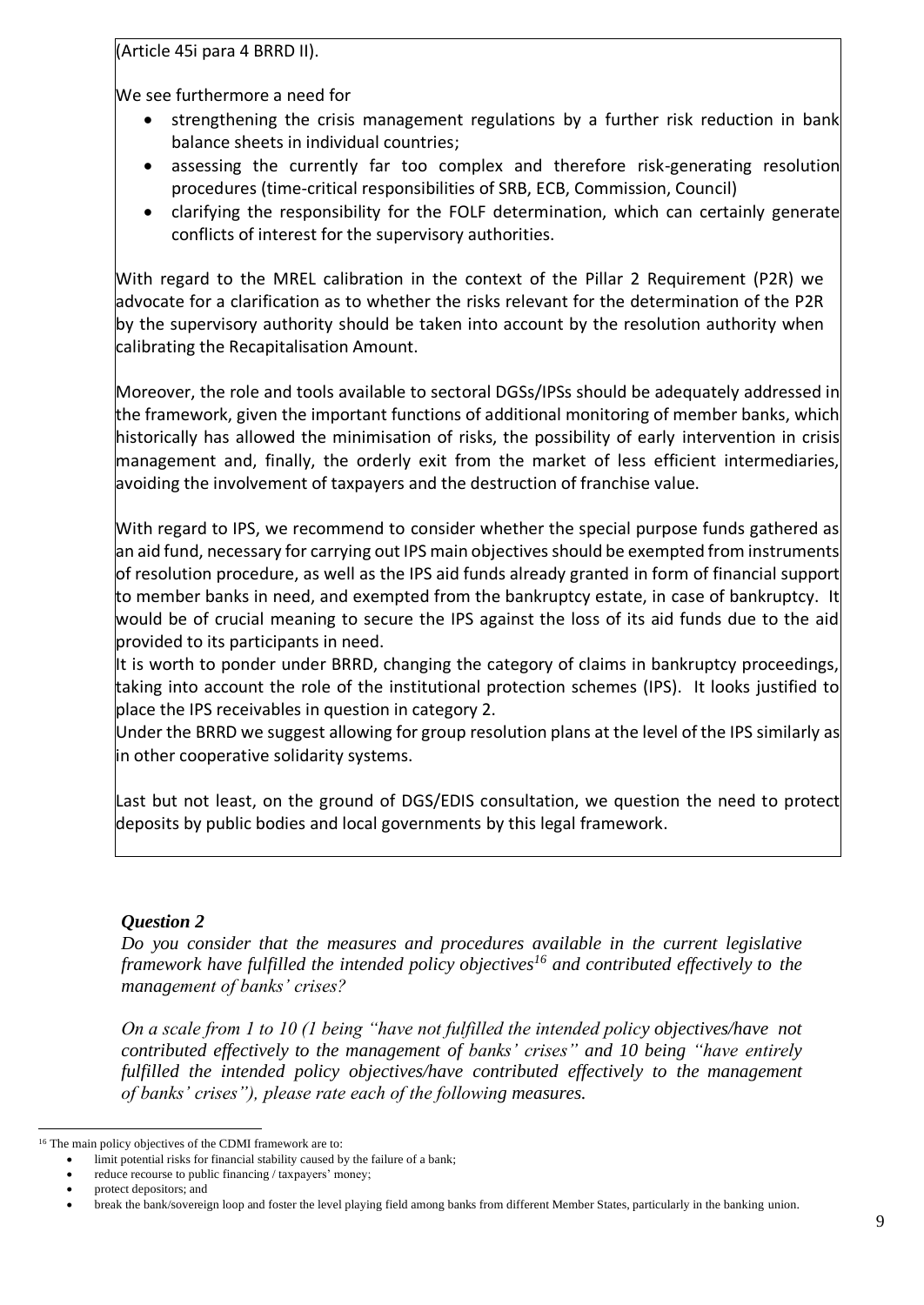|                                                                                                               |  |  |   | 6 |   | 8 | 9 | 10 | Do not know<br>/ No opinion |
|---------------------------------------------------------------------------------------------------------------|--|--|---|---|---|---|---|----|-----------------------------|
| intervention<br>Early<br>measures <sup>17</sup>                                                               |  |  |   |   | X |   |   |    |                             |
| Precautionary<br>measures 18                                                                                  |  |  | X |   |   |   |   |    |                             |
| <b>DGS</b><br>preventive<br>measures                                                                          |  |  |   |   |   |   |   |    | X                           |
| Resolution <sup>19</sup>                                                                                      |  |  |   |   | X |   |   |    |                             |
| National insolvency<br>proceedings, including<br>DGS alternative<br>measures where<br>available <sup>20</sup> |  |  | X |   |   |   |   |    |                             |

*If possible, please explain your reply, and in particular elaborate on which elements of the framework could in your view be improved. [text box]* 

## • **Early intervention measures**

Applying EIMs in current legal frames may be perceived by market participants as the signal of further deterioration of the situation of given institution (e.g. higher risk premia in inter-bank lending, loss of investor/depositor confidence, etc.). One can distinguish between three drivers of adverse market reactions: a) Labelling of EIM through link to BRRD and thus resolution: Some of the EIMs in Article 27(1) BRRD overlap with regular supervisory powers that NCAs/SSM have under Article 104(1) CRD/Article 16 SSMR, such as powers requiring changes in the organisational structure or business strategy of an institution2 . The overlap is also reflected in the preconditions: there is no material difference to apply supervisory powers or EIMs. The partial overlap might create a "labelling" effect of EIMs. If a certain measure can be applied either as supervisory measure or as EIM, the application as EIM might be considered as an escalation signalling a severe deterioration of an institution's situation or the necessity of a stronger supervisory response.

## • **Precautionary measures**

We think that there is not enough evidence since the introduction of the CMDI to assess whether "Precautionary measures" have fulfilled the intended policy objectives in a European context. Based on past experience it is important these remain exceptional tools . More clarity is needed on the conditions to deploy these tools as the current drafting of Art. 32(4)(d) resorts to concepts which are not defined anywhere in the legislation. This has led to an uneven and

<sup>17</sup> BRRD Articles 27 and following

 $18$  BRRD Article 32(4)(d) (i) to (iii)

<sup>&</sup>lt;sup>19</sup> We refer in this respect to the use of the tools available in resolution, i.e. bail-in, sale of business, bridge institution and asset management vehicle as well as the use made so far of the available sources of funding in resolution (resolution fund and DGS particularly).

<sup>&</sup>lt;sup>20</sup> We refer here to the functioning of available insolvency proceedings at national level as well as the use of DGS resources for alternative measures in insolvency, where these are available in national law.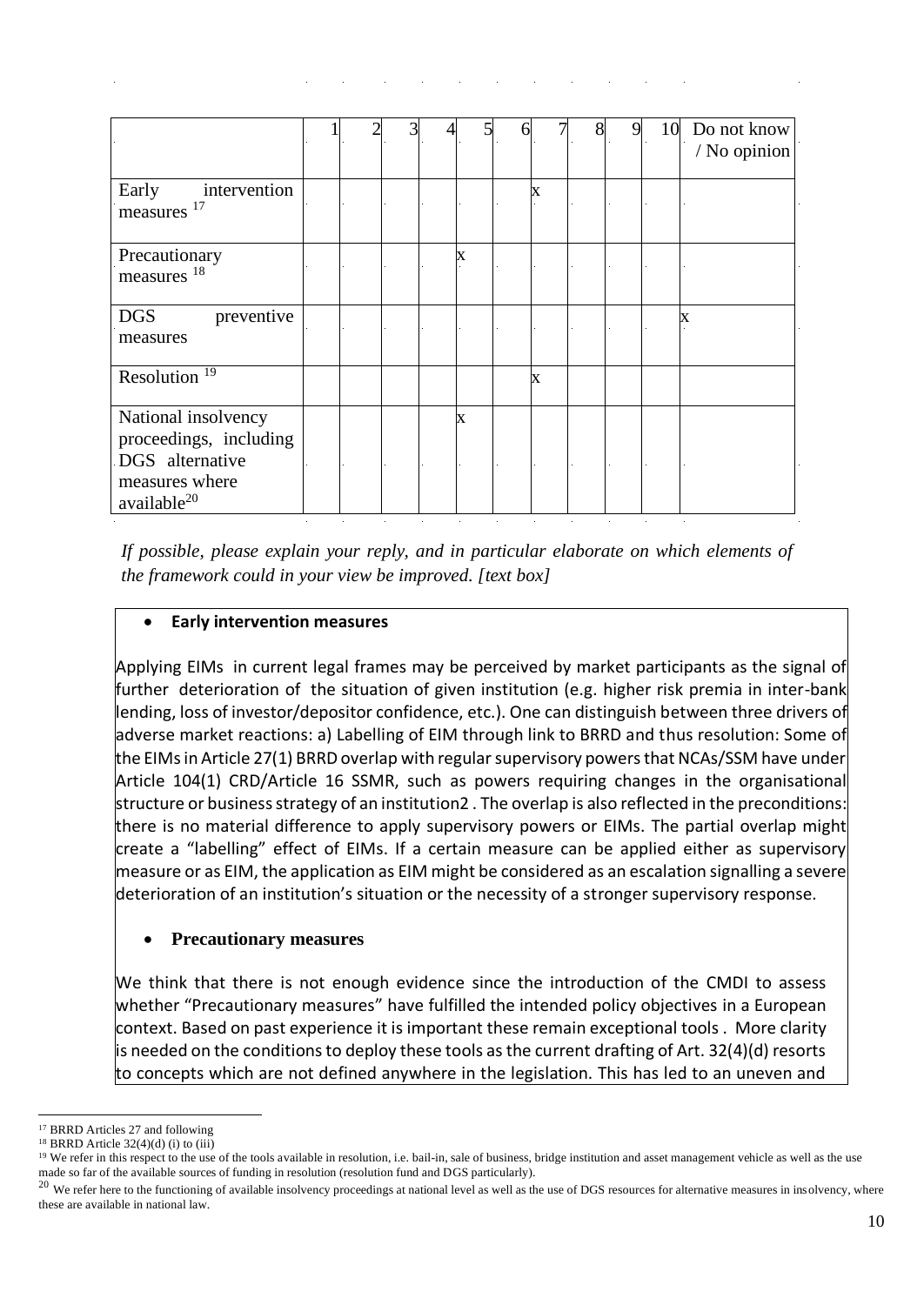less stringent activation of this tool than initially envisioned by the co-legislators.

# • **Resolution**

It should be noted that the resolution requirements apply already now to all institutions. However, simplified requirements would fit certain institutions. Even if simplified requirements are applied, the power of the SRB / NRAs to take resolution measures is not affected, see Art. 11 (5) SRMR. The gradation expressed in the simplified requirements is also objectively justified and legally required in terms of the different risks faced by institutions and their systemic relevance as well as the resulting different resolution strategies. A general expansion of all resolution requirements cannot be an end in itself. The primary requirement is that applicable regulations are strictly and effectively applied.

Certain resolution tools have been well thought out, but are quite problematic in their application, especially in the case of instruments issued before the entry into force of the framework. The bail-in tool can be very dangerous if applied to certain types of liabilities, especially if they were underwritten by retail customers before the entry into force of the BRRD.

# • **National insolvency proceedings**

Should insolvency proceedings for banks show weaknesses in individual countries, this can hardly justify the damage to functioning insolvency proceedings in other countries through uniform requirements. Differences in consumer protection and rights to appeal of insolvency administrators can have an impact on DGSs and payments to DGSs in insolvency proceedings. The matter should be addressed with greatest care and reflect differences of bank insolvency procedures.

As for the cost assessment of crisis management, while keeping untouched the existing privilege of DGS in insolvency proceedings, the least cost test should be improved and standardized.

# *Question 3*

*Should the use of the tools and powers in the BRRD be exclusively made available in resolution or should similar tools and powers be also available for those banks for which it is considered that there is no public interest in resolution? In this respect, would you see merit in extending the use of resolution, to apply it to a larger population of banks than it currently has been applied to? Or, conversely, would you see merit in introducing harmonised tools outside of resolution (i.e. integrated in national insolvency proceedings or in addition to those) and using them when the public interest test is not met? If such a tool is introduced, should it be handled centrally at the European (banking union) level or by national authorities? Please explain and provide arguments for your view. [text box]* 

A timely market exit of banks, which do not meet the public interest test should be ensured, when they fail and there is e.g. no reasonable prospect that any alternative private sector measures would prevent the failure of the institution within a reasonable timeframe. Therefore, it is key that banks can be liquidated timely and efficiently by authorities without the use of state aid. It would be adequate to handle such a procedure on a national basis and ensure that the relevant legislation is fit for purpose.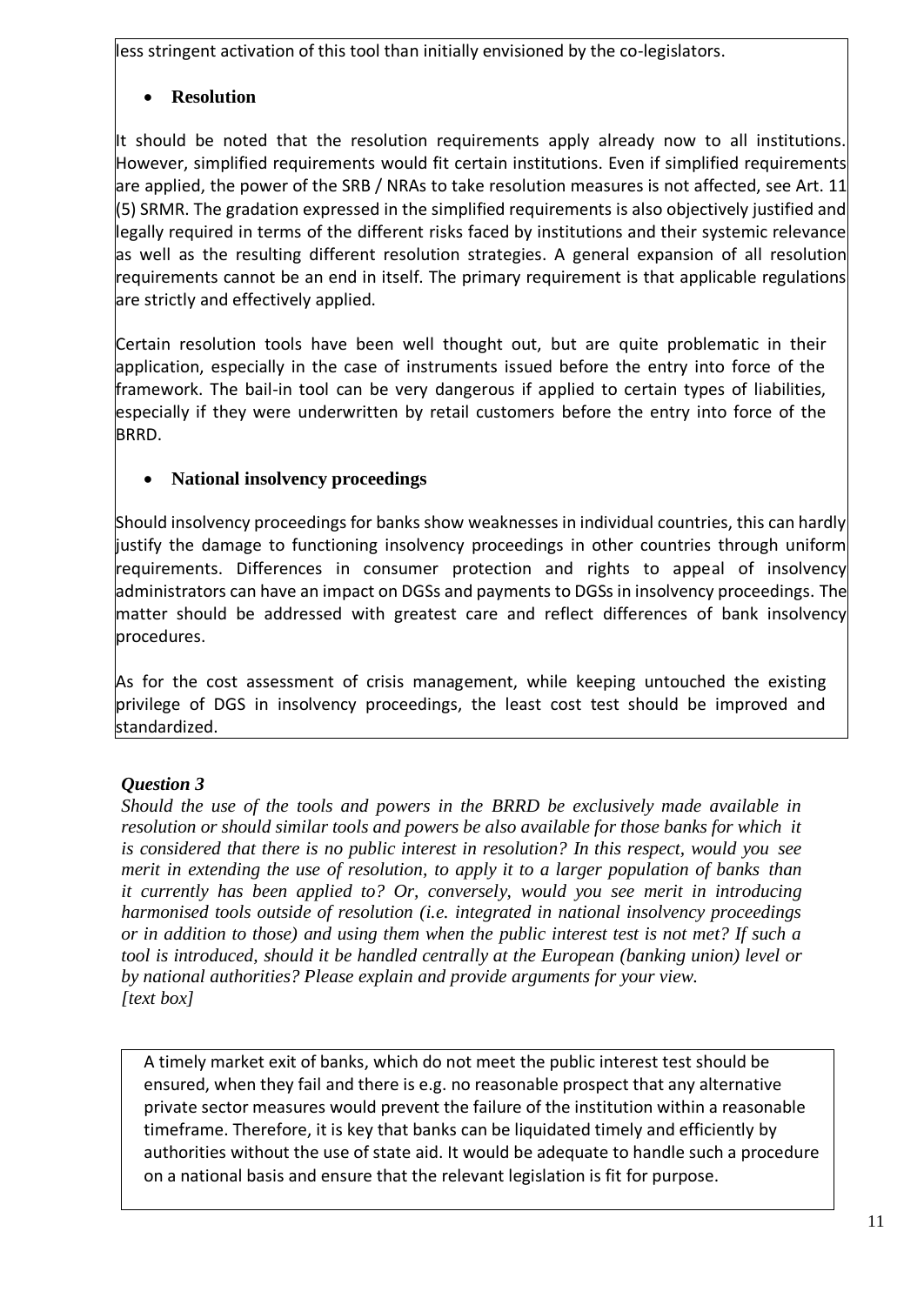The existing resolution regime already affects all banks. Resolution plans must be drawn up by the resolution authority for all banks and decisions on MREL requirements must be made in this context. The different size / risk profile / systemic relevance of individual banks must be taken into account, which of course lead to different results in the assessment of the necessity of resolution measures and the resolution strategy and which, with the distinction between full and simplified requirements in resolution planning, is fully justified.

Carrying out a resolution is not an end in itself. Neither an expansion of the resolution rules nor the creation of a separate liquidation regime outside of the resolution rules is necessary. There are already sufficient possibilities within the existing regime for the application of the resolution regulations to all institutions for which the regulations are appropriate. There may be a need for an improvement of national liquidation rules.

We would like to remind the Commission that the resolution framework was initially envisioned as the default framework to deal with failing banks. It already provides harmonized and comprehensive tools such as the sale of business or asset separation tool which can be used to carve out a "good bank" and wind down a "bad bank". If the need arises, it also provides external funding to support a resolution with harmonized and clear conditions to access the SRF/National Resolution Fund.

## *Question 4*

*Do you see merit in revising the conditions to access different sources of funding in resolution and in insolvency (i.e. resolution funds and DGS)?<sup>21</sup> Would an alignment of those conditions be justified? If so, how should this be achieved and what would the impact of such a revision be on the incentives to use one procedure or the other? Please explain and provide arguments for your view.* 

- *- Yes*
- No
- **- No opinion**

*Please elaborate [text box]* 

In our opinion, the DGSs funds are available for paying out depositors or financing a transfer of deposits to another bank in order to avoid an imminent payout in the first place, while the use of resolution funds should remain as it is. Some adjustments could be considered to eliminate the risk of regulatory arbitrage

Funds from the single resolution fund (SRF) and deposit protection fund pursue different goals, namely with deposit protection a consumer-oriented protection and with the use of the SRF a taxpayer oriented protection.

Should the conditions of access to these funds be revisited, it is important to keep the scope and the two modes of access separate. In resolution, tools other than bail-in should be preferred, and the latter should be adopted only if really needed, depending on the circumstances. As for DGSs' intervention, a more standardised formulation of least cost at

 $21$  In short, the resolution fund can be accessed only in resolution and only after a bail-in of at least 8% of the bank's total liabilities and own funds; the DGS can be accessed based on the least cost test in insolvency and under the conditions in Article 109 BRRD in resolution; under applicable State aid rules, liquidation aid can be granted under some competition conditions, which include a burden sharing of shareholders and subordinated creditors.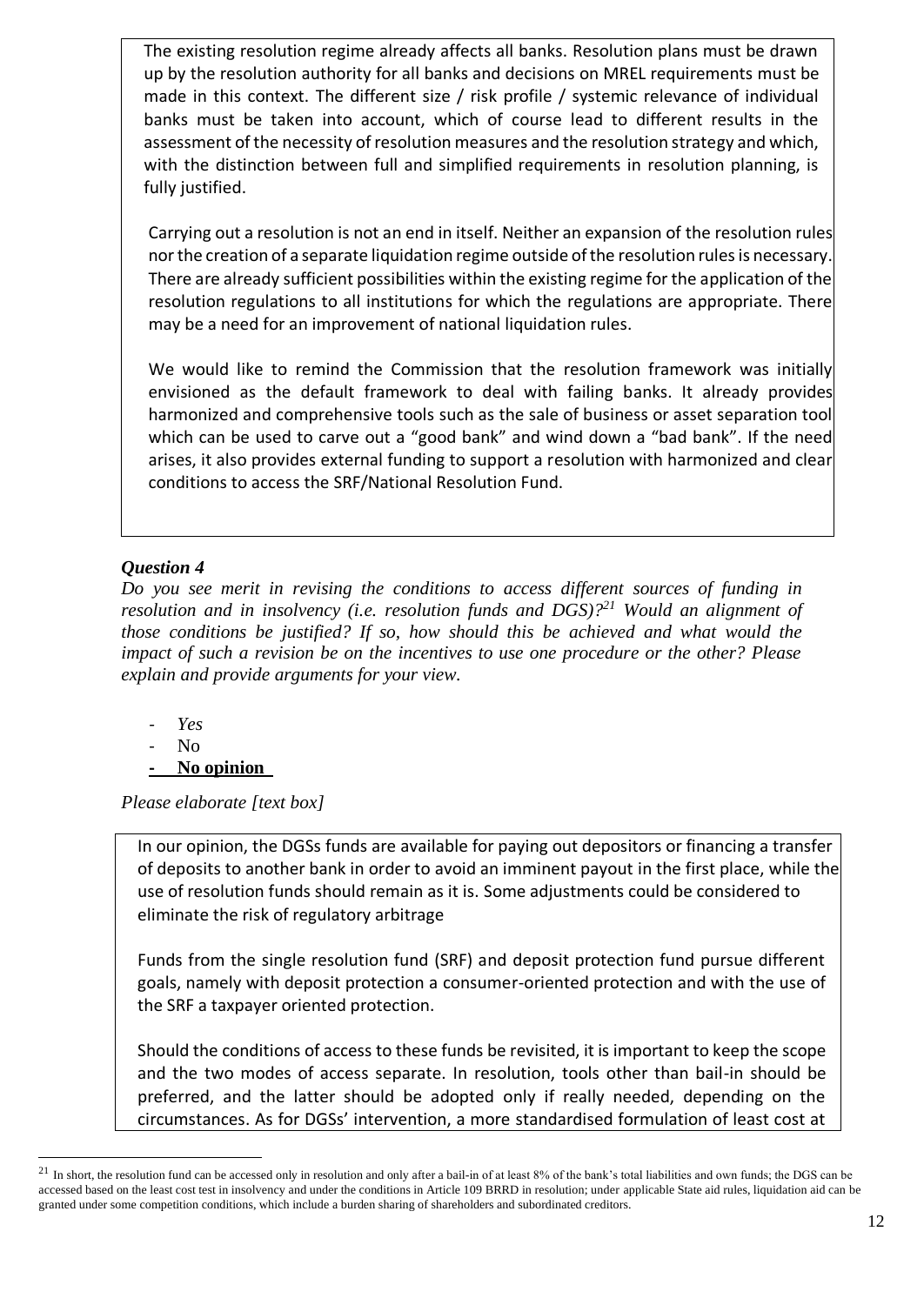## *Question 5*

*Bearing in mind the underlying principle of protection of taxpayers, should the future framework maintain the measures currently available when the conditions for resolution and insolvency are not met (i.e. precautionary measures, early intervention measures and DGS preventive measures)? Should these measures be amended? If so, why and how?* 

- *- Yes*
- *- No*
- *- No opinion*

*Please elaborate [text box]* 

o No comment

## *Question 6*

*Do you agree or disagree with the following statements regarding a potential reform of the use of DGS funds in the future framework?*  $\ddot{\phantom{a}}$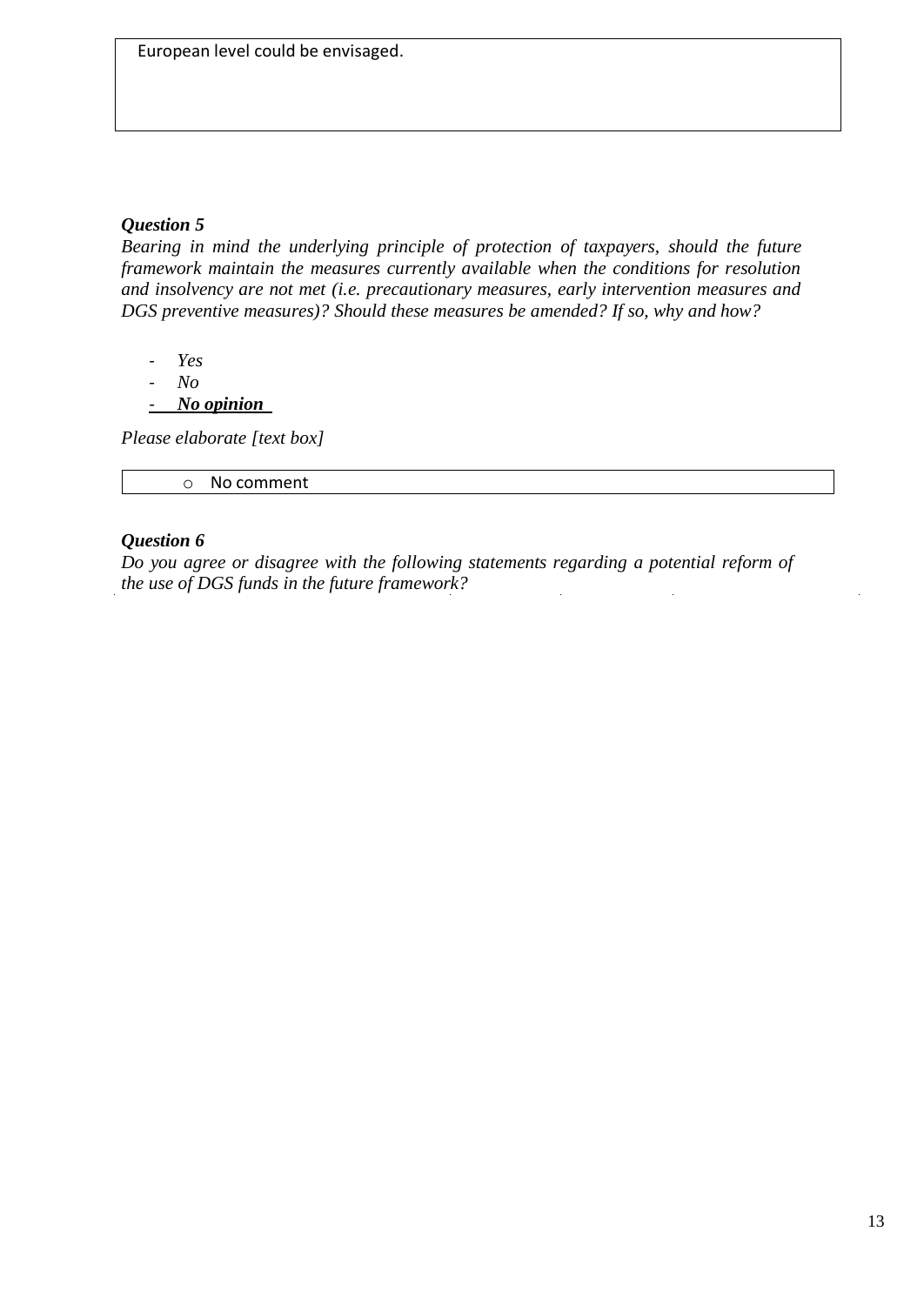|                                                                                                                                                                                                                                                                                       | Agree | Disagree                | Do not know / No<br>opinion |
|---------------------------------------------------------------------------------------------------------------------------------------------------------------------------------------------------------------------------------------------------------------------------------------|-------|-------------------------|-----------------------------|
| The DGSs should only be allowed to pay<br>depositors, when deposits<br>are<br>out<br>unavailable, or contribute to resolution<br>(i.e. DGS preventive or alternative<br>measures should be eliminated <sup>22</sup> ).                                                                |       | $\overline{\mathrm{X}}$ |                             |
| The possibility for DGSs to use their fundsX<br>to prevent the failure of a bank, within pre-<br>established<br>safeguards<br>(i.e.<br><b>DGS</b><br>preventive measures), should be preserved.                                                                                       |       |                         |                             |
| The possibility for a DGS to finance $X$<br>measures other than a payout, such as a<br>sale of the bank or part of it to a buyer, in<br>the context of insolvency proceedings (i.e.<br>DGS alternative measures), if it is not<br>more costly than payout, should<br>be<br>preserved. |       |                         |                             |
| The<br>conditions<br>for<br>preventive<br>and<br>alternative measures (particularly the least<br>methodology $)^{23}$<br>should<br>be<br>cost<br>harmonised across Member States.                                                                                                     |       |                         | $\mathbf{X}$                |

*If none of the statements above reflects your views or you have additional considerations, please provide further details here: [text box]* 

## Regarding Alternative Measures:

We would like to point out that the options in Art 11 DGSD which allow member states to introduce alternative DGS measures should be preserved, but these measures should always be subject to the limitation that the costs incurred for resolution/insolvency by the DGS do not exceed the hypothetical amount of compensating covered deposits.

However, there should be an explicit ban to use public resources (for alternative measures) in the counterfactual liquidation scenario of the PIA.

The use of alternative measures through a DGS should not result in losses to DGS. If there are, these losses should be ring-fenced within the national banking sector concerned, i.e. not passed on to other national banking-sectors.

It is important that any deployment of DGS alternative measures in liquidation comes with strings attached. Echoing article 19 SRMR, we propose that the use of DGS alternative measures in liquidation must be subject to a positive decision from the Commission. Like for Fund aid (which is not State aid), the Commission must assess whether the use of the DGS would distort, or threaten to distort, competition so as to be incompatible with the internal market. This check by the Commission would lead to the imposition of burden-sharing requirements stemming from state-

<sup>&</sup>lt;sup>22</sup> If the preventive or alternative measures were eliminated in a future framework, the DGS could use the voluntary schemes to finance such measures.

<sup>&</sup>lt;sup>23</sup> The least cost methodology requires a comparison between the cost of an alternative intervention and the loss that the DGS would have to bear in case of payout.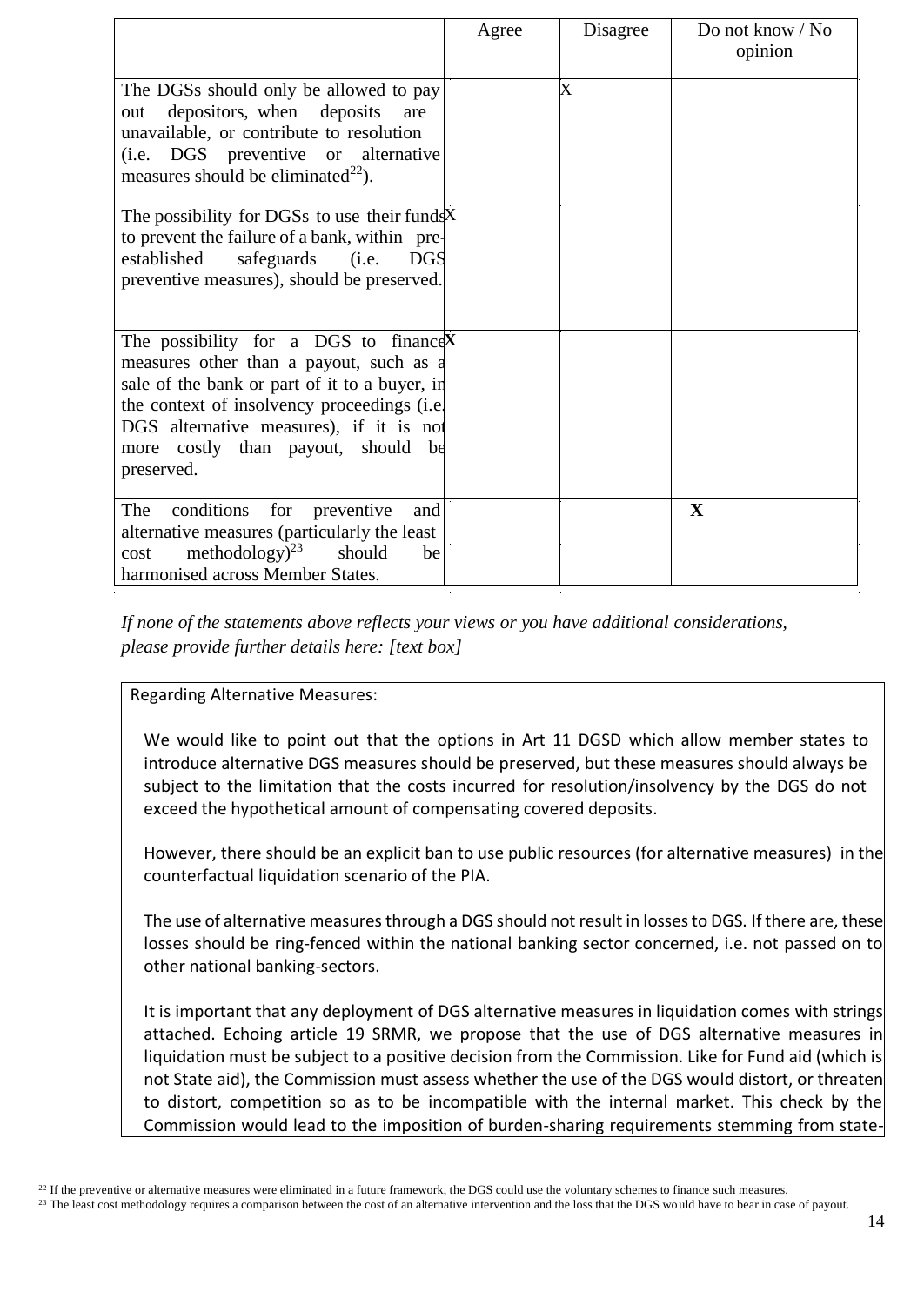aid rules. Without such mechanism, this would undermine the very principle that creditors and shareholders should be bailed-in, and also create considerable level-playing-field concerns.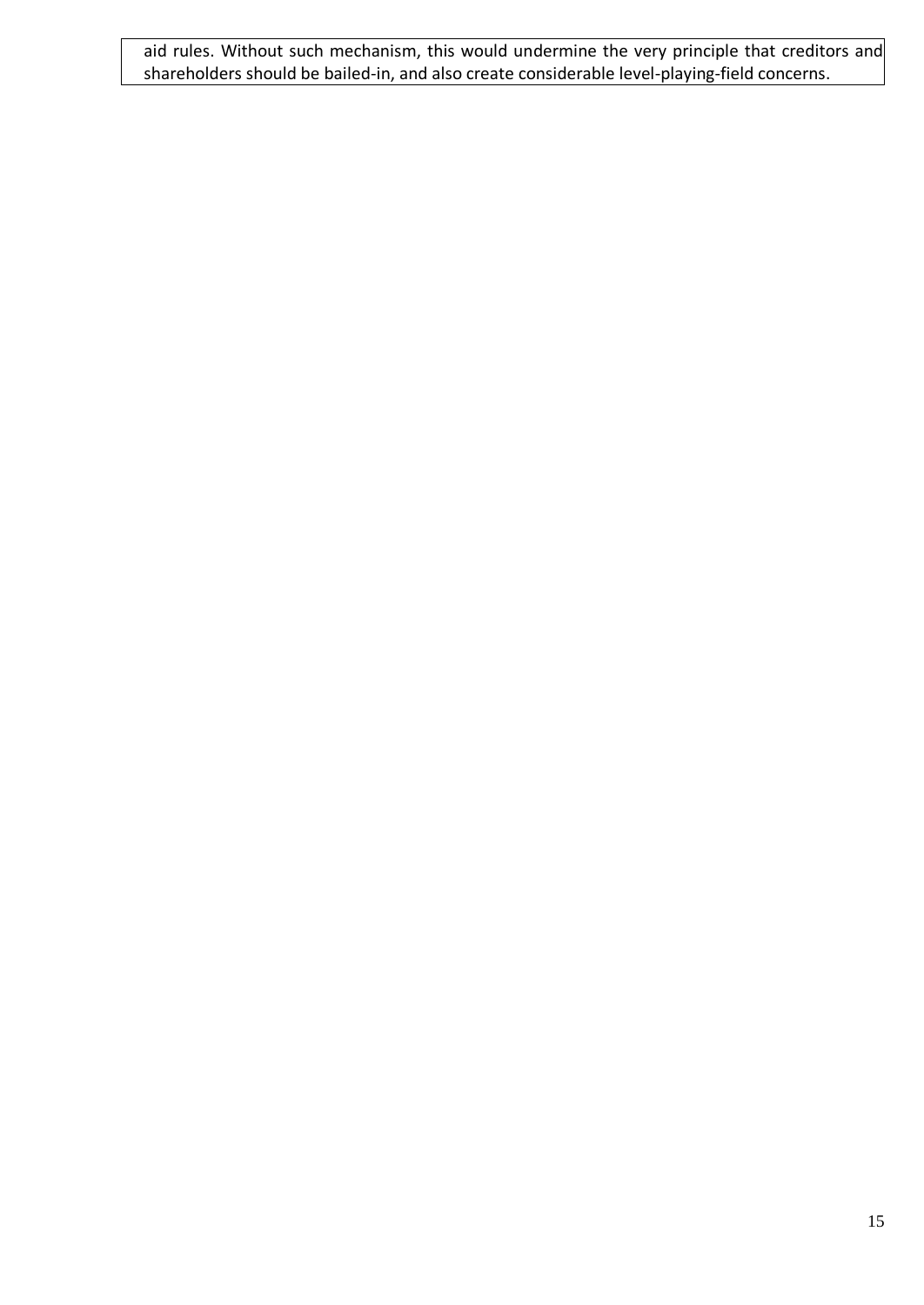#### **PART 2 – EXPERIENCE WITH THE FRAMEWORK AND LESSONS LEARNED FOR THE FUTURE FRAMEWORK – DETAILED SECTION PER TOPIC**

#### **A. Resolution, liquidation and other available measures to handle banking crises**

#### *(i) Measures available before a bank's failure*

#### **Early intervention measures (EIMs)**

EIMs allow supervisors to intervene and tackle the financial deterioration of a bank before it is declared failing or likely to fail  $(FOLF)$ <sup>24</sup>. These measures can be important to ensure a timely intervention to address issues with the bank, with a view to, where possible, preventing its failure or to at least limiting the impact of the bank's distress on the rest of the financial sector and the economy.

Experience shows, however, that early intervention measures have hardly been used so far. Reasons for such limited use include the overlap between some early intervention measures and the supervisory actions available to supervisors as part of their prudential powers<sup>25</sup>, the lack of a directly applicable legal basis at banking union level to activate early intervention measures<sup>26</sup>, the conditions for their application and interactions with other Union legislation (Market Abuse Regulation). It might be necessary to assess whether the use of EIMs could be facilitated, while remaining consistent with the need for a proportionate approach.

#### *Question 7*

|                                                             | Yes | No | Do not            |
|-------------------------------------------------------------|-----|----|-------------------|
|                                                             |     |    | know $\sqrt{}$    |
|                                                             |     |    | N <sub>0</sub>    |
|                                                             |     |    | opinion           |
| Can the conditions for EIMs or other features of the        |     |    | $\rm\overline{X}$ |
| existing framework, including interactions with other       |     |    |                   |
| Union legislation, be improved to facilitate their use?     |     |    |                   |
|                                                             |     |    |                   |
| Should the overlap between EIMs and supervisory             |     |    | X                 |
| measures be removed?                                        |     |    |                   |
|                                                             |     |    |                   |
| Do you see merit in providing clearer triggers $\text{tdx}$ |     |    |                   |
| activate EIMs or at least distinct requirements from        |     |    |                   |
| the general principles that apply to supervisory            |     |    |                   |
| measures?                                                   |     |    |                   |
|                                                             |     |    |                   |
| Is there a need to improve the coordination between $X$     |     |    |                   |
| supervisors and resolution authorities in the context       |     |    |                   |
| of EIMs (in particular in the banking union)?               |     |    |                   |
|                                                             |     |    |                   |

*Please elaborate on what in your view the main potential improvements would be: [text box]*

<sup>24</sup> Article 32 BRRD lays down when a bank can be declared FOLF.

<sup>&</sup>lt;sup>25</sup> The European Banking Authority (26 June 2020), Discussion Paper on the Application of early intervention measures in the European Union according to Articles 27-29 of the BRRD (EBA/DP/2020/02).

<sup>&</sup>lt;sup>26</sup> EIMs provisions are only contained in BRRD and not in the SRMR. Since BRRD needs transposition, and certain aspects of it may vary from Member State to Member State, there may be differences as to how these powers can be activated. This may impact their use, particularly in a cross-border context.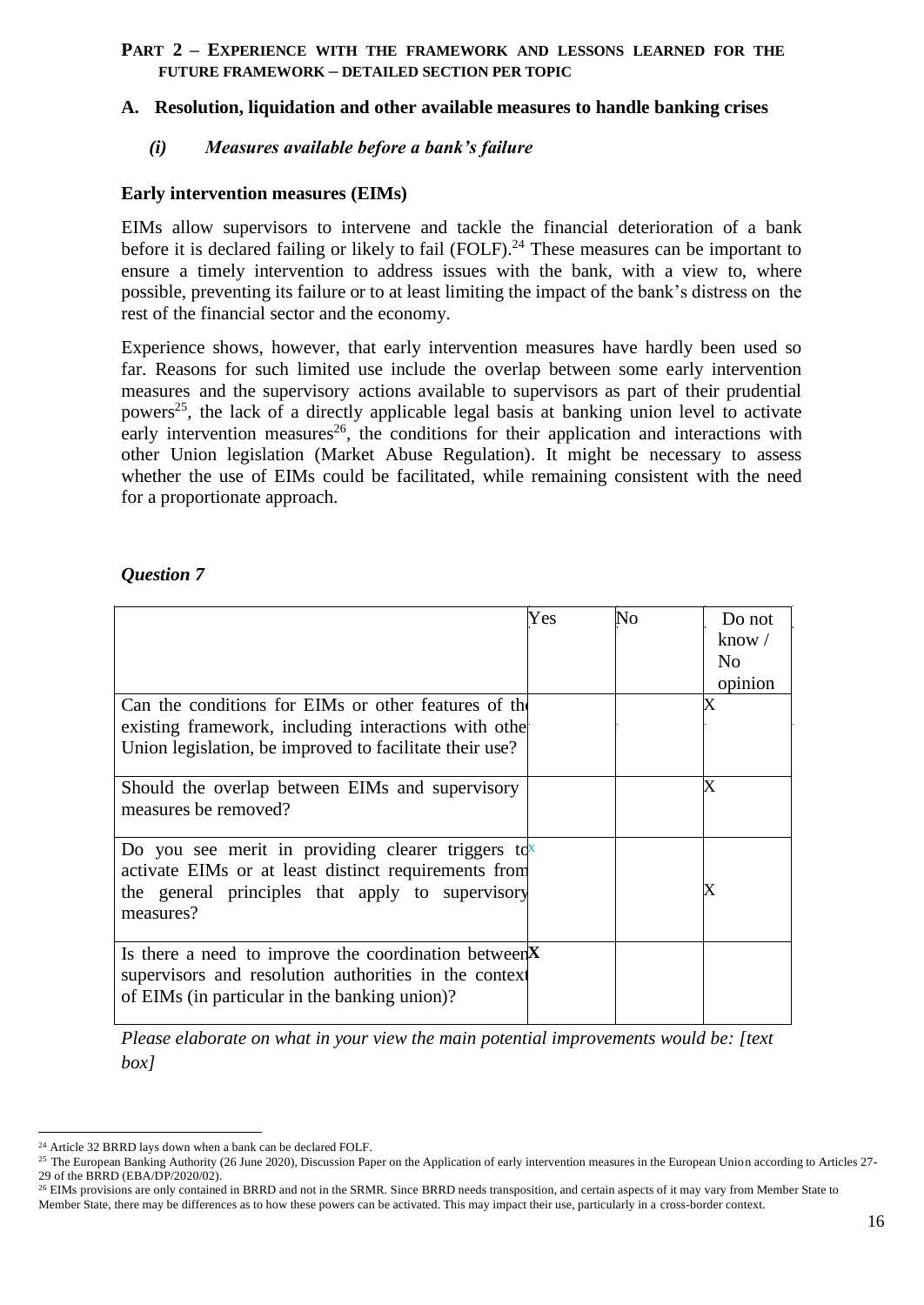## **Precautionary measures**

Precautionary measures allow the provision of external financial support from public resources to a solvent bank, as a measure to counteract potential impacts of a serious disturbance in the economy of a Member State and to preserve financial stability.<sup>27</sup> The available measures comprise capital injections (precautionary recapitalisation) as well as liquidity support.

The provision of such support (which constitutes State aid) is an exception to the general principle that the provision of extraordinary public financial support to a bank to maintain its viability, solvency or liquidity should lead to the determination that the bank is FOLF. For this reason, specific requirements must be met in order to allow such measures under the BRRD as well as under the 2013 Banking Communication.<sup>28</sup>

Past cases show that this tool is a useful element of the crisis management framework, provided that the conditions for its application are met. Past work has also highlighted the possible use of precautionary recapitalisation as a means to provide relief measures through the transfer of impaired assets<sup>29</sup>, and similar considerations have been extended to asset protection schemes<sup>30</sup>.

## *Question 8*

*Should the legislative provisions on precautionary measures be amended? What would be, in your view, the main potential amendments?* 

- *- Yes*
- $N_{O}$
- *- No opinion*
- *- Please specify your reply [text box]*

We see no need to amend the principles of extraordinary public support as laid down in the current BRRD. In fact, extraordinary public financial support should be maintained in order to remedy a serious disturbance in the economy of a Member State and preserve financial stability as it is currently laid down in Article 32(4)(d)(i)-(iii) BRRD.

However, precautionary measures as set out in Art. 32(4)(d) BRRD are exceptional tools to deal with distressed banks and should remain exceptional. Based on past experience, more clarity is needed on the conditions to deploy these tools as the current drafting of Art. 32(4)(d) resorts to concepts which are not defined anywhere in the legislation. This has led to an uneven and less stringent activation of this tool than initially envisioned by the co-legislators.

In particular, the article does not express what "solvent", "precautionary" or "temporary" mean.

Regarding "solvent", the ECB considered MPS to be solvent with a backward-looking perspective focused on the compliance with CET1 Pillar 1 requirement at the moment of the state aid request, which is quite lenient. Instead, the solvency must in our view be assessed

<sup>&</sup>lt;sup>27</sup> These measures are provided in Article  $32(4)(d)$  BRRD.

<sup>&</sup>lt;sup>28</sup> In particular, BRRD and SRMR require that the measure is limited to solvent banks and it does not cover incurred and likely losses. Also, the amount is limited to the shortfall identified in an asset quality review, stress test or equivalent exercise.

 $^{29}$  The necessary conditions to allow the use of precautionary recapitalisation to support an impaired asset relief measure are outlined in detail in the Commission Asset Management Companies blueprint, page 36, see European Commission staff working document (March 2018), AMC Blueprint.

<sup>&</sup>lt;sup>30</sup> European Commission (16 December 2020), Communication from the Commission to the European Parliament, the Council and the European Central Bank: Tackling non-performing loans in the aftermath of the COVID-19 pandemic (COM(2020) 822 final, p. 16).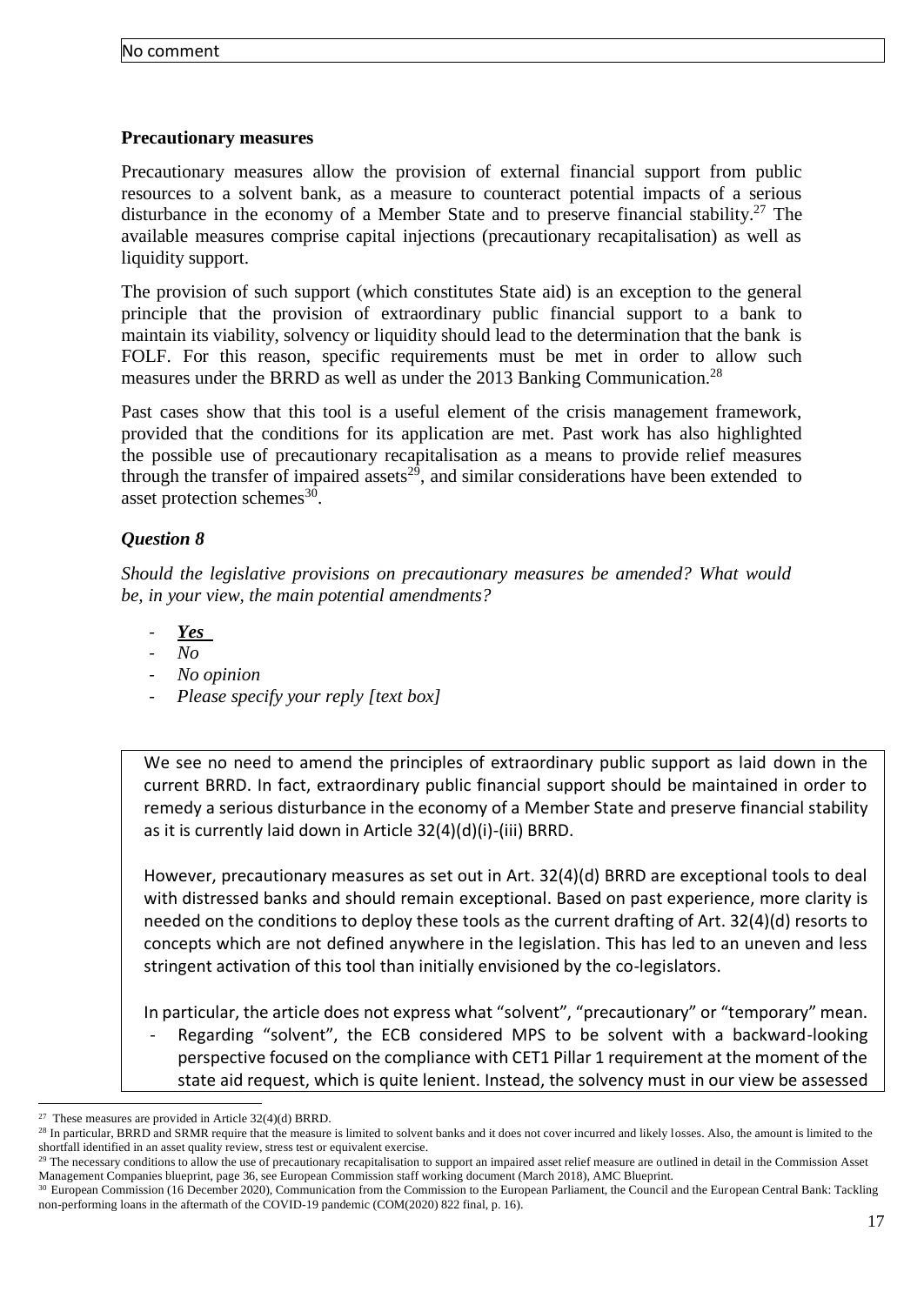with a forward-looking perspective with the latest capital plan (this should become the rule for all competent authorities in the EU in the case of precautionary measures).

- Precautionary liquidity support should be deemed "precautionary" only if it tackles a hypothetical liquidity shortfall under a stress test scenario. Such approach would echo what is required for a precautionary recapitalisation.
- For liquidity support, "temporary" should mean that the aid is only available for a limited period of time after the commission's approval. For capital support, "temporary" should mean that the bank buys out the government after a defined period of time.

Article 32(4)(d) also provides that the precautionary recapitalization is possible only if a stress test or an asset quality review is carried out where both should be necessary to clearly distinguish incurred, likely and unlikely losses, the latter being the ones that can be covered with the precautionary recapitalization.

## **DGS preventive measures (Article 11(3) DGSD)**

DGSs can intervene to prevent the failure of a bank. This feature of DGSs is currently an option under the DGS Directive and has not been implemented in all Member States.

Such a use of DGS resources can be an important feature to allow a swift intervention to address the deteriorating financial conditions of a bank and potentially avoid the wider impact of the bank's failure on the financial market. The DGSs' intervention is currently limited to the cost of fulfilling its statutory or contractual mandate. $31$ 

Recent experience with this type of DGS measures gave rise to questions about the assessment of the cost of the DGS intervention, and about the interaction between Article 11(3) DGSD and Article 32 BRRD, with respect to triggering a failing or likely to fail assessment.

## *Question 9*

*In view of past experience with these types of measures, should the conditions for the application of DGS preventive measures be clarified in the future framework? What are, in your view, the main potential clarifications?* 

- Yes
- **No**
- **-** No opinion
- Please specify your reply [text box]

#### *(ii) Measures available to manage the failure of banks*

The BRRD provides for a comprehensive and flexible set of tools, ranging from the power to sell the bank's business entirely or partially, to the transfer of critical functions to a bridge institution or the transfer of non-performing assets to an asset management vehicle (AMV) and the bail-in of liabilities to absorb the losses and recapitalise the bank. The framework also provides for different sources of funding for such tools, including external funding, mainly through the resolution fund and the DGSs.

Outside resolution, the extent of the available measures to manage a bank's failure depends on the characteristics of the applicable national insolvency law. These

<sup>&</sup>lt;sup>31</sup> In particular, the DGS can act in a preventive capacity only if the cost of that intervention does not exceed the cost of fulfilling its statutory or contractual mandate.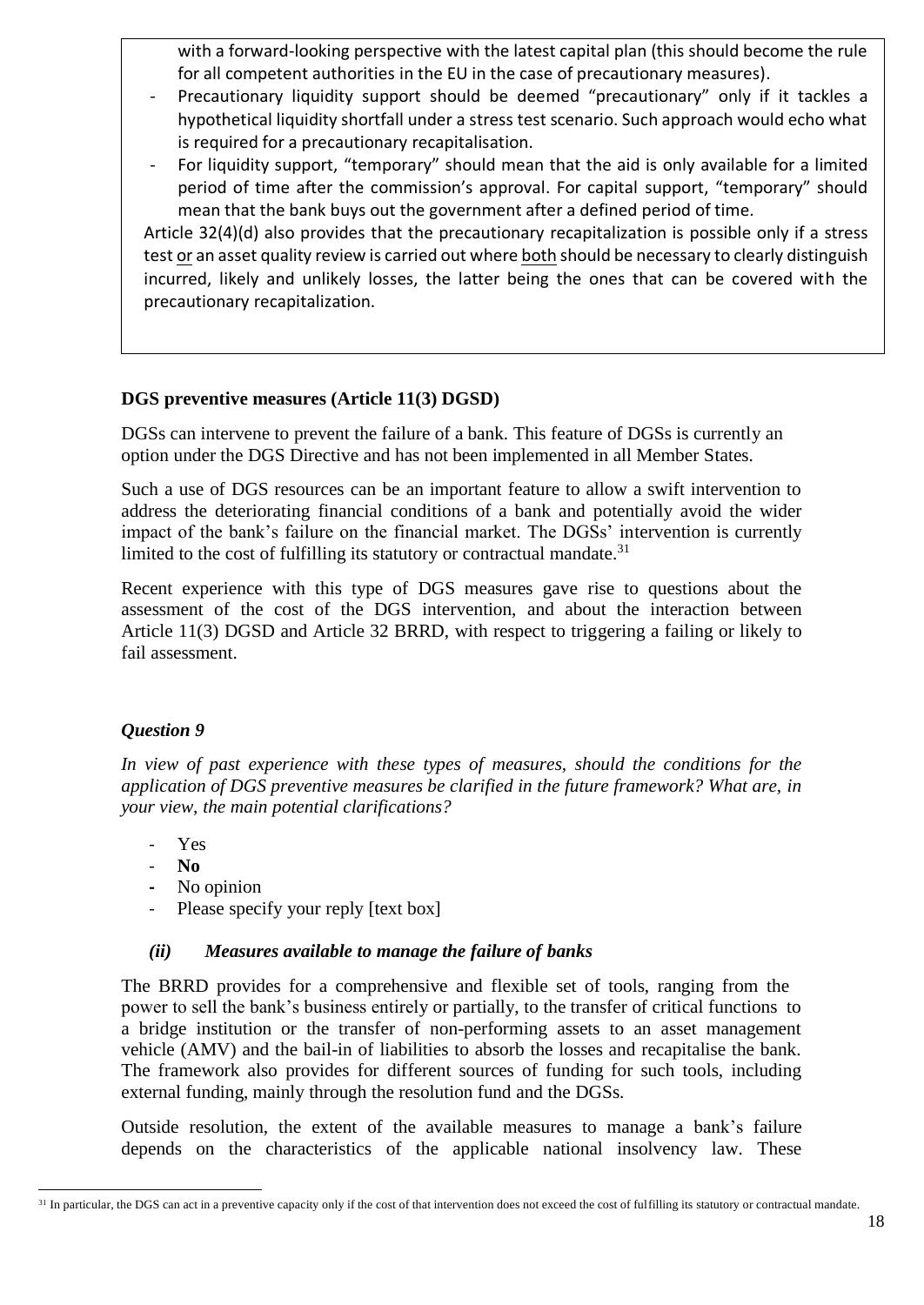procedures are not harmonised and can vary substantially, from judicial proceedings very similar to those available for non-bank businesses (which entail generally the piecemeal sale of the bank's assets to maximise the asset value for creditors), to administrative proceedings which allow actions similar to those available in resolution (e.g. sale of the bank's business to ensure that its activity continues). These tools can be funded through DGS alternative measures, which allow the DGS to provide financial support in case of the sale of the bank's business or parts of it to an acquirer. Moreover, financial support from the public budget can be used to finance such measures in insolvency, provided that the relevant requirements under the applicable State aid rules (Banking Communication), including burden sharing, are complied with.

As already indicated in the [Commission](https://ec.europa.eu/transparency/regdoc/rep/1/2019/EN/COM-2019-213-F1-EN-MAIN-PART-1.PDF) Report (2019), practical experience in the application of the framework showed that, in the banking union<sup>32<sub>32</sub></sup>, resolution has been used only in a very limited number of cases and that solutions outside the resolution framework, including national insolvency proceedings supported with liquidation aid, remain available (and subject to less-strict requirements).

This raises a series of important questions with respect to the current legislative framework and its ability to cater for effective and proportionate solutions to manage the failure of any bank. In order to address these questions, it is appropriate to look at the following elements of the framework:

- The decision-making process regarding FOLF;
- The application of the public interest assessment by the resolution authorities, i.e. the assessment which is used to decide whether a bank should be managed under resolution or national insolvency proceedings;
- The tools available in the framework, particularly to assess whether those available in resolution are sufficient and appropriate to manage the failure of potentially any bank or whether there is merit in considering additional tools;
- The sources of funding available in the framework, in particular to determine whether they can be used effectively and quickly and whether they can be accessed under proportionate requirements.

In the context of this assessment, it seems also appropriate to keep in mind the strong links between the CMDI and the State aid rules and to explore their interaction, where relevant.

## **Scope of banks and PIA, strategy: resolution vs liquidation and applicability per types of banks**

Resolution authorities can only apply resolution action to a failing institution when they consider that such action is necessary in the public interest. According to Article 32(5) BRRD, the public interest criterion is met when resolution action is necessary for the achievement of one or more of the resolution objectives and the winding up of the institution under normal insolvency proceedings would not meet those resolution objectives to the same extent. The resolution objectives  $33$  are considered to be of equal importance and must be balanced as appropriate to the nature and circumstances of each case.

Additionally, the BRRD $34$  provides that, due to the potentially systemic nature of all institutions, it is crucial that authorities have the possibility to resolve any institution, in order to maintain financial stability.

<sup>34</sup> See recital 29 BRRD.

<sup>&</sup>lt;sup>32</sup> Outside the banking union, resolution seems to have been the preferred way for dealing with failing banks.

<sup>&</sup>lt;sup>33</sup> Continuity of critical functions, avoidance of significant adverse effect on the financial system, protection of public funds, protection of covered deposits and investors covered by investor compensation schemes, protection of client funds and client assets – see Article 31 BRRD.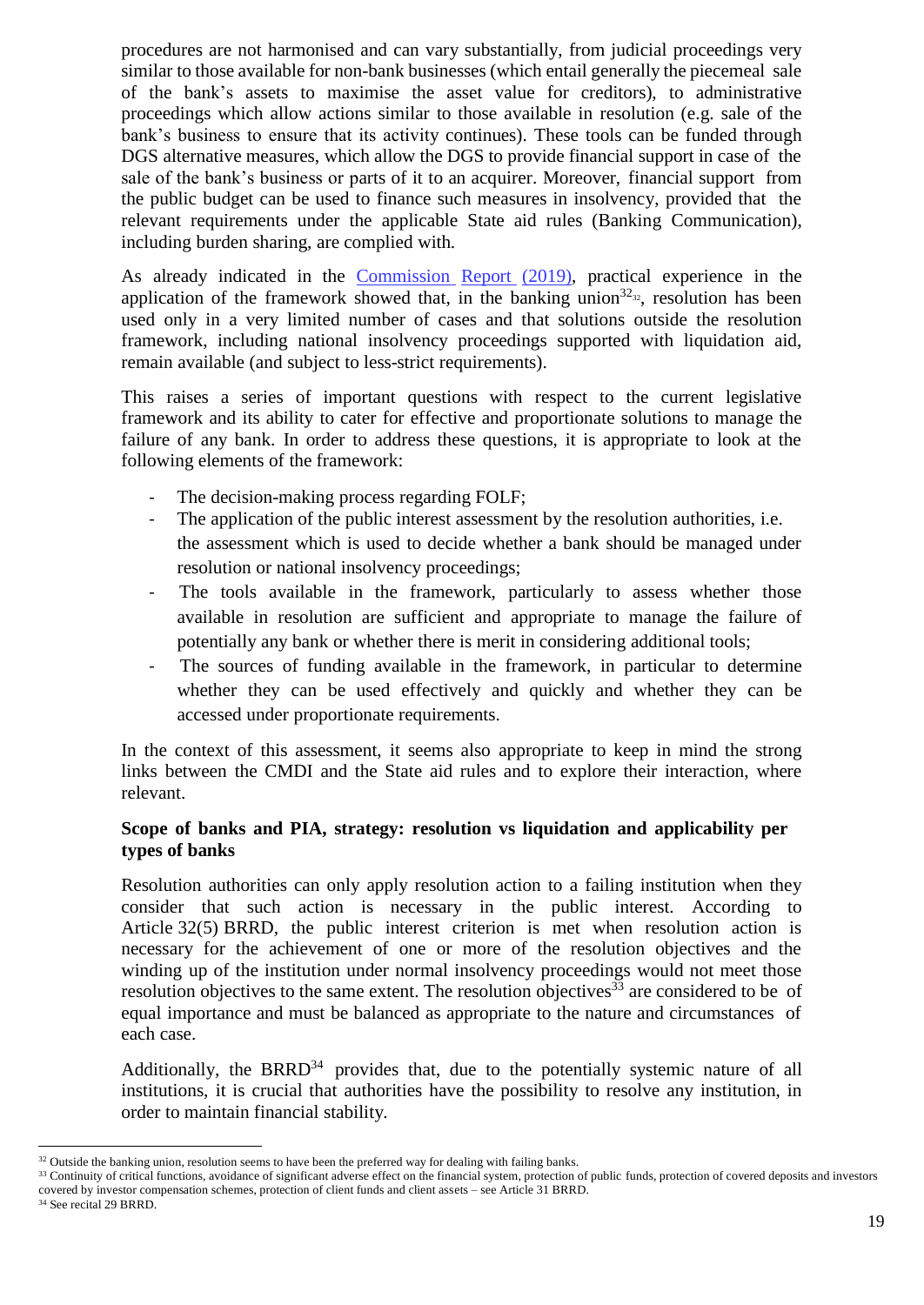However, as described above, experience in the banking union, has shown that, once a bank has been declared as failing or likely to fail, resolution was applied in a minority of cases. Outside the banking union, resolution has been used more extensively.

# *Question 10*

*What are your views on the public interest assessment?* 

|                                                                                                                                                                                                                                                | Agree | Disagree                | Do not know / No<br>opinion |
|------------------------------------------------------------------------------------------------------------------------------------------------------------------------------------------------------------------------------------------------|-------|-------------------------|-----------------------------|
| The current wording of Article<br>32(5) BRRD is appropriate and<br>application<br>allows<br>the<br>of<br>resolution to a wide range of<br>institutions, regardless of size or<br>business model                                                |       | $\overline{\mathbf{X}}$ |                             |
| The relevant legal provisions<br>result in a consistent application of<br>public<br>interest<br>the<br>assessment<br>across the EU                                                                                                             |       | Х                       |                             |
| The relevant legal provisions $X$<br>allow for a positive public interest<br>assessment on the basis of<br>sufficiently broad<br>range<br>$\overline{O}$<br>potential impacts of the failure of<br>institution (e.g. regional<br>an<br>impact) |       |                         |                             |
| relevant legal provisions $X$<br>The<br>for<br>allow<br>assessment<br>that<br>an<br>sufficiently takes into account the<br>possible systemic nature of a crisis                                                                                |       |                         |                             |

Please explain [text box]

Banks which can be liquidated with a standard liquidation process without any external support and without any impact on financial stability should not fall under a resolution regime. Certainly, BRRD Art 32 (5) sets out the criteria for the Public Interest Assessment in a fairly generalist way. We believe that the current wording leaves room for interpretation and therefore creates uncertainty.

In fact, there has been an inconsistent application of the PIA across the EU and bv the SRB. This can generate significant competitive distortions.

Finally, the EU crisis management framework would benefit from greater ex-ante clarity about which banks will enter resolution, and for which a FOLF situation will lead to liquidation under national procedures. In this respect, more harmonized and clear criteria as to what banks are considered as systematically relevant are in this respect welcome.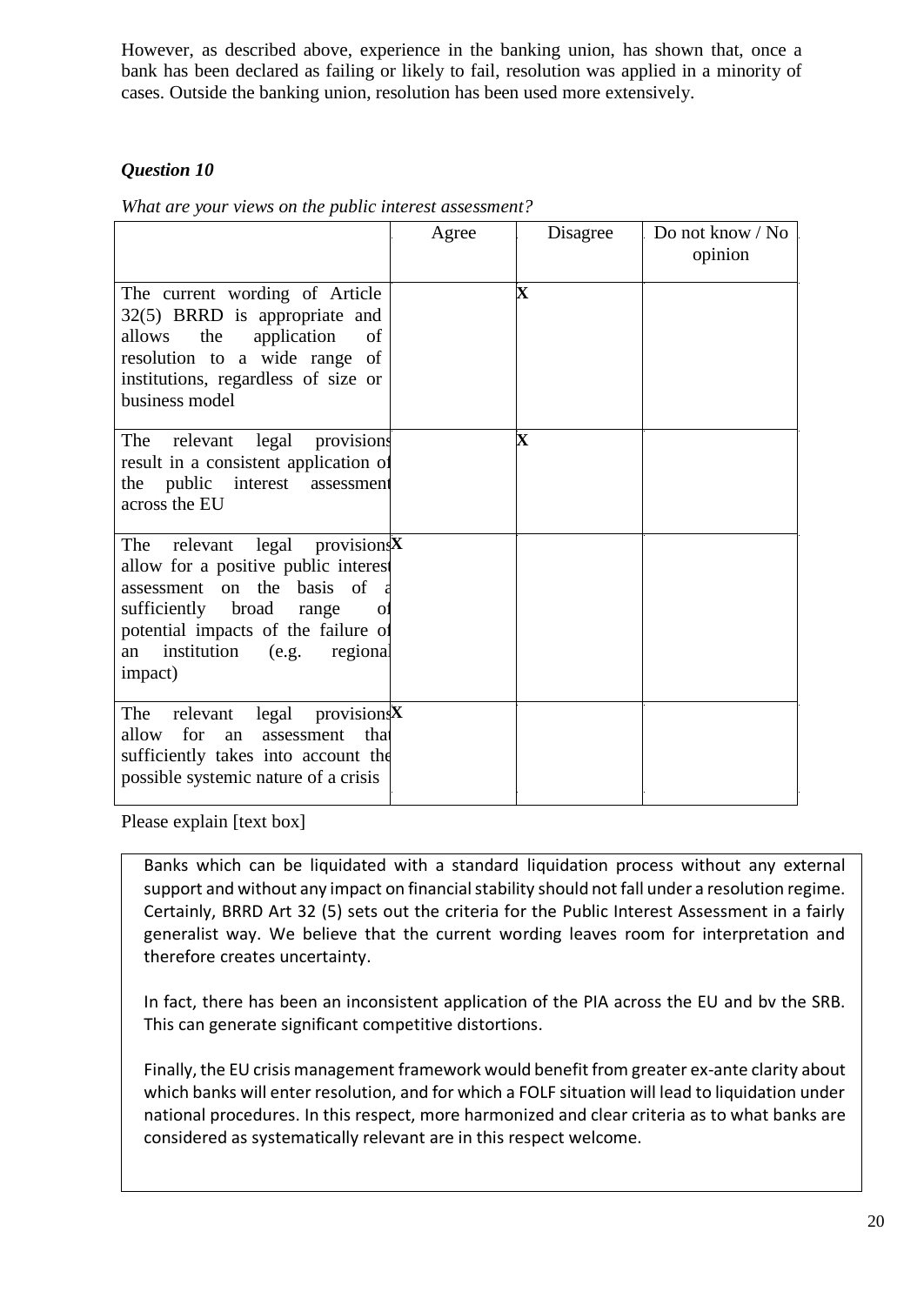#### **FOLF triggers, Article 32b BRRD, triggers for resolution and insolvency (withdrawal of authorisation, alignment of triggers for resolution and insolvency)**

When an institution is FOLF and there are no alternative measures that would prevent that failure in a timely manner, resolution authorities are required to compare resolution action with the winding up of the institution under normal insolvency proceedings (NIP), under the PIA. The same elements of comparison (resolution and NIP) are used when assessing compliance with the 'no creditor worse off' principle (NCWO), which ensures that creditors in resolution are not treated worse than they would have been in insolvency. 35

If resolution action is not necessary in the public interest, Article 32b BRRD requires Member States to ensure that the institution is wound up in an orderly manner in accordance with the applicable national law. This provision was introduced with the aim of ensuring that standstill situations, where a failing bank cannot be resolved, but at the same time a national insolvency proceeding or another proceeding which would allow the exit of the bank from the banking market cannot be started, could no longer occur. However, it is still unclear whether the implementation of this Article in the national legal framework would address any residual risk of standstill situations, in particular in those cases where the bank has been declared FOLF for "likely" situations (for example "likely infringement of prudential requirements" or "likely illiquidity") and a national insolvency proceeding cannot be started as the relevant conditions are not met. Moreover, due to the variety of proceedings at national level included in the concept of "normal insolvency proceedings", different proceedings may apply when a bank is not put in resolution. Additionally, due to the different ways Article 18 Capital Requirements Directive has been transposed by Member States, the withdrawal of the authorisation of a failing institution is not always justified or possible. Moreover, it is important to assess whether the FOLF determination was taken sufficiently early in the process in past cases.

## *Question 11*

*Do you consider that the existing legal provisions should be further amended to ensure better alignment between the conditions required to declare a bank FOLF and the triggers to initiate insolvency proceedings? How can further alignment be pursued while preserving the necessary features of the insolvency proceedings available at national level?* 

**- Yes**  N<sub>o</sub> No opinion Please explain [text box]

> With a view to a stronger interlinking of triggers for FOLF and liquidation under national proceedings, we believe that in principle the implementation of the new provision in Art. 32b BRRD and its suitability in practice should be awaited before a change of the rule and its principles is sought. Modifications should rather focus on certain "fixes"

<sup>&</sup>lt;sup>35</sup> Under points (47) and (54) of Article 2(1) BRRD, respectively, normal insolvency proceedings are defined as 'collective insolvency proceedings which entail the partial or total divestment of a debtor and the appointment of a liquidator or an administrator normally applicable to institutions under national law and either specific to those institutions or generally applicable to any natural or legal person', and winding up is defined as 'the realisation of assets of an institution'.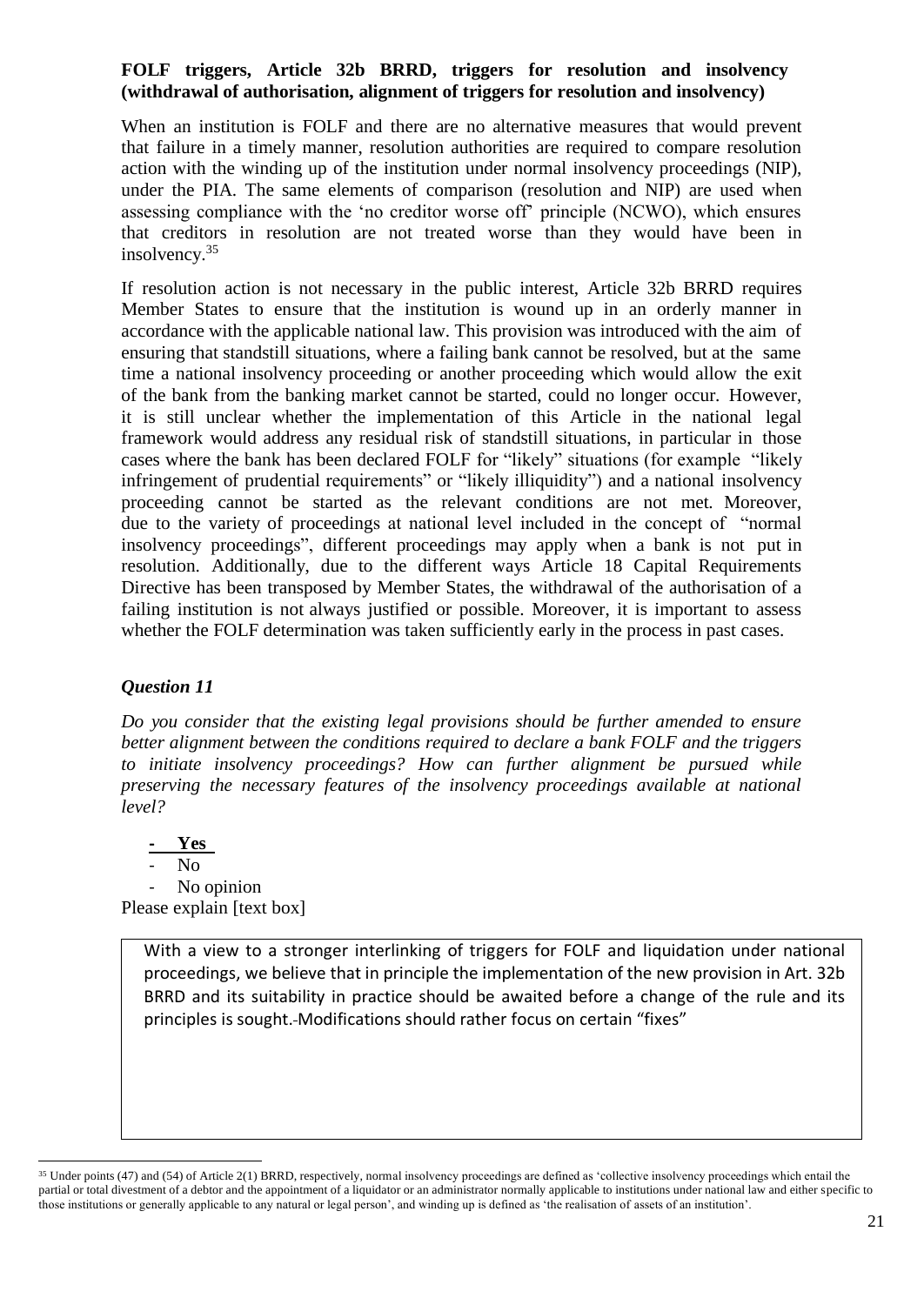## *Question 12*

*Do you think that the definition of winding-up should be further clarified in order to ensure that banks that have been declared FOLF and were not subject to resolution exit the banking market in a reasonable timeframe?* 

*- Yes* 

 $N<sub>o</sub>$ 

*- No opinion* 

*Please explain [text box]* 

Yes, this should be clarified.

For example, article 32b BRRD provides that when a bank is declared FOLF and there is no public interest in placing it in resolution, the bank should be "wound up in an orderly manner in accordance with the applicable national law". Winding-up should be defined as being liquidated under normal insolvency proceedings (NIP) or in accordance with the national law, where it requires a bank to be liquidated before insolvency unless national law envisages a role for the DGS to intervene.

The term used consistently throughout the BRRD is "normal insolvency proceeding" (NIP). The definition of NIP should be crafted in a sufficiently encompassing way, in order to include all procedures, which entail a mandatory winding up of the bank, but also voluntary/private liquidation. Consequently, Article 32b should be amended to require that the national insolvency procedures (in the new encompassing definition) apply in case of lack of public interest.

## *Question 13*

*Do you agree that the supervisor should be given the power to withdraw the license in all FOLF cases? Please explain whether this can improve the possibility of a bank effectively exiting the market within a short time frame, and whether further certainty is needed on the discretionary power of the competent authority to withdraw the authorisation of an institution in those conditions.* 

 $Y_{PS}$ 

*- No* 

*- No opinion* 

*Please explain [text box]* 

In principle, the default solution for negative PIA-banks should be to withdraw the license and liquidate the bank. The license should cease, it is evident that the bank is not able, within a reasonable timeframe, to restore the conditions for its authorization and the license is no longer needed for the liquidation of the bank.

However, flexibility is necessary to reflect the circumstances of the individual cases, for example to allow the intermediary to exit the market through the sale of business, within a reasonable timeframe, before the actual insolvency proceedings begins. In our view, it is not possible to find a general rule since it always depends on the relevant case. If critical 'depositor' or 'payment' functions have to be preserved there will be a need to continue the banking licence. If no critical functions are preserved a withdrawal of the license can improve the possibility of a bank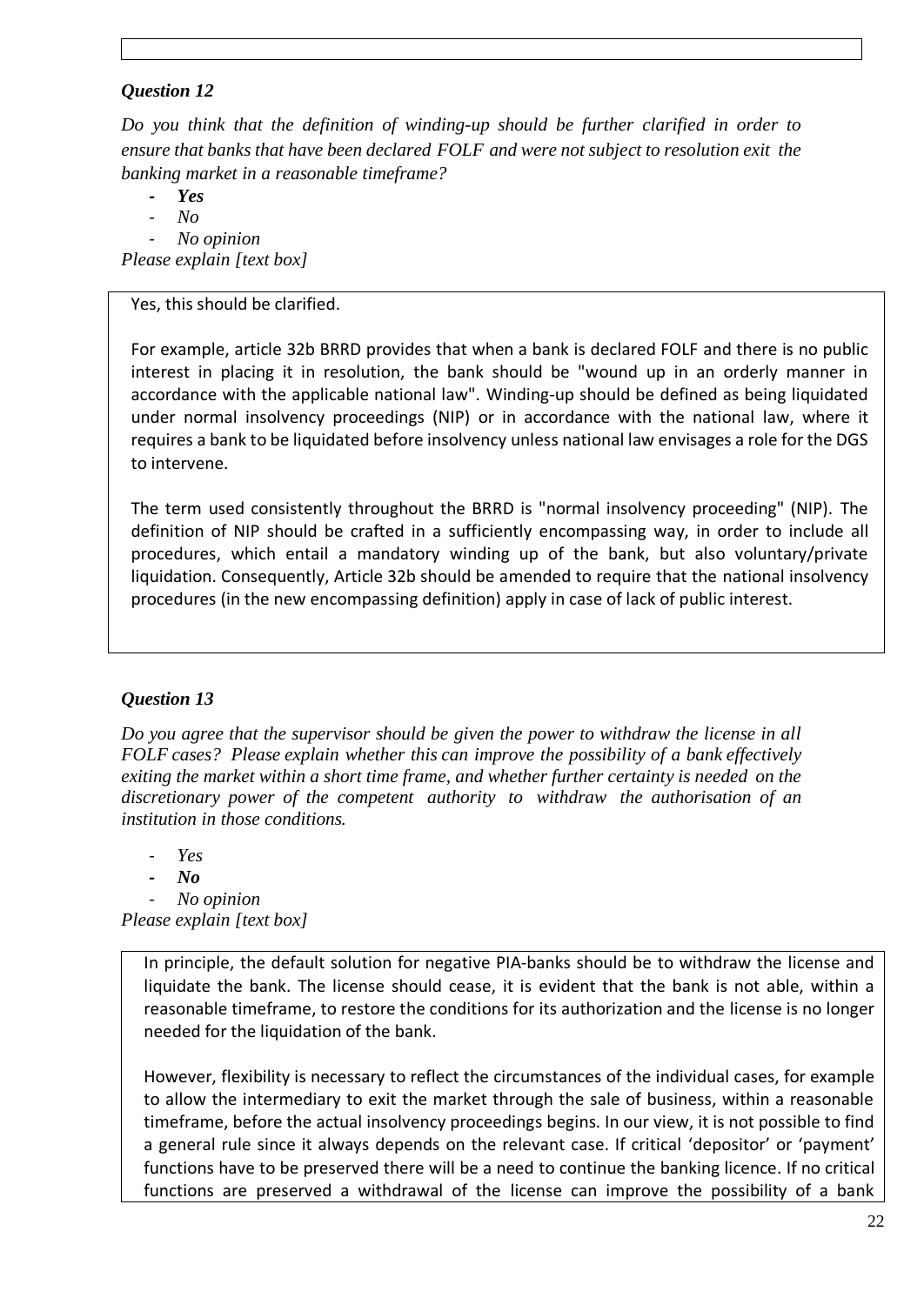effectively exiting the market, which should be the key objective for the failing bank falling outside the resolution regime. There is a merit in considering a clarification of the articulation between Article 32(4) BRRD and Article 18 CRD, specifying that the supervisor may withdraw the bank's license when the institution is declared FOLF and there is no public interest in resolution. It appears, in any case, appropriate to avoid excessively prescriptive rules, which would require automaticity, such as an obligation to withdraw the license in FOLF cases with negative PIA. This is why, better articulation between the supervisory and resolution objectives and a high level of collaboration of the respective authorities is needed. Depending on the insolvency regime in force in each Member State, it may or may not be appropriate to withdraw the license in order to use resolution-like tools in a simplified winding up procedure.

So we would advise against a strictly automatic license withdrawal as a mandatory consequence of a FOLF decision. Also when private measures, especially by another group entity or an IPS are still possible (Art 113(6) and (7) CRR. Otherwise, Article 32 (1) (b) BRRD would be undermined, which is mandatory due to the intensity of the interference with legal interests. Private measures (including those of institutional protection schemes) must continue to be given the opportunity to avert FOLF in a timely manner. In addition, a number of bank activities do not cease to exist immediately but are properly processed over a period of time.

# *Question 14*

*Do you consider that, based on past cases of application, FOLF has been triggered on time, too early or too late?* 

- *- On time*
- *- Too early*
- *- Too late*
- *- No opinion*

*Please elaborate on your reply [text box]* 

The main goal should always remain the recovery of an institution and the withdrawal of the license should not be carried out automatically. If the stress test does not stem from a liquidity issue, sufficient time must be given for a proper analysis of recovery measures and recovery prospects. Still, we believe that there is currently not enough evidence since the introduction of the CMDI as it is too recent, and few resolutions were initiated.

Notice should be taken of the possibility of conflicts of interest within the supervisory authorities mandated with the FOLF decision. Especially when the institutions considered for FOLF decisions were ultimately supervised by the same supervisory authority, the FOLF decision could make their own supervisory activities questionable. Against this background, consideration should be given to transferring the decision-making authority to third parties, e.g. the resolution authorities.

## *Question 15*

*Do you consider that the current provisions ensure that the competent authorities can trigger FOLF sufficiently early in the process and have sufficient incentives to do so? If not, what possible amendments/additions can be provided in the legislation to improve this? Please elaborate in the text box below.*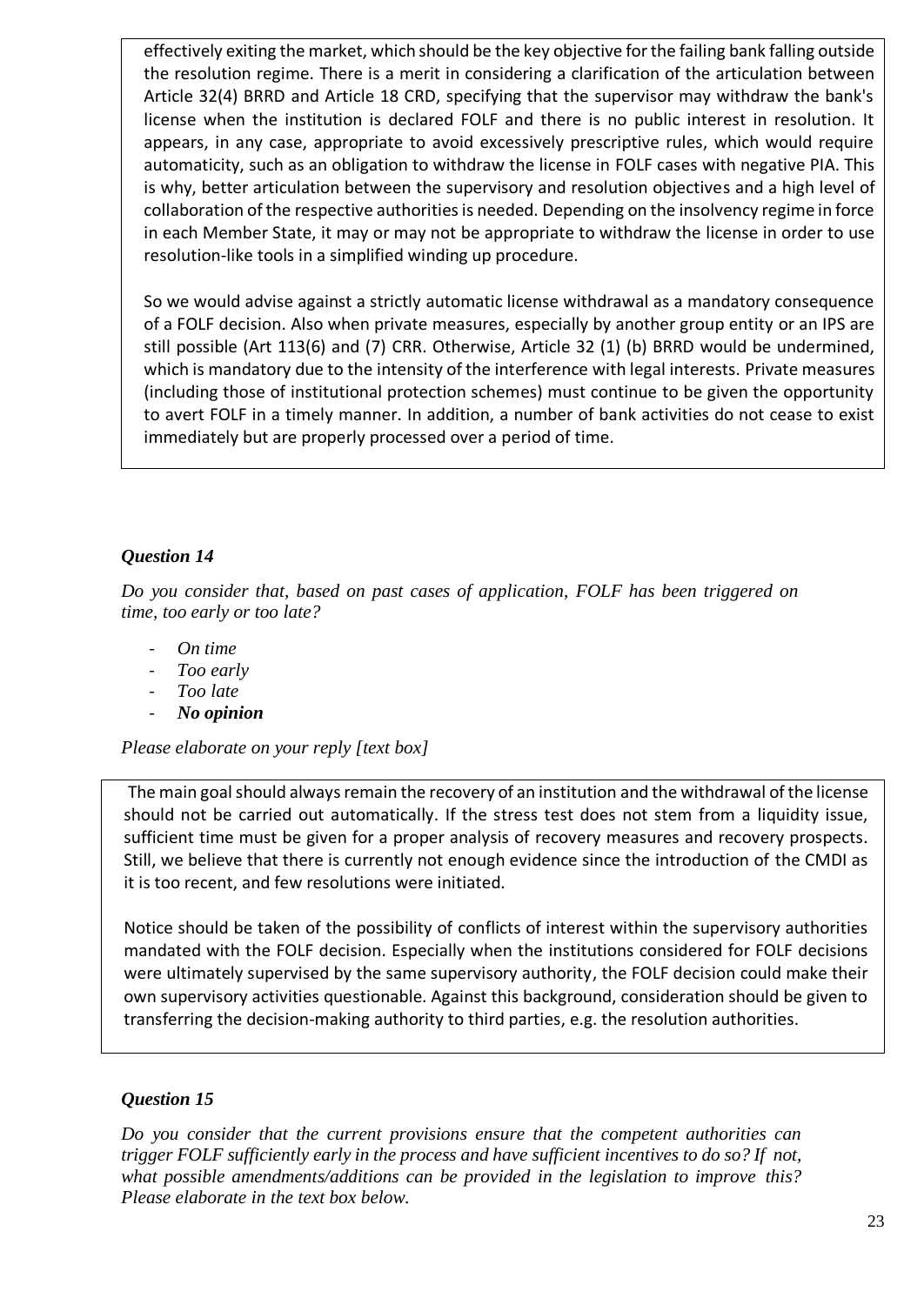*The correct incentives for responsible authorities to trigger FOLF are in place:* 

- *- Yes*
- *- No*
- *- No opinion*

*Please elaborate on your reply [text box]* 

The answer is positive, referring to the situation in some countries, where the special banking insolvency law provide for effective and smart liquidation tools.

The circumstances of Article 32(4)(a)-(d) BRRD under which an institution shall be deemed as failing or likely to fail seem sufficient. Based on the mandate of Article 32(6) BRRD the EBA also published Guidelines on the interpretation of the different circumstances under which an institution shall be considered as failing or likely to fail. Hence, adequate guidance is already provided.

# **Adequacy of available tools in resolution and insolvency**

As mentioned above, a comprehensive set of tools is available in resolution (sale of business, bridge institution, asset management vehicle, bail-in). In particular, the resolution authority can transfer part of the assets and/or liabilities of a bank to a third party (or a bridge institution). Under some national laws, such a possibility also exists in insolvency.

# *Question 16*

*Do you consider the set of tools available in resolution and insolvency (in your Member State) sufficient to cater for the potential failure of all banks?* 

- *- Yes*
- *- No*
- *- No opinion*

*Please elaborate on your reply [text box]* 

Our members take the view that the tools available are largely sufficient, especially in the resolution framework which provides the Art. 4 BRRD tools in all EU Member States.

Some members underline the importance of the possibility of preventative (11.3) and alternative (11.6) measures.

Furthermore, the wording of the legislative text should be modified to make explicit that the resolution powers include powers to merge a bank with another bank.

# *Question 17*

*What further measures could be taken regarding the availability, effectiveness and fitness of tools in the framework?*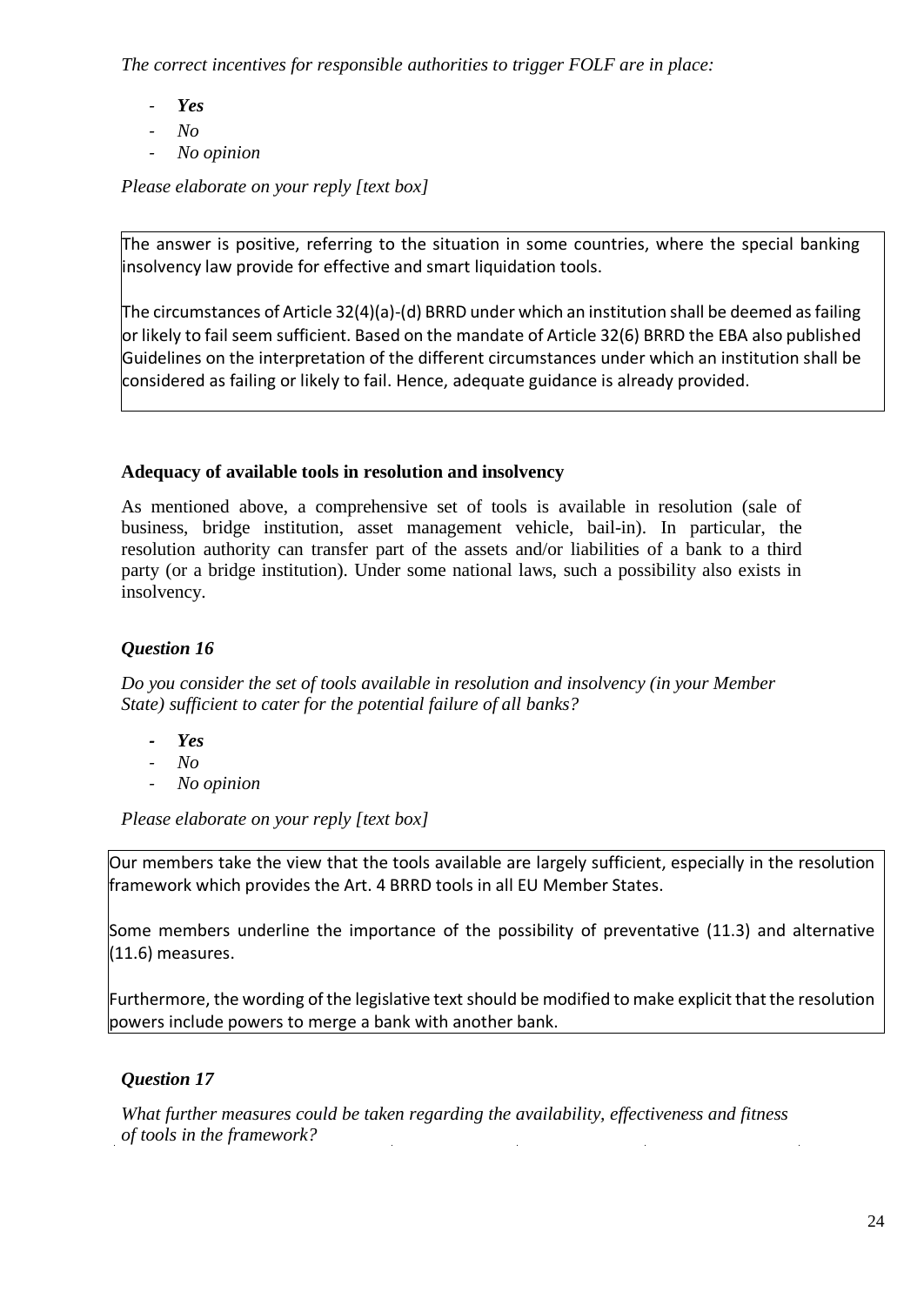|                                                                                                                                              | Agree | Disagree | Do not know / No<br>opinion |
|----------------------------------------------------------------------------------------------------------------------------------------------|-------|----------|-----------------------------|
| No additional tools are needed but<br>the existing tools in the resolution<br>framework should be improved                                   |       | X        |                             |
| $b \in X$<br>Additional<br>tools<br>should<br>introduced in the EU resolution<br>framework                                                   |       |          |                             |
| harmonised<br>tools X<br>Additional<br>introduced<br>should be<br>the<br>in<br>all<br>insolvency<br>frameworks<br>of<br><b>Member States</b> |       |          |                             |
| Additional<br>tools<br>should<br>be<br>introduced in both resolution and<br>insolvency frameworks of<br>all<br><b>Member States</b>          |       |          | $\rm\overline{X}$           |

*Please specify what type of tool you would envisage and describe briefly its characteristics. [text box]* 

Some members think that is necessary to extend the tools provided by the resolution framework (or at least some of them, such as the sale of assets, bridge institutions etc.) to national insolvency proceedings and other mandatory liquidation in a harmonized manner.

Moreover, when not arranged for in national law, insolvency and other liquidation administrators should be enabled to make preferred payments to DGSs in advance if the DGSs pro-rata portion in bankruptcy has been assessed. Such assessment would require full harmonisation of the super preference of DGSs' claims in insolvency proceedings. Such super preference in combination with the right of an insolvency or liquidation administrator to make preferred payments would significantly reduce any liquidity needs of DGSs.

Also, the liquidators of a failed credit institution should be allowed to use existing liquidity and unencumbered assets of the failed credit institution to reimburse depositors. This would again mitigate liquidity needs of DGSs (assuming super preferred DGS claims). Strengthening the position and role of DGSs in national laws should be a priority for a resilient and improved crisis management.

Currently, the resolution planning process always considers bail-in as a variant resolution strategy. It should be possible to consider a transfer tool in the resolution plan as feasible and credible without the need to require a bail-in tool as a variant strategy.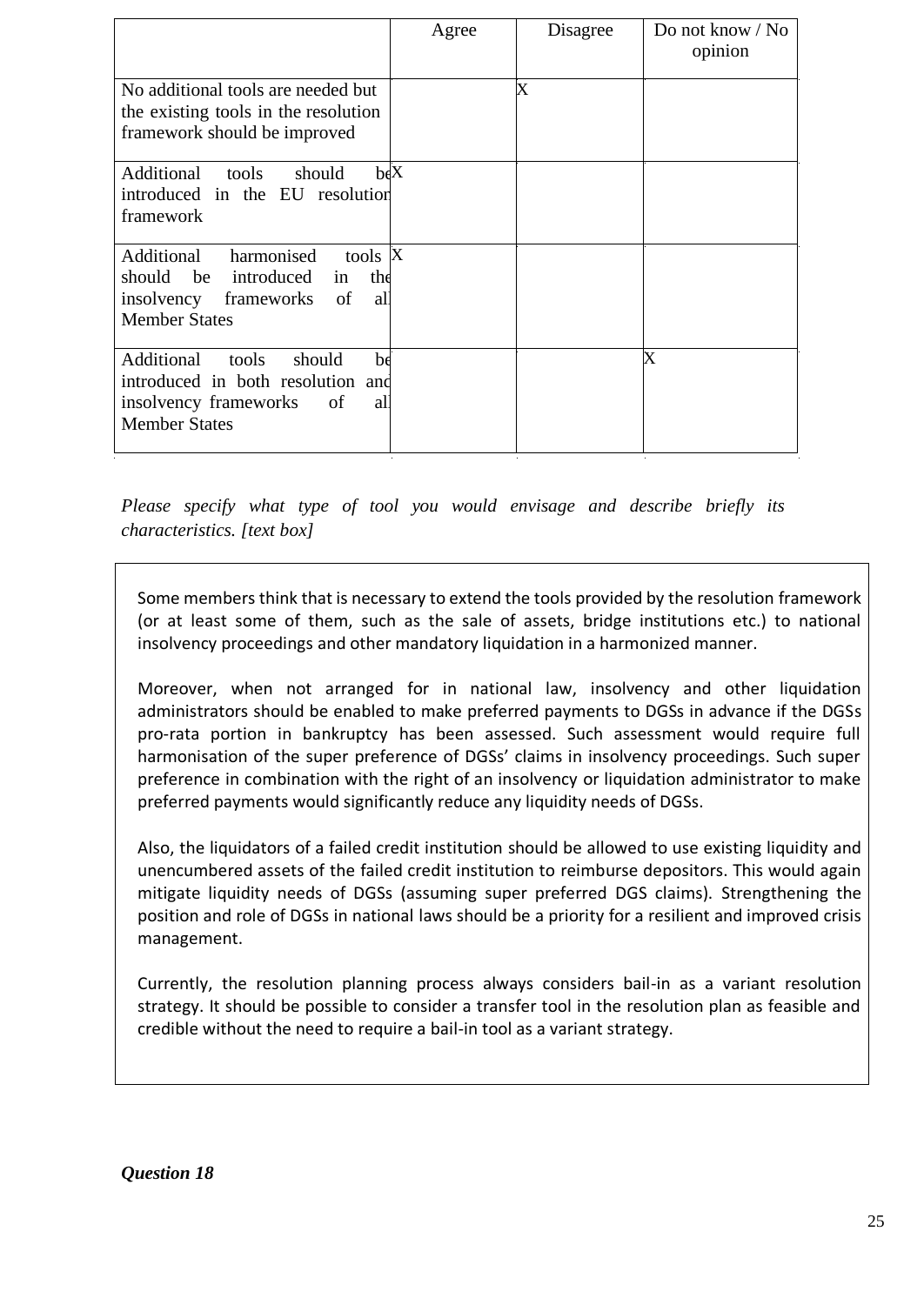*Would you see merit in introducing an orderly liquidation tool, i.e. the power to sell the business of a bank or parts of it, possibly with funding from the DGS under Article 11(6) DGSD, also in cases where there is no public interest in putting the bank in resolution?* 

- Yes
- *- No*
- *- No opinion*

*Please explain [text box]* 

We would like to remind the Commission that the resolution framework was initially envisioned as the default framework to deal with failing banks. It already provides harmonized and comprehensive tools such as the sale of business or asset separation tool which can be used to carve out a "good bank" and wind down a "bad bank". If the need arises, it also provides external funding to support a resolution with harmonized and clear conditions to access the SRF/National Resolution Fund.

We therefore believe that the instrument 'sale of business tool' pursuant to Article 38 BRRD is sufficient. For us it seems to be sufficient that according to Art 11 (6) DGSD the means of the DGS funds may also be used to finance measures to preserve the access of depositors to covered deposits, including transfer of assets and liabilities and deposit book transfer. The introduction of such a liquidation tool in national insolvency laws would give rise to questions with regard to constitutional law and would have to fit with national insolvency laws.

*If the reply to the above is Yes:* 

## *Question 18.1*

*How would you see the implementation of such a tool?*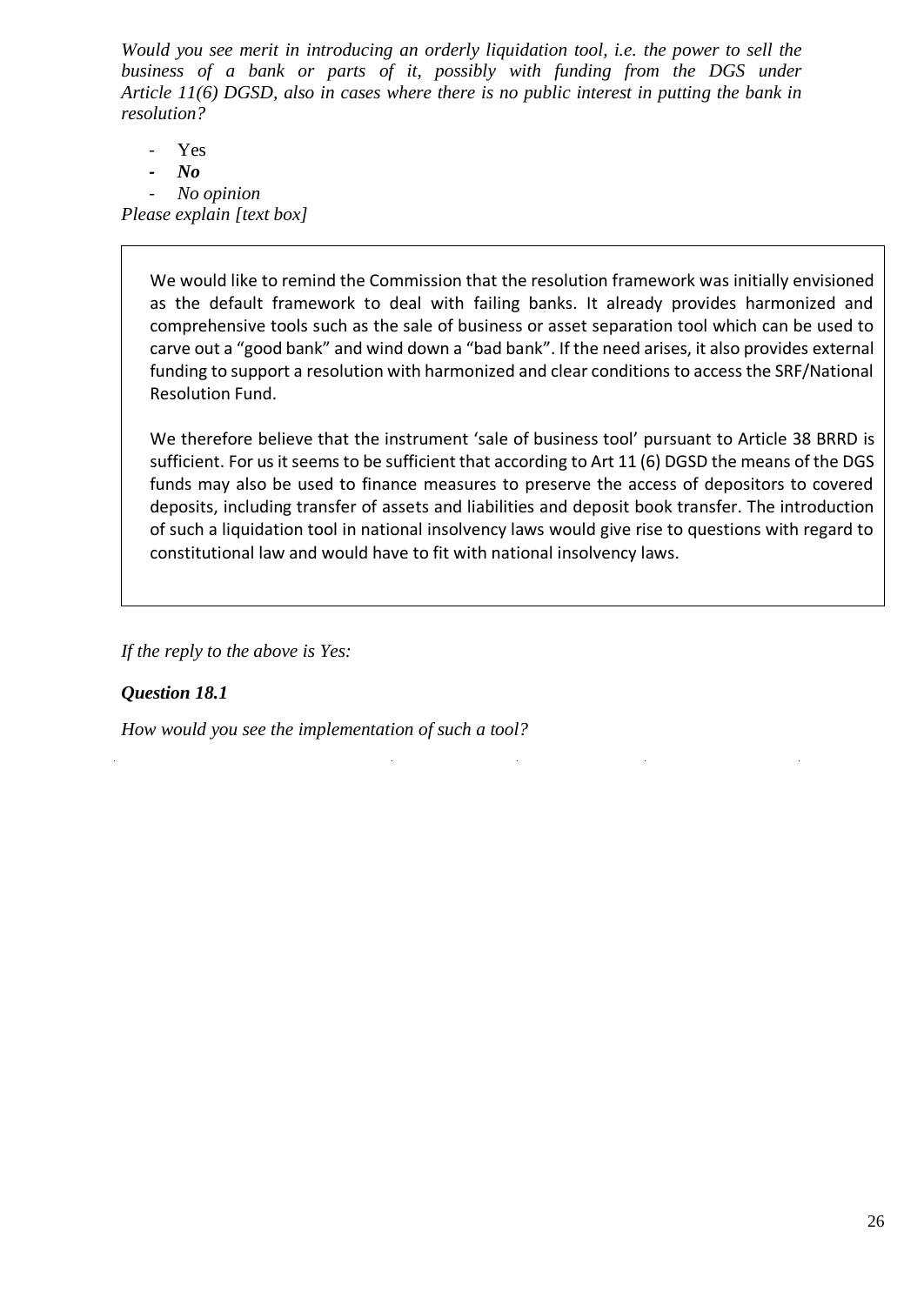|                                                                                                                                                                                                                                         | Agree | Disagree          | Do not know $\sqrt{NQ}$<br>opinion |
|-----------------------------------------------------------------------------------------------------------------------------------------------------------------------------------------------------------------------------------------|-------|-------------------|------------------------------------|
| There would be benefits in<br>introducing such a tool in all the<br>insolvency laws of EU Member<br><b>States</b>                                                                                                                       |       | $\mathbf X$       |                                    |
| There are legal challenges for the<br>introduction of such a tool in<br>insolvency                                                                                                                                                      |       |                   | X                                  |
| Such a liquidation tool (and its<br>dedicated source of financing)<br>could be introduced in the<br>resolution framework and be at the<br>disposal of the resolution authority,<br>while still applying to non-public<br>interest banks |       | $\rm\overline{X}$ |                                    |
| Such a liquidation tool should be<br>managed centrally ( <i>i.e.</i> at supra-<br>national level) in the banking union<br>and at Member State level in the<br>rest of the EU                                                            |       | $\bf{X}$          |                                    |

*Please explain your answers further [text box]* 

When talking about a liquidation tool devoted to banks which do not met the public interest test, we are referring to nationally supervised banks, which consequently should be resolved at national level, using national funds.

# *Question 18.2*

*In what way, if any, should that tool be different from the sale of business in resolution? Do you consider that there is a risk of duplication with the sale of business tool in resolution (and that there would be incentives for DGSs to use such a tool and their funds as opposed to resolution authorities)?* 

*If so, please explain how such a risk could be addressed [text box]* 

We believe that there is a risk of duplication and this should be avoided by drawing a line between the banks under the SRB (those supervised by ECB) and those supervised at national level (hence under national resolution authorities), envisaging in the latter case a possible use of DGS's funds at national level.

## **Resolution strategy**

.

As part of resolution planning, resolution authorities are defining the preferred and variant resolution strategy and preparing the application of the relevant tools to ensure its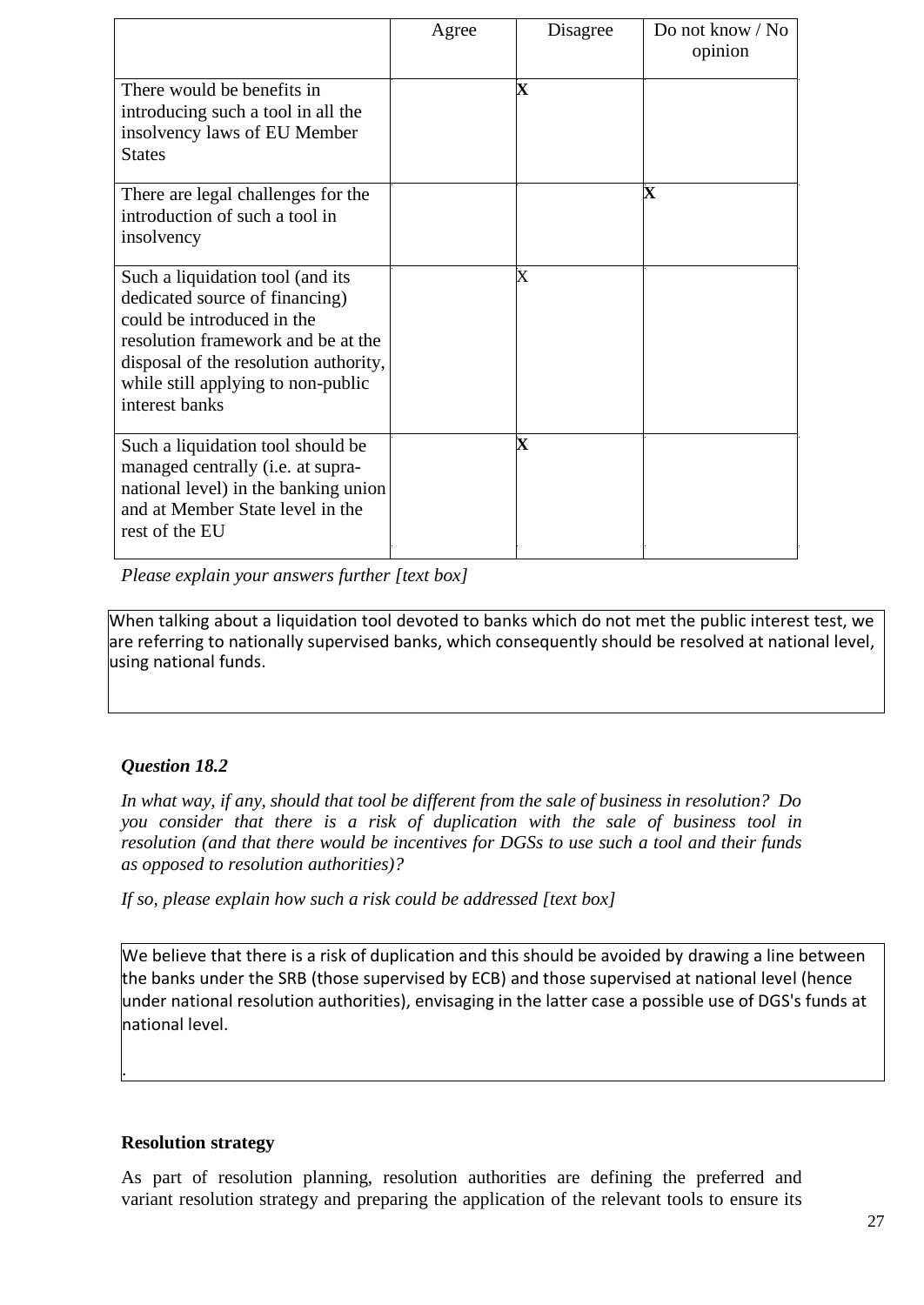execution. For large and complex institutions, open-bank bail-in is, in general, expected to be the preferred resolution tool. This comes hand in hand with the need for those institutions to hold sufficient loss absorbing and recapitalisation capacity (MREL).

However, depending on the circumstances, it may be useful to consider the case of smaller and medium-sized institutions with predominantly equity and deposit-based funding, which may have a positive public interest to be resolved, but whose business model may not sustain an MREL calibration necessary to fully recapitalise the bank. For such cases, other resolution strategies are available in the framework such as the sale of business or bridge bank which, depending on the circumstances, may allow lower MREL targets and may be financed from sources of financing other than the resolution fund (for example, DGS).

The potential benefits of these tools depend on the characteristics of the banks and their financial situation and on how the specific sale of business transaction is structured. However, depending on the valuation of assets as assessed by the buyer, and the perimeter of a transfer, there may still be a need to access the resolution fund (complying with the access conditions) in order to complete the transfer transaction.

## *Question 19*

*Do the current legislative provisions provide an adequate framework and an adequate source of financing for resolution authorities to effectively implement a transfer strategy (i.e. sale of business or bridge bank) in resolution to small/medium sized banks with predominantly deposit-based funding that have a positive public interest assessment (PIA) implying that they should undergo resolution?* 

- <sup>−</sup> *Yes*
- <sup>−</sup> *No*
- <sup>−</sup> *No opinion*

*Please explain [text box]* 

Some of our members believe that resolution for small/medium sized banks currently work at their national level.

Taking into account our statement under question 18.2, transfer strategies as preferred resolution strategies should not be limited to other than large and complex institutions. There is no justified reason for limiting the possible tools to a predefined bank. The choice of the appropriate tool is subject to the assessment performed by the resolution authority and should be well adjusted to every single institution. As practice has already shown a transfer tool can be even more suitable for large banks than the bail-in tool. Also, since the bail-in tool leads to a high MREL the potential application of a transfer tool should also be assessed and, if credible and feasible, chosen as the preferred resolution strategy to avoid any disproportionate burden for institutions.

## **Funding sources in resolution**

In order to carry out a resolution action, the resolution authority may decide to access the SRF/RF if certain conditions are met, in particular the need to first bail-in shareholders and creditors for no less than  $8\%$  of total liabilities, including own funds  $(TLOF)^{36}$ .

<sup>36</sup> Article 44(5) BRRD requires a minimum bail-in of 8% TLOF and provides for a maximum RF contribution of 5% TLOF (unless all unsecured, non-preferred liabilities, other than eligible deposits, have been written down or converted in full) when a resolution authority decides to exclude or partially exclude an eligible liability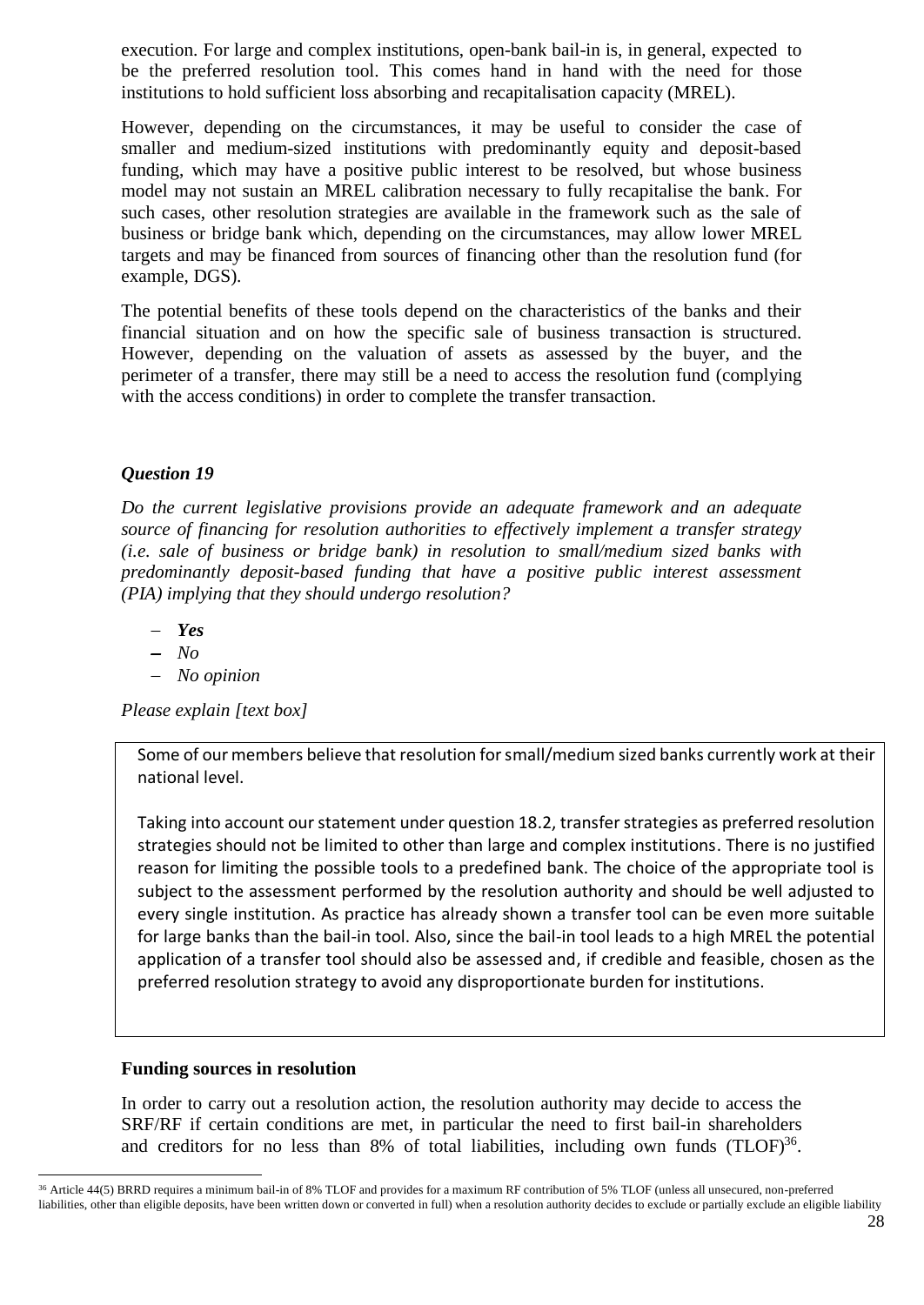Article 109 BRRD also provides the possibility of using the DGS in resolution, however only for an amount that would not exceed the amount in losses that the DGS would have borne under an insolvency counterfactual. The availability of sufficient sources of funding and the provision of proportionate conditions to access them are central to ensure that the resolution framework is adequate to cater for potentially any bank's failure.

As explained above, in the banking union, those cases where resolution has not been chosen have usually benefited from State aid under national insolvency proceedings (including DGS alternative measures under Article 11(6) DGSD and State aid from the public budget) or from preventive DGS measures under Article 11(3) DGSD. Both the use of aid in NIPs and Article 11(3) DGSD are subject to different (and arguably lessstringent) conditions than those for the use of the resolution funds under the SRMR and BRRD. This divergence may be seen as creating a disincentive to use resolution. This can particularly be the case for small and medium sized banks as they may rely more than other banks on certain types of creditors (such as depositors or retail investors) on which it has proved to be difficult to impose losses.

This issue may be exacerbated by the fact that these categories of banks may have more difficulty in accessing debt issuance markets and therefore acquire loss-absorption capacity through, for example, subordinated debt. While some banks rely on more complex issuance strategies, for others (including in some cases sizeable entities) equity and deposits are the main sources of funding. As a result, meeting the requirement to access RFs/SRF for these banks to execute the resolution strategy<sup>37</sup> may entail bailing-in deposits. At the same time, it is arguable that a proportionate approach to managing bank failures should ensure that entities can access funding sources without having to modify their business model. Also, the existence of a variety of business models is an important element to ensure a diversified, dynamic and competitive banking market.

However, any potential amendment in this direction should limit risks to the level playing field among banks. This would require that the criteria used for a potential differentiation in these access conditions to funding, as well as the calibration of such conditions, are carefully targeted to avoid unwarranted differences of treatment.

#### *Question 20*

*What are your views on the access conditions to funding sources in resolution?* 

or class of eligible liabilities, and the losses that would have been borne by those liabilities have not been passed on fully to other creditors, or when the use of the RF indirectly results in part of the losses being passed on to the RF (Article 101(2) BRRD).

<sup>&</sup>lt;sup>37</sup> For solvency support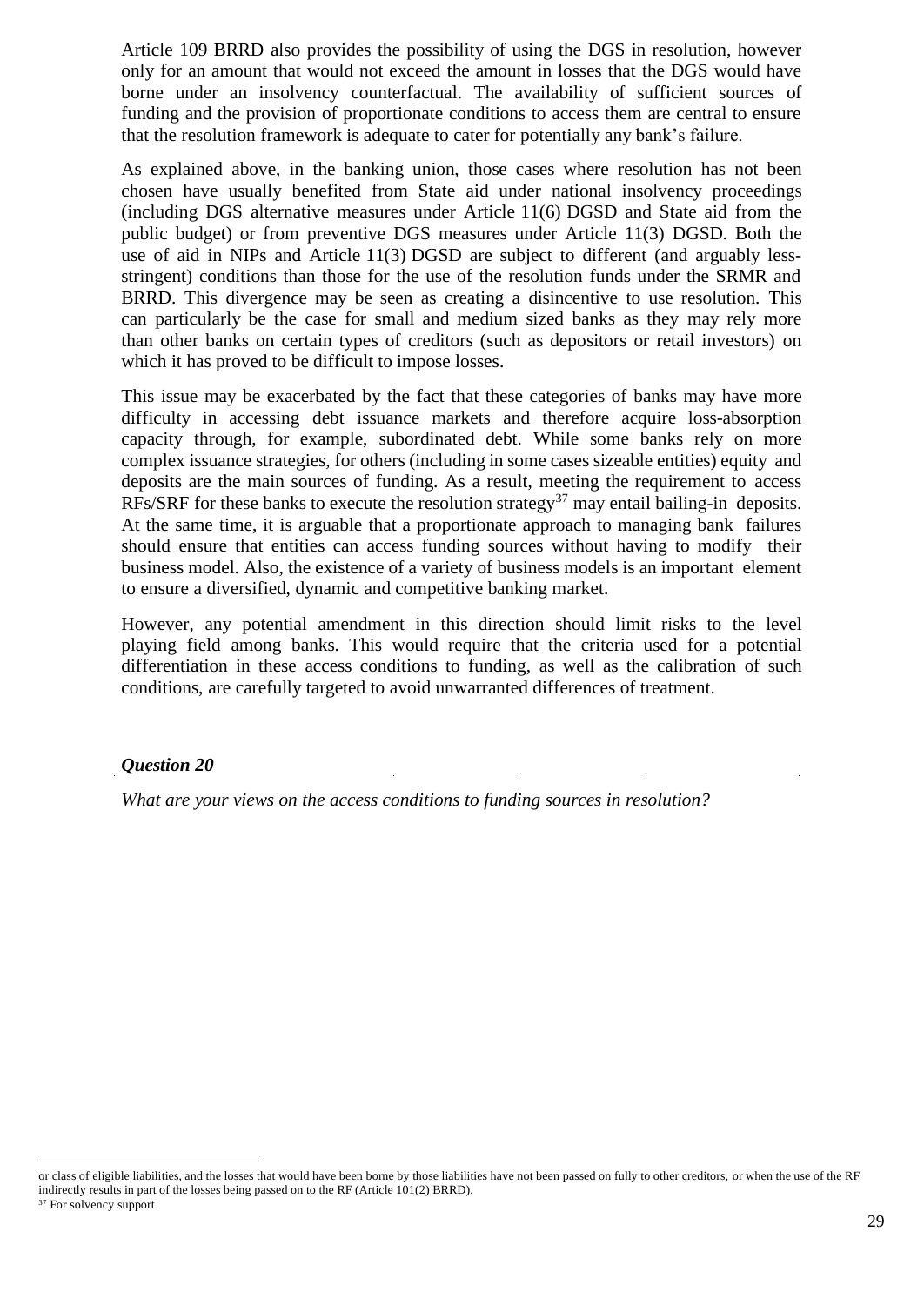|                                                                                                                                                                                                                                                                                                                                                                      | Agree | Disagree | Do not know / No<br>opinion |
|----------------------------------------------------------------------------------------------------------------------------------------------------------------------------------------------------------------------------------------------------------------------------------------------------------------------------------------------------------------------|-------|----------|-----------------------------|
| conditions<br>The<br>in<br>access<br>BRRD/SRMR to allow for the use<br>of the RF/SRF are adequate and<br>proportionate<br>ensure<br>that<br>to<br>resolution can apply to potentially<br>any bank, while taking into<br>account the resolution strategy<br>applied                                                                                                   |       |          | X                           |
| There is merit in providing a clear<br>distinction in the law between<br>access conditions to the RF/SRF<br>depending<br>whether<br>its<br>on<br>intervention is meant to absorb<br>losses or to provide liquidity                                                                                                                                                   |       |          | X                           |
| The access conditions provided for<br>BRRD/SRMR to allow the<br>in<br>authorities to use the DGS funds in<br>resolution<br>adequate<br>are<br>anc<br>proportionate<br>ensure<br>that<br>to<br>resolution can apply to potentially<br>while<br>taking<br>any bank,<br>into<br>the<br>resolution<br>account<br>strategy<br>applied                                     |       |          | $\overline{\text{X}}$       |
| The access conditions to funding<br>in resolution should be modified<br>for certain banks (smaller/medium<br>sized, with certain business models<br>characterised<br>by prevalence<br>$\overline{O}$<br>deposit<br>funding)<br>for<br>more<br>proportionality                                                                                                        |       |          | X                           |
| The DGS/EDIS funds should be<br>available to be used in resolution<br>independently from the use of the<br><b>RF/SRF</b><br>and<br>under<br>different<br>conditions than those required to<br>access RF/SRF. In particular, it<br>should be clarified that the use of<br>DGS does not require a minimum<br>bail-in of 8% of total liabilities<br>including own funds |       |          | $\overline{\text{X}}$       |
| Additional sources<br>of funding<br>should be enabled.                                                                                                                                                                                                                                                                                                               |       |          | X                           |

*Please explain your responses [text box]*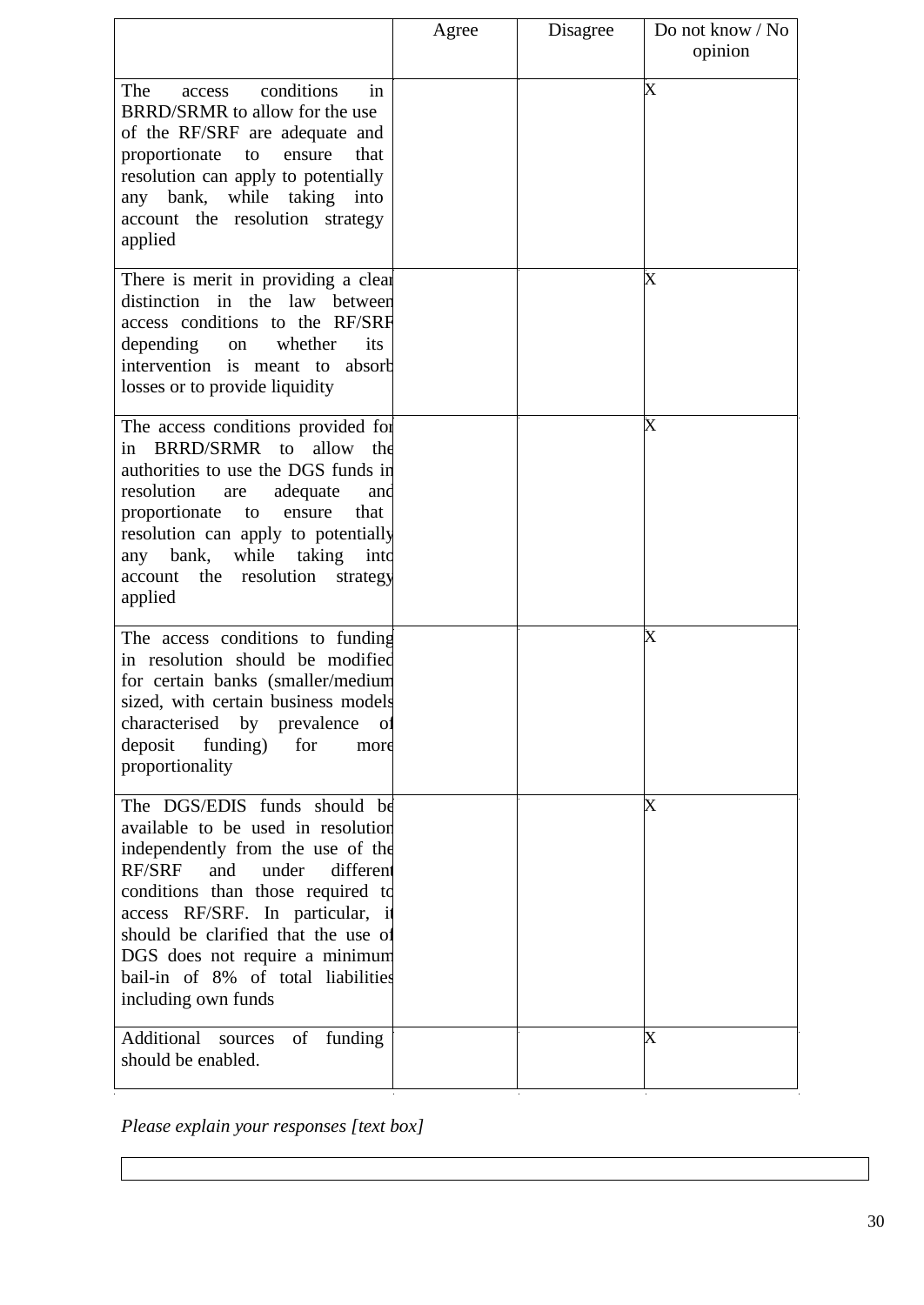#### **Sources of funding available in insolvency**

Funding sources are also available for banks that do not meet the public interest test and are put in insolvency according to the applicable national law.

There are, in particular, two sources of potential public external funding:

- DGS funds to finance alternative measures pursuant to Article 11(6) DGSD. In this case, the DGS can provide funding to support a transaction to the extent that this is necessary to preserve access to covered deposits and that it complies with the least cost test (i.e. the loss for the DGS is lower than the loss it would have borne in case of payout in insolvency) and State aid rules, as applicable;
- Financial support from the public budget. Such financial support can be provided by Member States subject to compliance with the requirements enshrined in the State aid framework,<sup>38</sup> which include among other things burden sharing by shareholders and subordinated debt and a requirement that the aid is granted in the amount necessary to facilitate an orderly exit of the bank from the market.

It is important to examine the consistency and proportionality in the conditions for accessing external financial support across different procedures, and their related potential incentives.

# *Question 21*

*In view of past experience, do you consider that the future framework should promote further alignment in the conditions for accessing external funding in insolvency and in resolution?* 

- **Yes**
- No
- No opinion

Please explain [Text]

The alignment of resolution and insolvency provisions would reduce the risk of breaching NCWO.

Moreover, we see the need for more uniformity at European level.

The principle 9 of the IADI needs to be in place ("core principles emergency funding arrangements for temporary liquidity needs"). Sources may include the government, the central bank and market borrowing. As stated above, full harmonization of super preference of claims of DGSs would highly reduce any potential liquidity needs of DGSs. Therefore, funding arrangements by the government or central bank as last resort remain crucial.

The above mentioned two sources of potential public external funding of Article 11(6) DGSD and financial support from the public budget (in exceptional cases only) should be maintained in the crisis framework, with the latter being subject to the Commission's state aid approval, if public funds are used.

## **Governance and funding**

<sup>&</sup>lt;sup>38</sup> This includes first and foremost the 2013 Banking Communication.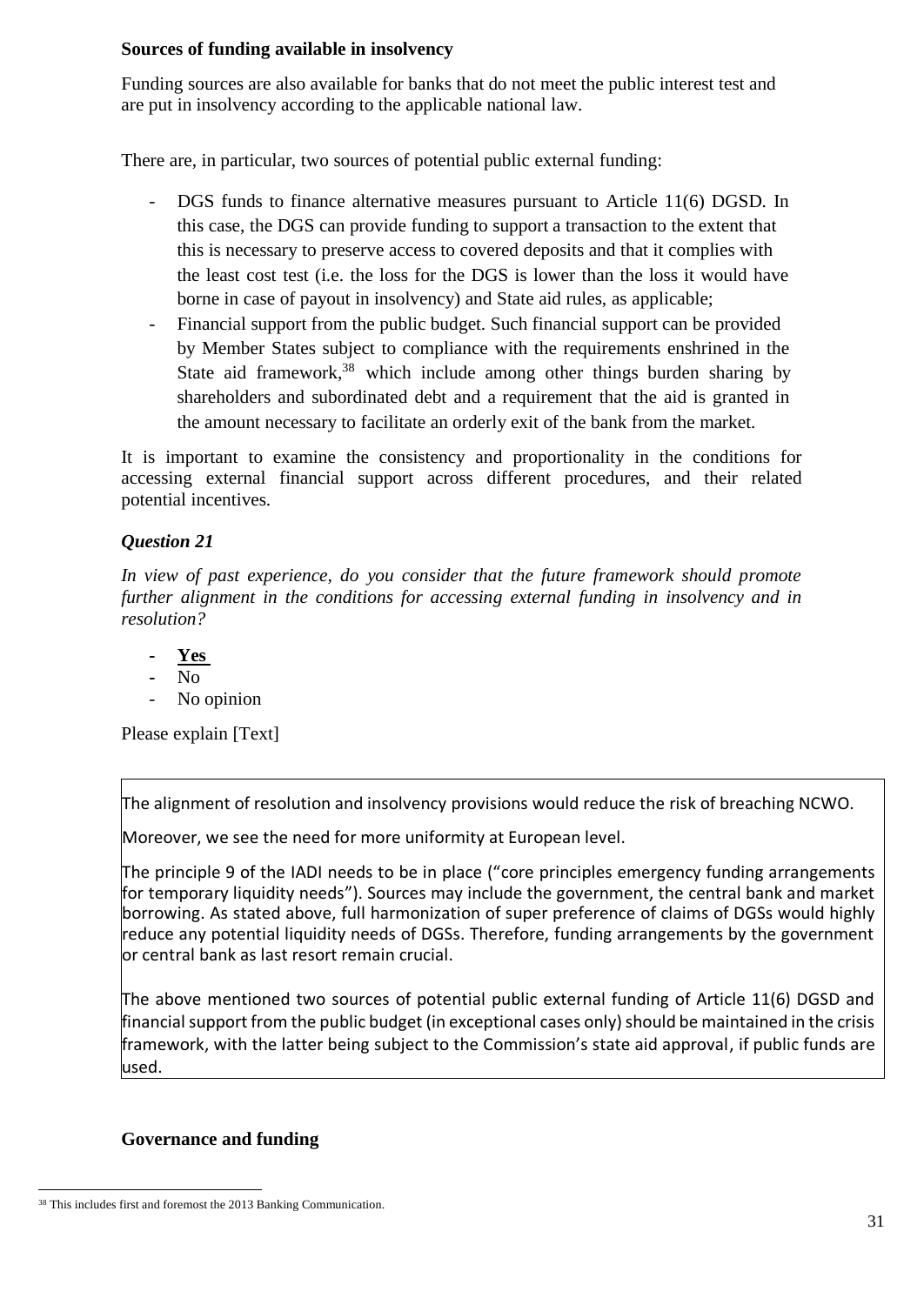The current governance setup of the resolution and deposit insurance framework relies on both national and European authorities. Outside the banking union, the management of bank crises is in principle assigned to national authorities (i.e. national resolution authorities, DGS authorities and authorities responsible for insolvency proceedings), while the banking union governance structure is articulated on a national and European level (managed by the SRB).

The framework aims to align the governance structure and the source of funding. In particular this implies that funding held at national level is managed by national authorities, while the SRB manages the Single Resolution Fund, although there are exceptions (e.g. if a national DGS is used to contribute to the resolution of a bank in the SRB remit, the SRB has a role in deciding on its use under the existing BRRD framework).

This element may be particularly relevant in the context of a reflection on potential adjustments to the framework. In particular, a question may arise whether a more prominent role should be reserved for national DGSs/EDIS for financing crisis measures, how it would relate to the NRAs role (within the SRB governance), or even whether the management of such measures should also be assigned exclusively to national authorities or whether some coordination or oversight at European level could be beneficial to ensure a level playing field. Conversely, a reflection seems warranted on the role of the SRB in the management of EDIS.

## *Question 22*

*Do you consider that governance arrangements should be revised to allow further alignment with the nature of the funding source (national/supra-national)?* 

- Yes
- No
- **No opinion**

Please explain [text box] No comment

#### *Question 23*

*Is there room to improve the articulation between the roles of SRB and national authorities when the DGS is used to finance the resolution of a bank in the SRB remit?* 

- **Yes**
- No
- No opinion

#### Please explain [TEXT BOX]

In general the coordination and collaboration between supervisors and resolution authorities should be improved.

#### **Ability to issue MREL and impact on the feasibility of the resolution strategy**

MREL rules are an essential part of the framework, as they aim to ensure that banks can count on sufficient amounts of easily bail-inable liabilities to increase their resilience, ensure resolvability according to the resolution strategy identified and preserve the stability of the financial system in the eventual implementation of the resolution strategy. The bank-specific MREL calibration by the resolution authority reflects the chosen resolution strategy. In addition, the MREL capacity is key to ensure a sufficient burden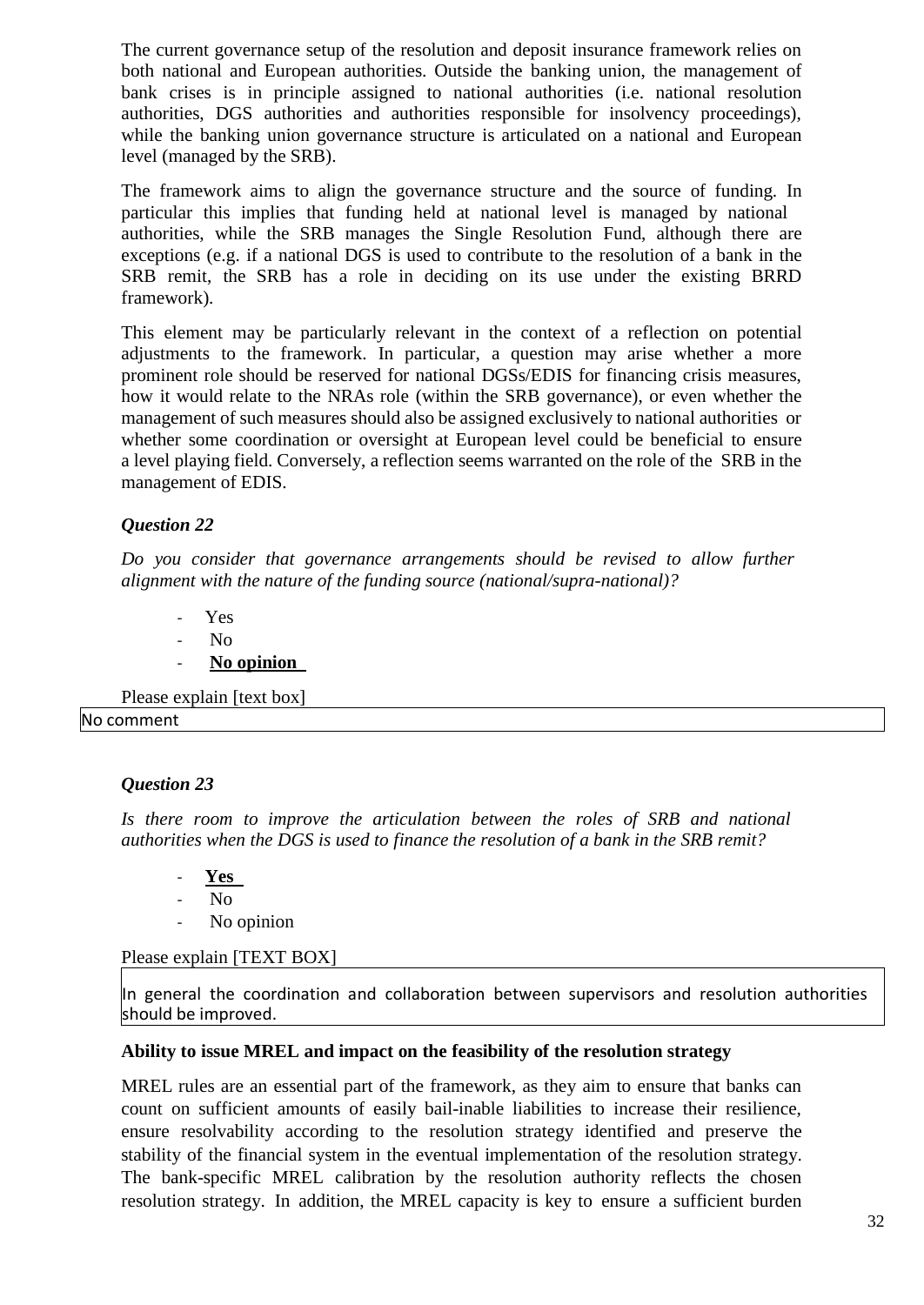sharing by the existing shareholders and creditors in case of failure.

At the same time, the ability to issue MREL, particularly through subordinated instruments, depends on several features of each bank and its business model. Certain banks (e.g. some banks with traditional funding models relying largely on deposits) may have more difficulties in accessing debt issuance markets than other, more complex, institutions. While significant progress has been achieved by banks in reducing MREL shortfalls over the past years, when it comes to reaching their MREL targets under the applicable resolution strategy (and complying, if needed, with the conditions for accessing the resolution fund), challenges remain for certain banks<sup>39</sup>. They relate to the sustainable build-up of MREL-eligible instruments, especially against the background of fragile profitability and capability to roll-over instruments in the short-term, in particular in times of economic crisis.

# *Question 24*

*What are your views on the prospect of MREL compliance by all banks, including in the particular case of smaller/medium sized banks with traditional business models?* 

|                                                                                                                                                                                  | Agree | Disagree | Do not know / No<br>opinion |
|----------------------------------------------------------------------------------------------------------------------------------------------------------------------------------|-------|----------|-----------------------------|
| While issuing MREL-eligible<br>instruments remains a priority,<br>certain banks may not be capable<br>of closing the shortfall sustainably<br>for lack of market access.         | X     |          |                             |
| and $X$<br>Possible adverse<br>market<br>economic circumstances can also<br>affect the issuance capacity of<br>certain banks.                                                    |       |          |                             |
| Transitional periods could be $\frac{dX}{dt}$<br>tool to deal with MREL shortfalls.<br>resolution authorities could consider<br>prolonging these under the current<br>framework. |       |          |                             |

*Please explain [text box]* 

It is important that the funding strategy of the bank is taken into account. When the funding model of the (mid-sized) bank is highly linked to depositor funding, MREL issuance might not be the best strategy. In this case also the risk profile of the institution should also be significantly less than in a bank that is for example solely relying on wholesale funding.

In this regard, the introduction of transitional periods is also crucial to ensure the necessary flexibility for those newly formed cooperative groups whose funding is structurally based on retail deposits from a number of small local banks. The current extraordinary circumstances create a situation where issuing (expensive) funding is not needed at all as for those banks confronted with additional cash inflows, the current monetary policy by the ECB as well as government support is an extra argument for not issuing additional funding instruments.

<sup>39</sup> Joint report by the services of the European Commission, the European Central Bank (ECB) and the Single Resolution Board (SRB) (November 2020), Monitoring report on risk reduction indicators, pg 33.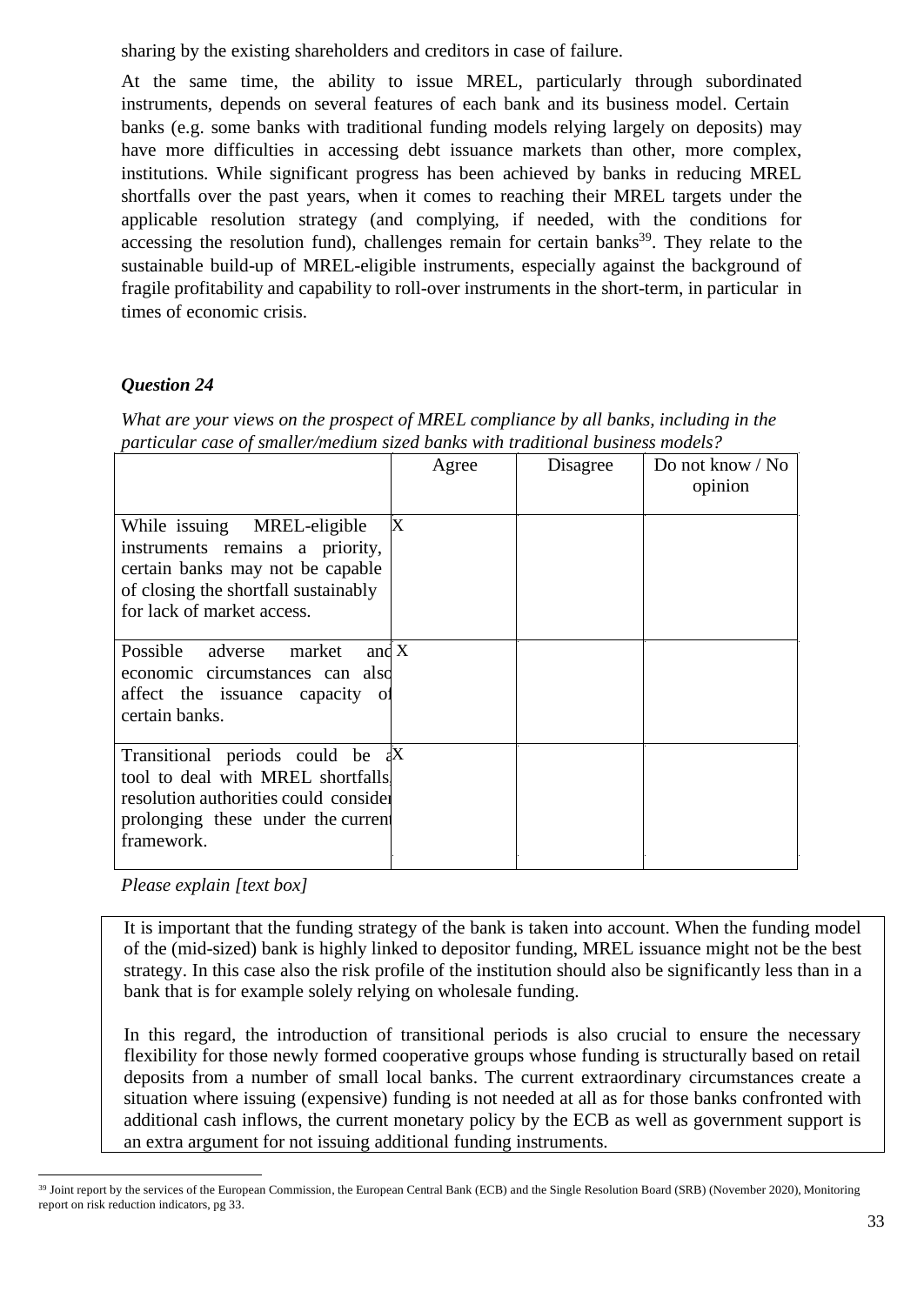Given the extraordinary situation COVID-19 introduced, and referencing the current provisions in Article  $45m(1)(a)$  to (c) and  $45m(7)(a)$  to (c) of the BRRD, respectively to Article  $12k(1)(a)$  to (c) and  $12k(7)(a)$  to (c) of the SRMR, we propose that the Commission generally extends the transitional period for compliance with MREL requirements by one year (from 1 January 2024 to 1 January 2025). This one year extension would enable institutions in different Member States to adequately face the impact of the current crisis on their funding requirement and balance sheet management. At the same time, the current approach of further institution-specific extensions for compliance with MREL due to individual situations should be maintained.

We therefore reiterate the need for the Commission, in light of the Covid-19, pandemic to consider extending the timelines for MREL targets for all institutions until 1 January 2025 and to further adjust the framework to incentivise resolution authorities to extend the timeline for compliance with MREL requirements for specific institutions to which other institution specific circumstances laid down in  $45m(1)$  and  $45m(7)$  BRRD II apply (individual situation; business model).

Banks that are liquidated outside of the resolution rules and, according to the will of the legislator, are to be passed directly on to insolvency proceedings, do not, however, need any MREL as recapitalization amount. Only recently in the context of BRRD II the European legislator once again determined that: "Where the resolution plan provides that the entity is to be wound up under normal insolvency proceedings or other equivalent national procedures, the resolution authority shall assess whether it is justified to limit the requirement referred to in Article 45(1) for that entity, so that it does not exceed an amount sufficient to absorb losses in accordance with point (a) of the first subparagraph."

# *Question 25*

| In case of failure of banks, which may lack sufficient amounts of subordinate debt (see |  |
|-----------------------------------------------------------------------------------------|--|
| question above) and/or would not meet the PIA criteria, what are your views on possible |  |

|                                                                                                                             | Agree | Disagree | Do not know / No<br>opinion |
|-----------------------------------------------------------------------------------------------------------------------------|-------|----------|-----------------------------|
| MREL adjustments for resolution<br>strategies other than bail-in can<br>help in this context                                |       |          | Х                           |
| Rules defining how the MREL is<br>set for banks likely not to meet the<br>PIA criteria should be clarified                  |       |          | $\mathbf X$                 |
| In any case, for all banks, an<br>adequate burden sharing<br>by<br>existing shareholders and creditors<br>should be ensured |       |          | $\mathbf X$                 |

*adjustments to the MREL requirements?*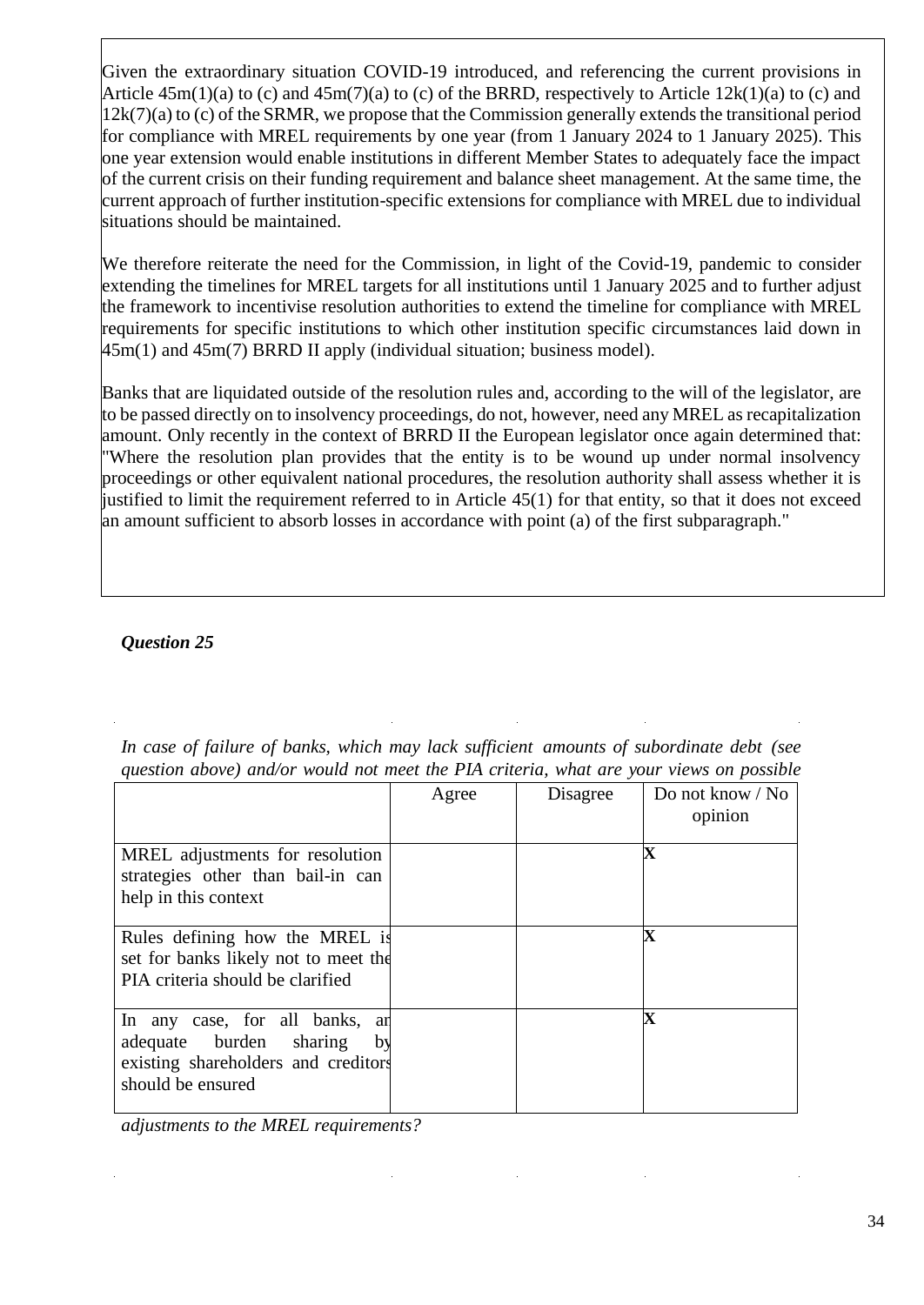#### *Please explain [text box]*

We do not see any need for revising the MREL requirements. The nature of the preferred resolution strategy is the key factor that will determine the size of these requirements. If a transfer strategy in resolution is truly credible, this should translate into lower MREL requirements

#### **Treatment of retail clients under the bail-in tool**

The bail-in tool can be applied to all the unsecured liabilities of the institution, except where they are statutorily excluded from its  $\text{scope}^{40}$ . Resolution authorities have the discretionary power to exclude certain liabilities from bail-in, but this can only take place under a limited set of circumstances and, where it leads to the use of the resolution financing arrangement, it requires authorisation from the Commission and the Council.

If a significant part of an institution's bail-inable liabilities, particularly MREL instruments, is held by retail investors, resolution authorities might be reticent to impose losses on those liabilities for a number of reasons $41_{41}$ . First, the bail-in of debt instruments held by retail clients risks affecting the overall confidence in the financial markets and might trigger severe reactions by those clients, which could translate in contagion effects and financial instability. Second, bailing-in retail debt holders, especially in case of selfplacement (where the institution places the financial instruments issued by themselves or other group entities with their own client base), could hinder the successful implementation of the resolution strategy. Indeed, the imposition of losses to the customer base of the institution under resolution could lead to reputational damage, which in turn could impede the business viability and the franchise value of the institution post- resolution.

In order to ensure that retail investors do not hold excessive amounts of certain MREL instruments, BRRD  $II^{42}$  introduced a requirement to ensure a minimum denomination amount for such instruments or that the investment in such instruments does not represent an excessive share of the investor's portfolio.<sup>43</sup> MiFID  $II^{44}$ , which has been applicable since January 2018, also included a number of new provisions aimed at strengthening investor protection in respect of disclosure, distribution and assessment of suitability, among others.

Nevertheless, the question has arisen whether the protection of retail clients should be reinforced, either by further empowering resolution authorities to pursue that objective or through directly applicable protection in the context of resolution. These considerations are independent of the possible measures that may be implemented to address the specific

<sup>&</sup>lt;sup>40</sup> Which includes covered deposits and a few other types of liabilities to ensure the continuity of critical functions and reduce risk of systemic contagion.

<sup>&</sup>lt;sup>41</sup> In this respect, please see the statement of the EBA and ESMA on the treatment of retail holdings of debt financial instruments subject to the Bank Recovery and Resolution Directive.

<sup>42</sup> Directive (EU) 2019/879.

<sup>43</sup> See Article 44a BRRD.

<sup>44</sup> Directive 2014/65/EU.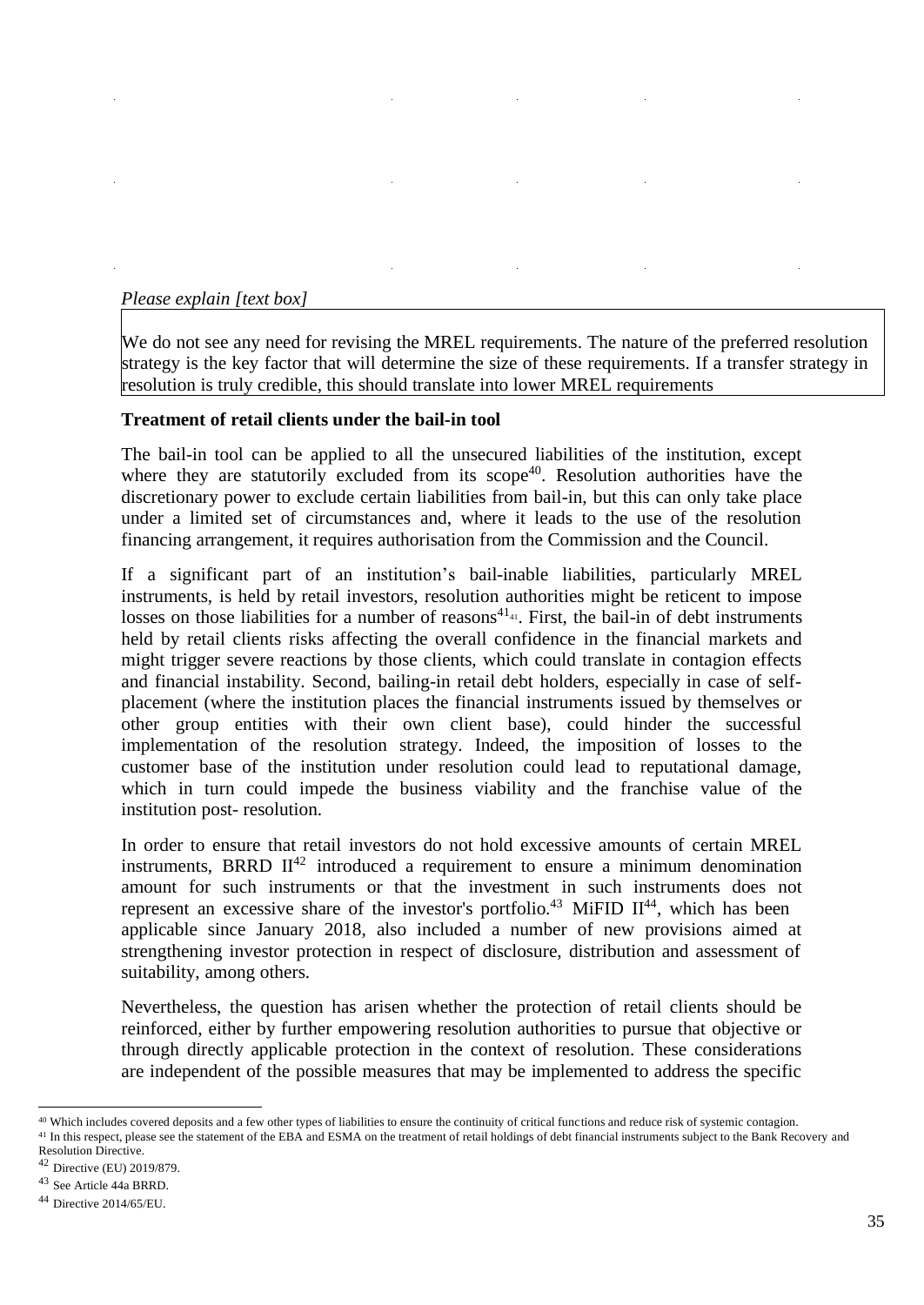case of mis-selling of financial instruments to retail clients.

## *Question 26*

*What are your views on the policy regarding retail clients' protection?* 

|                                                                                                                                                                                                                                                                | Agree | Disagree    | Do not know / No<br>opinion |
|----------------------------------------------------------------------------------------------------------------------------------------------------------------------------------------------------------------------------------------------------------------|-------|-------------|-----------------------------|
| The current protection for retail $\mathbf X$<br>clients (MiFID II and BRRD II) is<br>sufficient<br>in<br>the<br>resolution<br>framework, both at the stage of<br>resolution planning and during the<br>implementation<br>of resolution<br>action.             |       |             |                             |
| Additional powers<br>should<br>be<br>explicitly given to resolution<br>authorities allowing them<br>to<br>safeguard retail clients<br>from<br>bearing losses in resolution.                                                                                    |       | $\mathbf X$ |                             |
| Additional<br>protection<br>retai <b>X</b><br>to<br>should be introduced<br>clients<br>directly in the law (e.g., statutory<br>exclusion from bail-in).                                                                                                        |       |             |                             |
| Introducing additional measures $X$<br>limiting the sale of bail-inable<br>instruments to retail<br>clients<br>$\Omega$<br>protecting them from<br>bearing<br>losses in resolution may have<br>substantial impact on the funding<br>capacity of certain banks. |       |             |                             |

Please explain [text box]

Consumer protection concerns have already been taken into account in Art. 44a BRRD. It is difficult to understand, however, why a retail investor may in fact acquire shares in a bank without limits, although these would be the first to be accessed in the liability cascade under resolution law, but for a Tier 2 instrument, e.g. in the form of a simple subordinated deposit, minimum denomination / investment amounts in the five-digit range are required.

Beyond this, we consider the current legal framework sufficient: according to the current rules, issuers are already obliged to fulfil comprehensive information duties (prospectus regime, MiFID II, etc.). Therefore, potential investors are already provided with all information required for the investment decision. Furthermore, these instruments may only be sold to suitable investors.

When providing investment advice, in addition to the requirements for the suitability assessment according to MiFID II, Art 44a BRRD II introduced several safeguards to ensure the protection of retail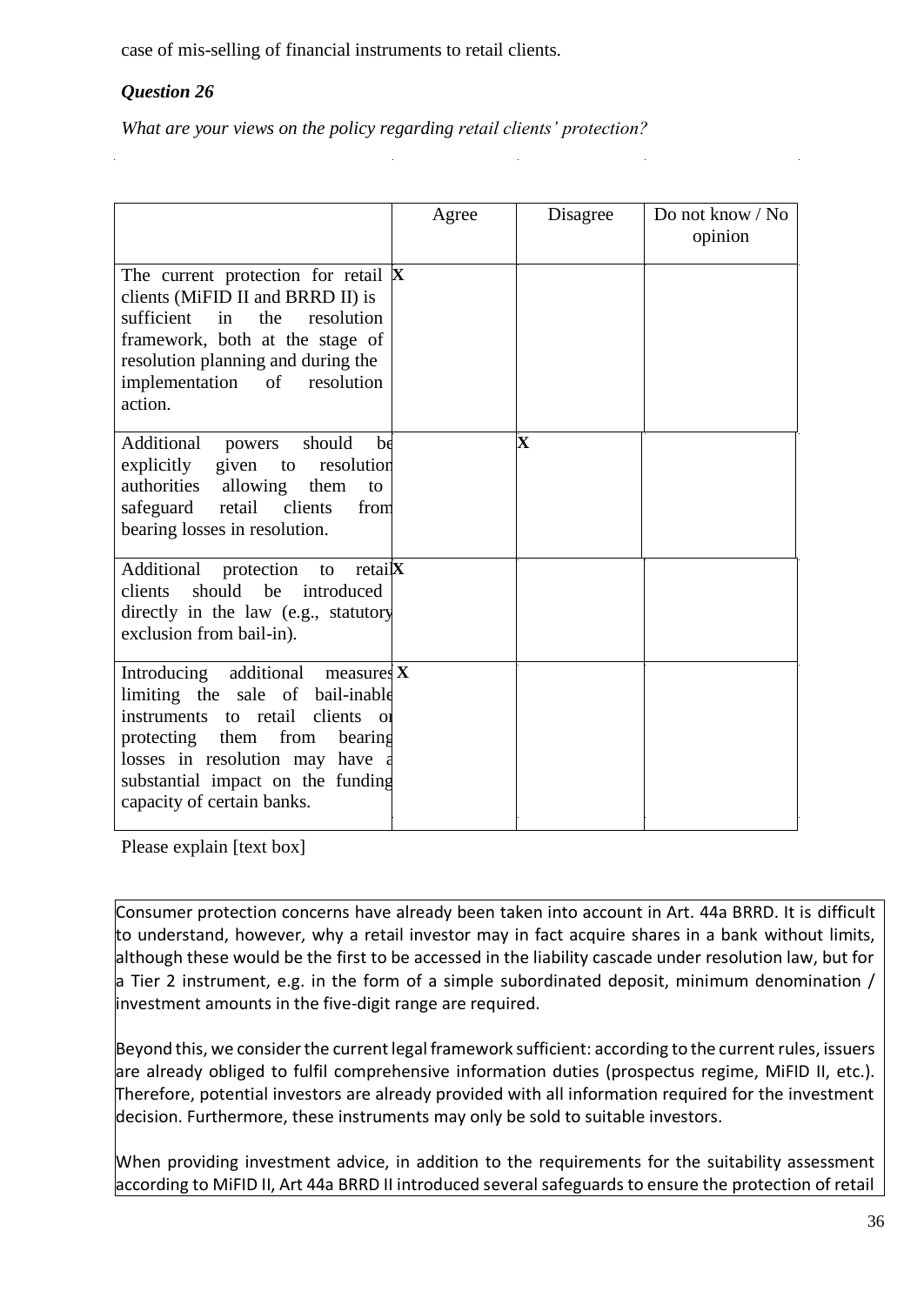clients willing to invest in subordinated eligible liabilities.

Distributions have been adapted to comply with the newly introduced requirements in the BRRD II. Changing the legal requirements in this regard only few months after the application of the BRRD II would, in our view, be too burdensome for institutions as internal processes would have to be changed shortly after the implementation of the BRRD II.

It should therefore be noted that customers are explicitly and duly informed about the risk involved in the purchase of eligible liabilities or liabilities subject to bail-in.

Furthermore, an extension of the sales restriction of Art 44a BRRD II would lead to a restriction of the possible product range for retail investors as well as for European banks when issuing debt instruments on the capital market, which would have a negative impact on the financial economy.

Finally, a potential competitive advantage for third country issuers not subject to BRRD II (e.g. Switzerland) should also be mentioned in this context. For instance, the distribution of debt instruments issued by third country banks would not be subject to comparable restrictions. This potential regulatory arbitrage should be avoided in any case.

At the same time, the legislator should consider the importance of retail clients as a relevant investment group in several EU Member States as illustrated by a EBA/ESMA analysis (EBA/ESMA, Statement of the EBA and ESMA on the treatment of retail holdings of debt financial instruments subject to the Bank Recovery and Resolution Directive (ESMA71-99-991), e.g. Figure 3.).

Therefore, we do not support to expand the restrictions or exclude retail clients from sale opportunities with regard to own funds or other eligible liabilities.

We also do not see any case for complementary measures to ensure that retail customers are not affected by bail-in.

# *Question 27*

*Do you consider that Article 44a BRRD should be amended and simplified so as to provide only for one single rule on the minimum denomination amount, to facilitate its implementation on a cross-border basis?* 

- Yes **- No**  No opinion Please explain [text box]

Article 44a BRRD II was just recently added to the framework. The provision had to be transposed into national law by 29 December 2020 in each Member State. Also for the purpose of legal certainty one should wait for its practical effects instead of amending it before any meaningful evaluation and deeper review could take place.

A simplification of the wording and the mechanisms could make sense as the current text uses incomprehensible wording that should be significantly clarified.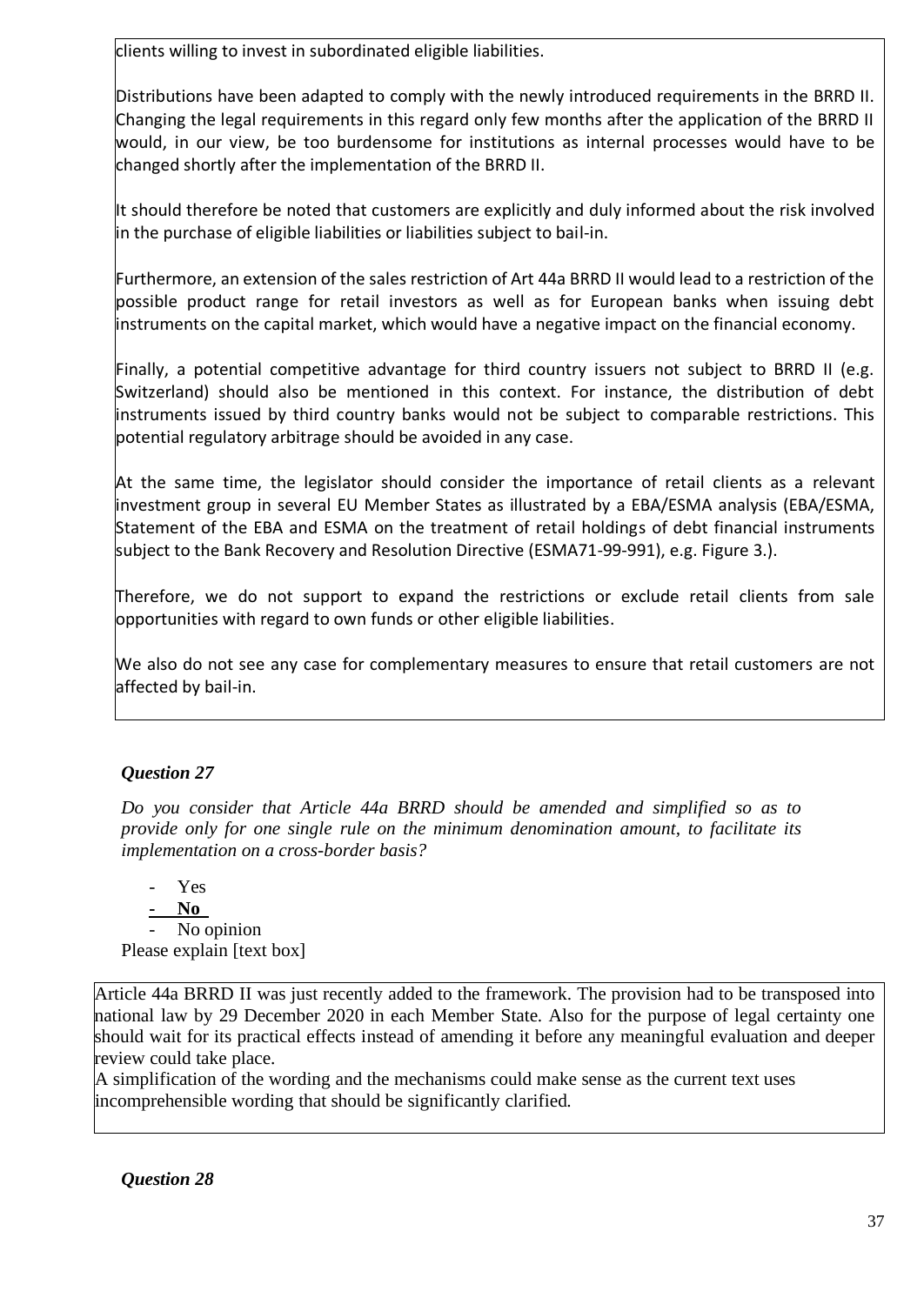*Do you agree that the scope of the rule on the minimum denomination amount to other subordinated instruments than subordinated eligible liabilities (e.g. own funds instruments) and/or other MREL eligible liabilities (senior eligible liabilities) should be extended?* 

- Yes - **No**  No opinion

*Please explain [text box]* 

We do not think that in the context of this framework an extension of the minimum denomination amount should be discussed. In order to achieve a more convergent approach to the protection of consumers the matter should rather be addressed in the context of the MiFiD.

# **B. Level of harmonisation of creditor hierarchy in the EU and impact on NCWO**

Liabilities absorb losses and contribute to the recapitalisation of an institution in resolution in an order that is largely determined by the hierarchy of claims in insolvency. EU law already provides for a number of rules on the bank insolvency ranking of certain types of liabilities<sup>45</sup>. For the remaining classes of liabilities, there is little harmonisation at EU level.

Notably, some Member States have granted a legal preference in insolvency to other categories of deposits currently not mentioned in Article  $108(1)$  BRRD<sup>46</sup>. In this context, the question is whether there should be a generalised granting of a legal preference to all deposits at EU level.<sup>47</sup> The arguments in favour would be that this would ensure a level playing field in depositor treatment across the EU, contribute to minimizing the risks of breach of the NCWO principle and properly reflect the key role played by deposits in the real economy and in banking. Additionally, if the three-tiered ranking of deposits<sup>48</sup> and DGS claims currently put in place by Article 108(1) BRRD were to be replaced with a single ranking, whereby all those claims would rank *pari passu*, the use of the DGS in resolution and in insolvency would be facilitated.

Moreover, there is still the possibility that the order of loss absorption in resolution deviates from the creditor hierarchy in insolvency, which has the potential to lead to breaches of the NCWO principle'. The lack of harmonisation in the ordinary unsecured and preferred layer of liabilities in insolvency can also create difficulties when carrying out a NCWO assessment in case of resolution of cross-border groups, particularly within the banking union where the SRB is currently required to deal with 19 different insolvency rankings.

On the other hand, arguments against providing such preference would be that it would treat financial instruments held by the same type of creditors differently and could affect the costs of funding of institutions. Changes to the relative ranking of deposits could also lead to an increased risk of losses in insolvency for the DGS in case of pay-out.

<sup>&</sup>lt;sup>45</sup> Namely, own funds items, senior non-preferred debt instruments, covered deposits and claims of DGSs subrogating to covered deposits, and the part of eligible deposits from natural persons and micro, small and medium-sized enterprises (SMEs) exceeding the coverage level provided by the DGSD – see Articles 48(7) and 108 BRRD. <sup>46</sup> More specifically, eligible deposits of large corporates, in the part exceeding the coverage level of the DGS, and to deposits excluded from repayment by the DGS pursuant to Article 5(1) DGSD.

<sup>&</sup>lt;sup>47</sup> It should be mentioned that in the United States all depositors benefit from the same ranking.

<sup>48</sup> Meaning, the relative ranking of deposits laid down in Article 108(1) BRRD, whereby covered deposits rank above eligible deposits of natural persons and SMEs, which in turn rank above the remaining deposits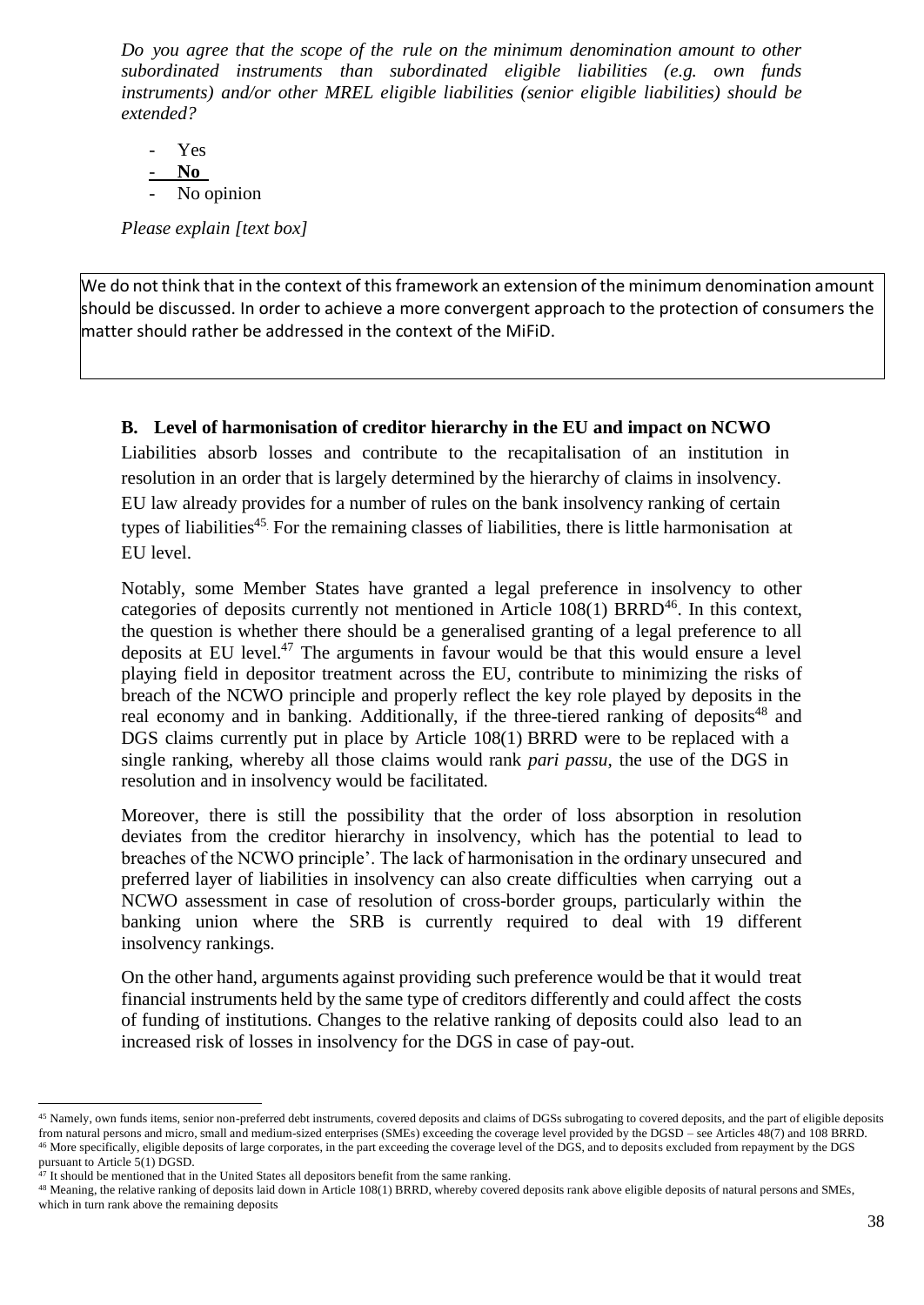#### *Question 29*

*Do you consider that the differences in the bank creditor hierarchy across the EU complicate the application of resolution action, particularly on a cross-border basis?* 

- Yes **- No**  No opinion Please explain [text box]

Legal certainty and enforceability of claims: The enforceability of claims on the basis of the creditor hierarchy shall not be a matter of uncertainty. Accordingly, the bank creditor hierarchy should be enforceable in all MS under a sound legal framework even under difficult circumstances. This premise is of particular importance for domestic as well as cross border crisis management actions mitigating at the same time the risk of legal disputes.

Differences in the bank creditor hierarchy across the EU are relevant for a level playing field (different treatment of customers in various jurisdictions and different capability of recovery among DGSs in case of pay-out).

The current three-tiered ranking of deposits in Article 108 BRRD should not be touched. In particular, covered deposits should be super-preferred to ensure a high reduction of DGS liquidity needs. Our view is that superseniority of covered deposits in their current form should be secured and rather be fully harmonized. This would be essential for strengthening DGSs and increasing depositor confidence. It is only logical and consistent that deposit guarantee schemes that pay out depositors the full protected amounts shall primarily be reimbursed from the liquidated assets. Otherwise, the consequence would be an unjustified severe disadvantage for DGS.

A level playing field can rather be achieved by a harmonisation of the definitions of covered deposits (e.g. by integrating other kinds of deposits). However not all of our members believe that the scope of covered deposits should be broadened.

## *Question 30*

*Please rate, from 1 (lowest) to 10 (highest), the importance of the following actions:*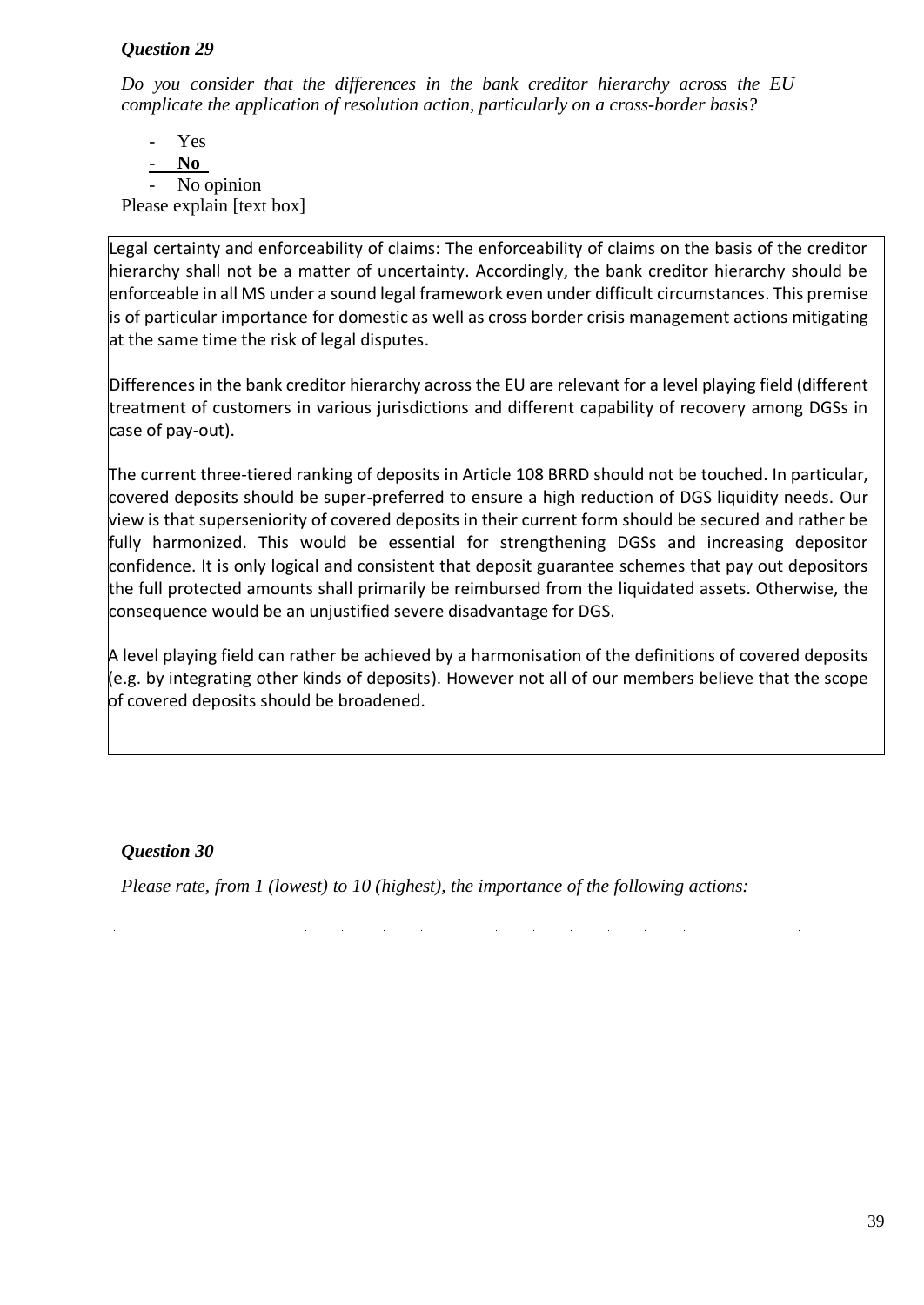|                                                                                                                                    |              | $\overline{2}$ | 3 | 4 | 5 | 6 | 7 | 8 | 9 | 10 | Do not know<br>/ No opinion |
|------------------------------------------------------------------------------------------------------------------------------------|--------------|----------------|---|---|---|---|---|---|---|----|-----------------------------|
| Granting of statutory<br>preference to deposits<br>currently not covered<br>by Article $108(1)$<br><b>BRRD</b>                     |              |                |   |   |   |   |   |   |   |    | $\mathbf X$                 |
| Introduction of<br>single-tiered ranking<br>for all deposits                                                                       | $\mathbf{X}$ |                |   |   |   |   |   |   |   |    |                             |
| Requiring preferredX<br>deposits to rank below<br>all other preferred<br>claims                                                    |              |                |   |   |   |   |   |   |   |    |                             |
| Granting of statutory<br>preference<br>in<br>for<br>insolvency<br>liabilities excluded<br>from bail-in under<br>Article 44(2) BRRD |              |                |   |   |   |   |   |   |   |    | $\overline{\mathbf{X}}$     |

#### **C. Depositor insurance**

## **Enhancing depositor protection in the EU<sup>49</sup>***<sup>49</sup>*

As a rule, deposits on current and savings accounts are protected up to EUR 100 000 per depositor, per bank in all EU Member States. However, based on the experience with the application of the framework, differences between Member States persist in relation to several types of deposits.

Certain deposits benefit from a higher protection because of their impact on a depositor's life. For example, a sale of a private residential property or payment of insurance benefits typically creates a temporary high balance on a depositor's bank account above the standard coverage of EUR 100 000. The protection of such temporary high balances currently varies from EUR 100 000 up to EUR 2 million depending on the Member State.

In the current framework, public authorities are and some local authorities may be excluded from the deposit protection. In this view, deposits by entities such as schools, publicly owned hospitals or swimming pools can lose protection because they are considered public authorities.

Financial institutions, such as payment institutions and e-money institutions, and investment firms may deposit client funds in their separate account in a credit institution for safeguarding purposes. Currently, the lack of protection against the banks' inability to repay in some Member States could be critical for the clients as well as for the business continuity of the firms, if bank failures occur.

## *Question 31*

<sup>49</sup> Questions 31-33 of the technical part of this targeted consultation correspond to questions 7-9 of the general public consultation.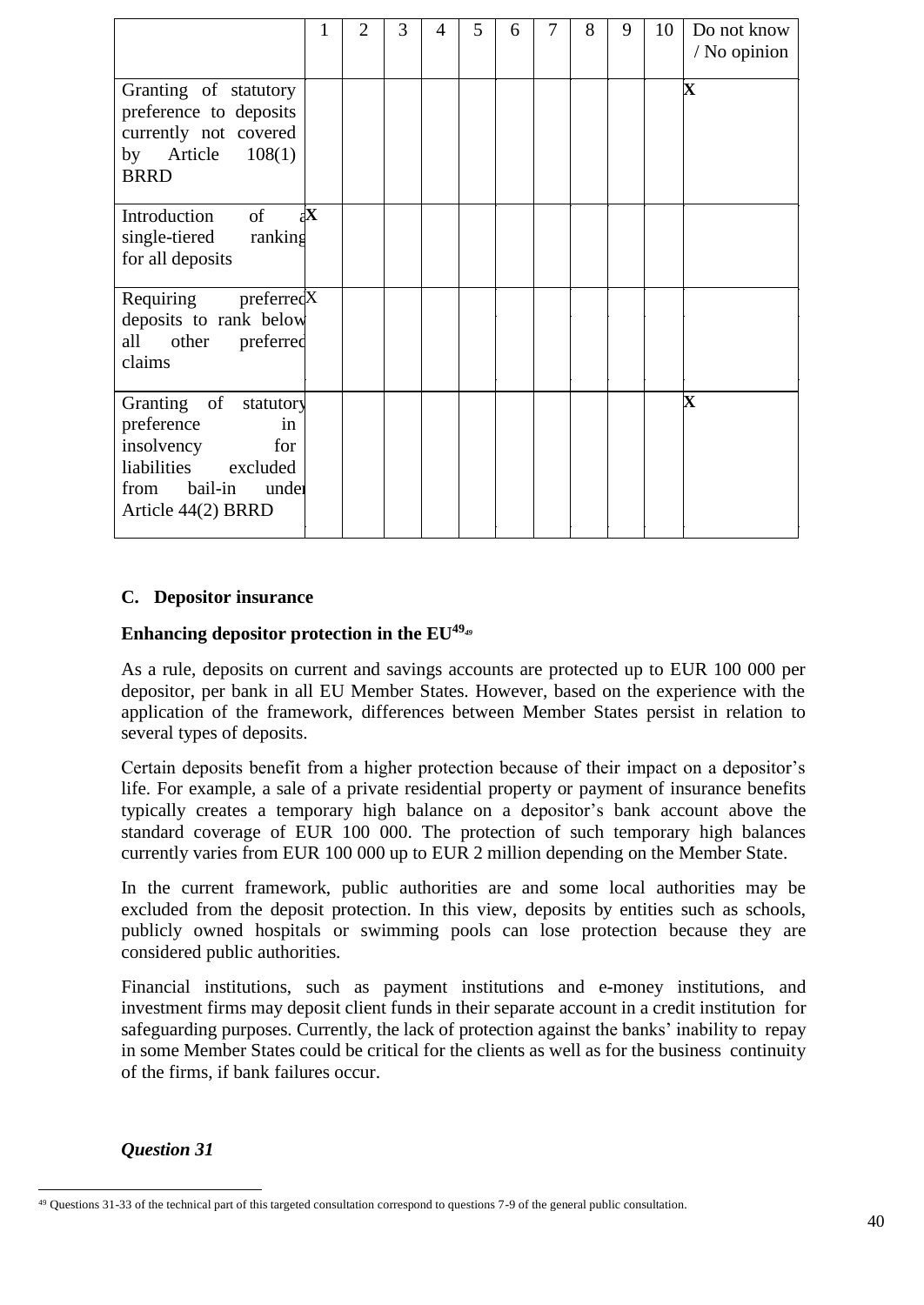*Do you consider that there are any major issues relating to the depositor protection that would require clarification of the current rules and/or policy response?* 

- **Yes**
- No
- No opinion

Please elaborate [text box]

We do not see major issues that require clarification. The existing additional issues have been largely addressed within the three Opinions of EBA on the implementation of the Deposit Guarantee Schemes Directive.

Nevertheless, on the following issues there could be room for improvement:

- It should be clarified in Article 16 DGSD (depositor information) that the depositors shall be provided with the information referred to in Article 16(1) DGSD at the beginning of the business relationship with the institution (only) and not again and again in the course of follow-up transactions with the bank.
- Regarding the interaction between DGS contributions and resolution planning, we would like to draw the attention to the following: although Article 6 of the Commission Delegated Regulation (EU) 2016/1450 and Article 45 (6) (e) BRRD explicitly require the resolution authority to assess the extent to which the DGS could contribute to the financing of resolution in accordance with Article 109 for the determination of MREL, the resolution authorities do not apply this provision. We therefore see no reason for keeping this provision as it only creates burden but no relief for credit institutions. The Commission should stipulate that taking into account the DGS into the MREL calibration is not subject to the discretion of the resolution authorities.

## *Question 32*

*Which of the following statements regarding the scope of depositor protection in the future framework would you support?*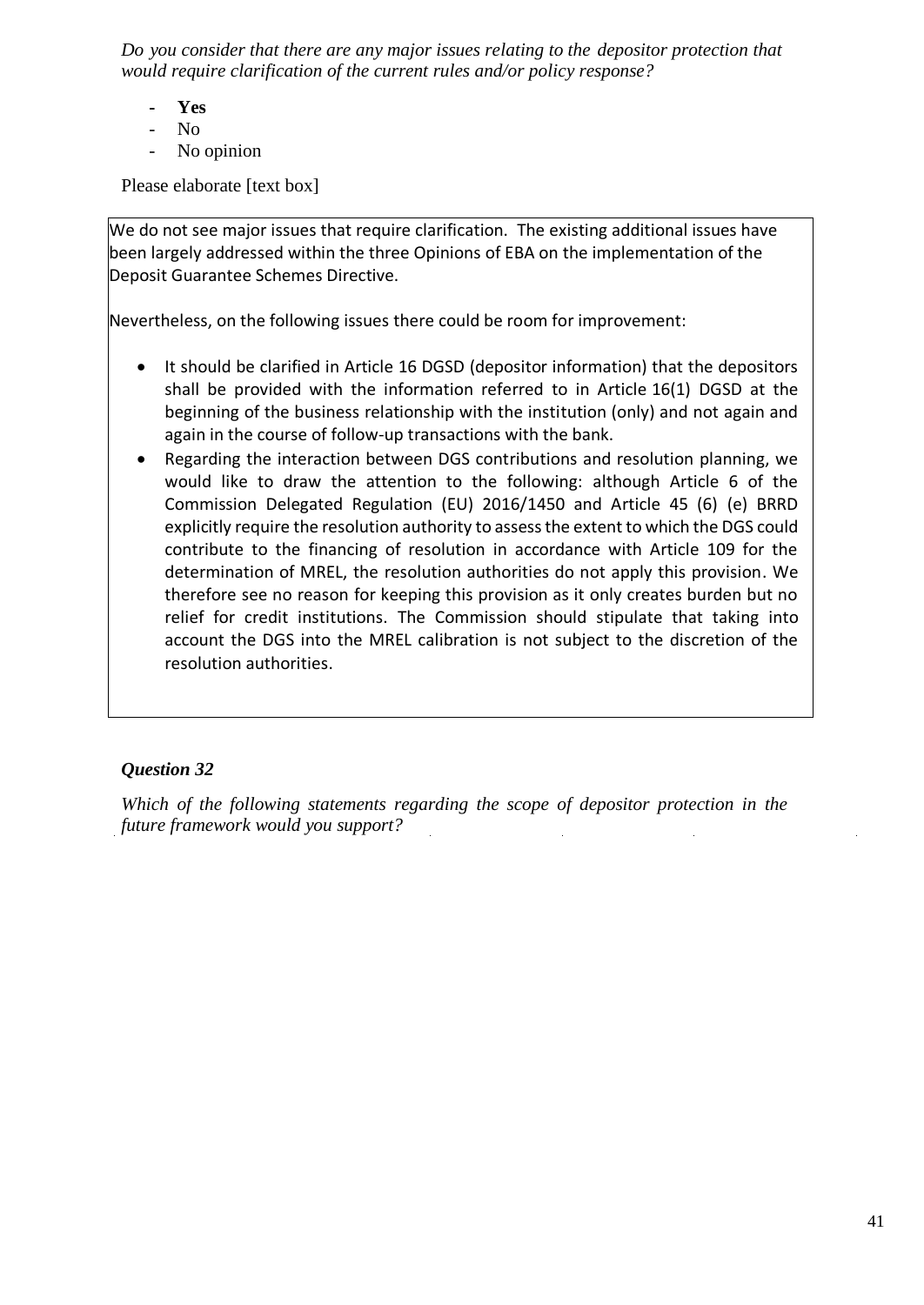|                                                                                                                                                                                                                                                                                                 | Agree | Disagree                | Do not know / No<br>opinion |
|-------------------------------------------------------------------------------------------------------------------------------------------------------------------------------------------------------------------------------------------------------------------------------------------------|-------|-------------------------|-----------------------------|
| The standard protection of EUR 100 $\bm{X}$<br>000 per depositor, per bank across the<br>EU is sufficient.                                                                                                                                                                                      |       |                         |                             |
| The identified differences in the level<br>of protection between Member States<br>should be reduced, while taking into<br>account national specificities.                                                                                                                                       |       |                         | $\overline{\mathbf{X}}$     |
| Deposits of public and local authorities<br>should also be protected by the DGS.                                                                                                                                                                                                                |       | $\overline{\mathbf{X}}$ |                             |
| Client funds of e-money institutions.<br>payment institutions and investment<br>firms deposited in credit institutions<br>should be protected by a DGS in all<br>Member States to preserve clients'<br>and contribute to the<br>confidence<br>developments in innovative financial<br>services. |       | $\mathbf X$             |                             |

*Please elaborate on any of the above statements, including any supporting documentation (where available), or add other suggestions concerning the depositor protection in the future framework: [text box]* 

The DGSD has set harmonised and sufficient standards for European DGSs and considers national specificities in an adequate way. The EBA opinions have not identified any major weaknesses in DGSs operations under DGSD rules.

The financial means paid to DGSs serve a political aim to protect covered deposits due to the justified preference given to respective depositors, natural persons, and SMEs below 100.000 EUR. For these depositors covered deposits are of high importance and decide the fate of the individual financial situation or viability of the SME.

We do not believe that a protection should apply to public and local authorities, and e-money institutions, payment institutions and investment firms. As elaborated under Question 6, contributions to DGS are already challenging for credit institutions given the long lasting lowinterest environment and recent payouts have already put pressure on some DGS and their contributors in certain member states. Article 5(2)(b) DGSD already provides the national discretion to include deposits held by local authorities with an annual budget of up to EUR 500 000 up to the coverage level laid down in Article 6 DGSD. This assimilates the statues of small local authorities to SMEs.

However, we do not think that beyond this category public and local authorities and the mentioned financial undertakings should be included in DGS and profit from "risk-free" deposits at the expense of other DGS members as the need of protection cannot be compared with natural persons or SMEs. The status of depositors can be considered as an expression of proportionality in the framework. Public and local authorities and the abovementioned financial institutions have access to information which retail clients (natural persons and SMEs) do not have, thus the flow of information justifies a different protection level. One additional reason as to why we do not think that public or local authorities and financial institutions should be protected by DGS funds is the risk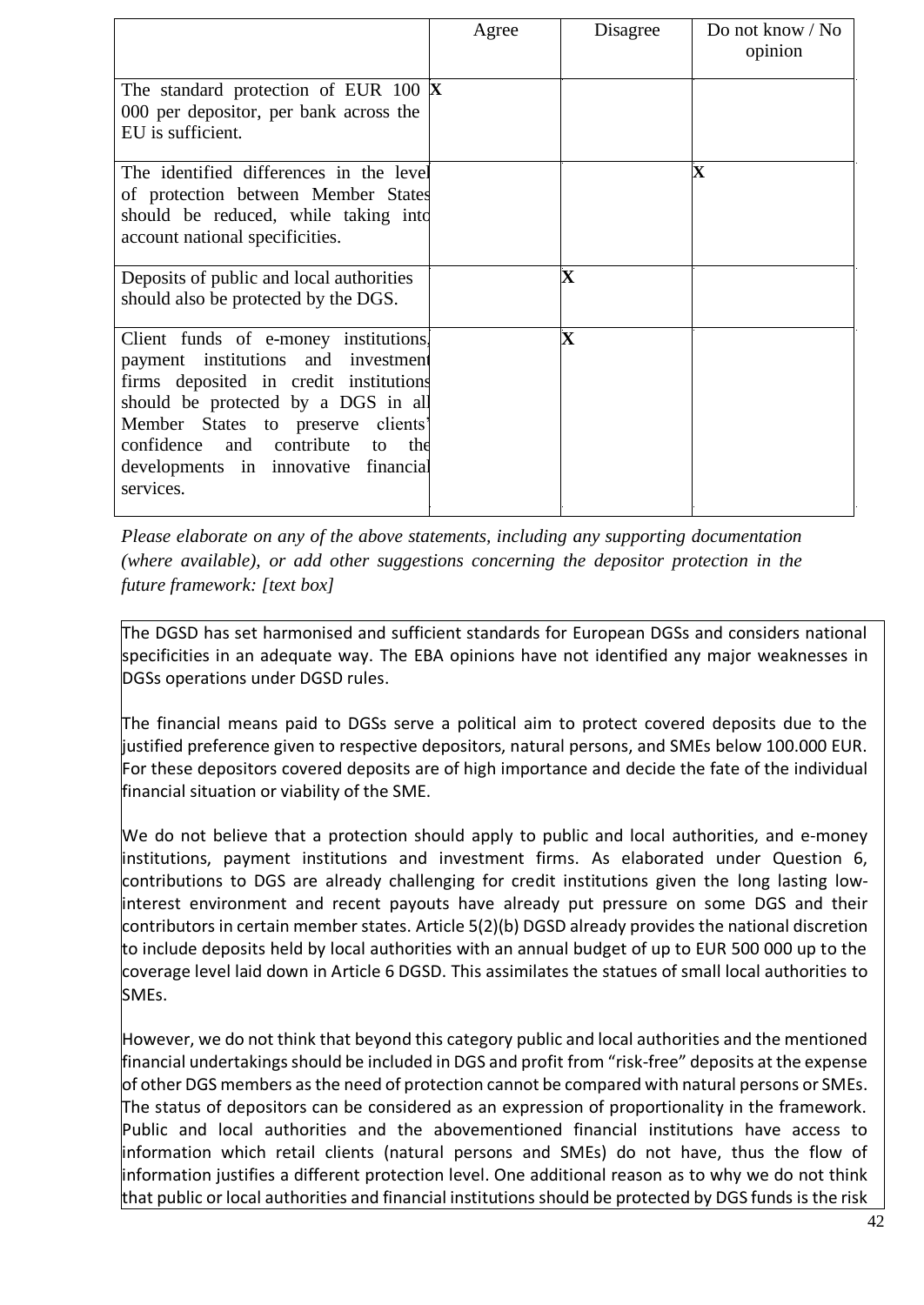of contagion to the financial system. Again, public or financial depositors should not be able to transfer their risk at the expense of the DGS and therefore of credit institutions. We therefore advocate maintaining the current possibility for Member States to include deposits of public and local authorities and e-money institutions, payment institutions and investment firms rather than a mandatory harmonized protection.

Adding additional groups of covered depositors would create substantial additional costs to the financial sector. In fact, it would significantly increase the target levels of national DGSs without any recognizable benefits from a financial stability perspective. This would result in a significant increase in contributions by banks undermining their efforts to invest in bank resilience and innovation.

## **Keeping depositors informed**

Depositor confidence can only be maintained when depositors have access to information about the protection of deposits and understand it well. Under the current rules, credit institutions shall inform actual and intending depositors about the protection of their deposits at the start of the contractual relationship, e.g. upon opening of the bank account, and onwards every year. To this end, credit institutions communicate a so-called depositor information sheet, which includes information about the DGS in charge of protecting their deposits and the standard coverage of their deposits. Depositors receive such communication in writing, either on paper, if they so request, or by electronic means (via internet banking, e-mails, etc.).

## *Question 33*

*Which of the following statements regarding the regular information about the protection of deposits do you consider appropriate?*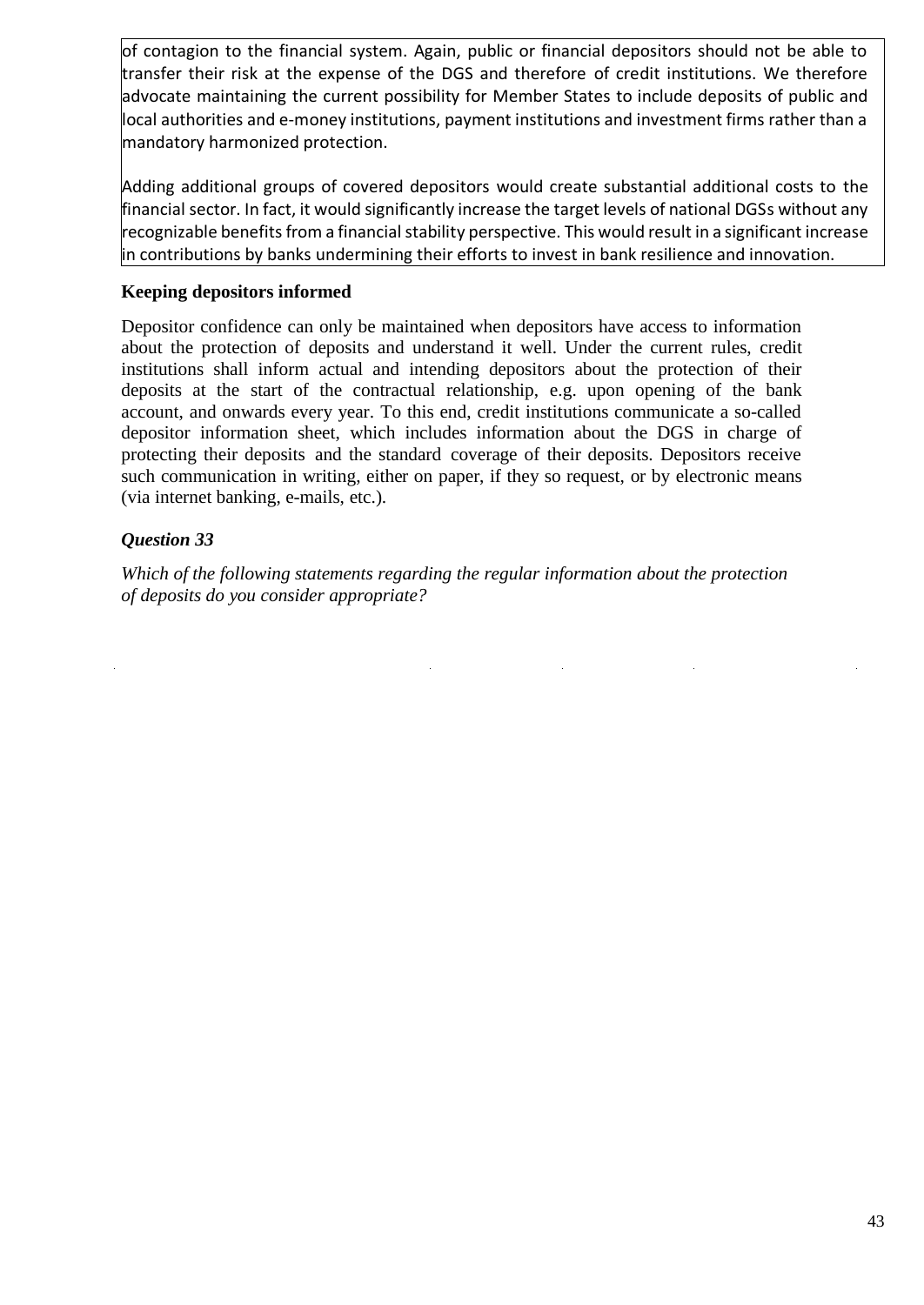|                                                                                                                                                                     | Agree | Disagree    | Do not know / No<br>opinion |
|---------------------------------------------------------------------------------------------------------------------------------------------------------------------|-------|-------------|-----------------------------|
| It is useful for depositors to receive<br>information about the conditions of the<br>protection of their deposits every year.                                       |       |             | $\mathbf X$                 |
| It would<br>useful<br>be<br>even more<br>t d<br>regularly inform depositors when part<br>of or all of their deposits are not<br>covered. $50$                       |       | $\mathbf X$ |                             |
| The<br>rules<br>deposito <sub>1</sub> <b>X</b><br>current<br>on<br>information are sufficient for depositors<br>to make informed decisions about their<br>deposits. |       |             |                             |
| It is costly to mail such information $X$<br>electronic<br>when<br>of<br>means<br>communication are available.                                                      |       |             |                             |
| Digital communication could improve $X$<br>the information available to depositors<br>and help them understand the risks<br>related to their deposits.              |       |             |                             |

*Please elaborate on any of the above statements, including any supporting documentation (where available) or ideas to improve the information disclosure, or add other suggestions concerning the depositor information in the future framework: [text box]* 

We do not consider it necessary or useful to inform depositors when part of or all of their deposits are not covered. We consider it sufficient to publish all relevant information on the website, without contacting customers individually and directly, but informing them through general communications sent by the banks on deposit insurance. Moreover, in most of the cases any such information would already be inaccurate when it reaches the customer, as deposits tend to change several times a day. This would require banks to constantly monitor all deposit accounts, determine which coverage level is applicable in a specific case and assess whether this coverage level has been exceeded or not. The added value from a customer perspective is doubtful, as in most cases she or he will only get outdated information.

From our experience it is sufficient to inform depositors actively only when starting the business relationship with the respective bank. After that such an information (i.e. the information sheet) should be made passively available at any time (website, paper form in branch) but should not be sent every year. Many customers (mis-)understand such an actively sent sheet either as a hint to financial difficulties of their bank, as undesirable spam or as not sustainable under environmental aspects (paper). Last, the risk of a deposit cannot be defined as its amount but is based on the financial soundness of the bank.

Any extension of the current depositor information framework would not bear any real benefit for depositors but only costs for credit institutions/DGSs. Rules regarding deposit protection are well known to clients and any diverging rules would rather create uncertainty for the covered depositors. Digital communication is useful but should never be mandatory due to the problems that come with

<sup>50</sup> This may be the case in situations where part of the deposits exceed the coverage level or where depositors are not eligible for depositor protection.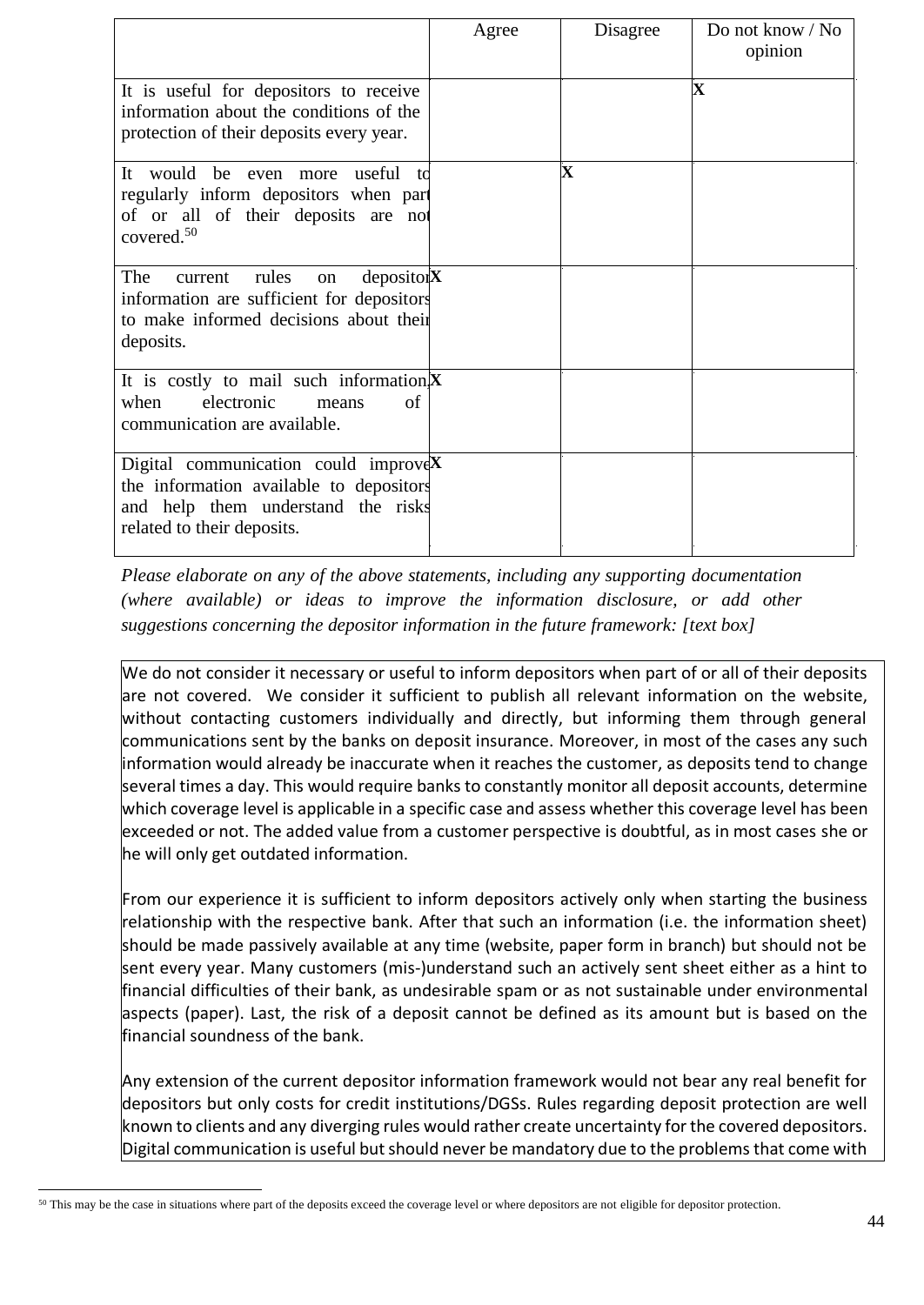clients who do not have internet access or do not wish to use digital communication but only as an alternative.

Using digital means of communication can help to improve the information available to depositors on the one hand and can save costs for the institutions on the other hand as mailing such information is at large expensive.

#### **Making depositor protection more robust, including via the creation of a common deposit insurance scheme in the banking union**

Currently, national deposit guarantee schemes (DGSs) are responsible for protecting and reimbursing depositors. DGSs are funded primarily by annual contributions of the national banking sectors. By 3 July 2024, the available financial means of each DGS must reach a target level of 0.8% of the amount of the covered deposits of its members.

The 2015 [Commission](https://ec.europa.eu/info/publications/commission-proposal-european-deposit-insurance-scheme-edis_en) proposal to establish an EDIS for bank deposits in the banking [union](https://ec.europa.eu/info/publications/commission-proposal-european-deposit-insurance-scheme-edis_en) builds on the system of the national DGS funds and enhances the mutualisation across the private sector in the banking union. It aims to ensure that the level of depositor confidence in a bank would not depend on the bank's location. It also reduces the vulnerability of national DGSs to large local shocks and weakens the link between banks and their national sovereigns.

Since 2015, discussions are ongoing on completing the [third pillar of the banking union \(i.](https://ec.europa.eu/info/business-economy-euro/banking-and-finance/banking-union/european-deposit-insurance-scheme_en)  [e. a common deposit guarantee scheme\)](https://ec.europa.eu/info/business-economy-euro/banking-and-finance/banking-union/european-deposit-insurance-scheme_en) in the Council's Ad Hoc Working Party, High Level Working Group set up by the Eurogroup and in the European Parliament. Most recently, the set-up and features of a possible compromise on a first stage common deposit insurance scheme focusing on liquidity provision were discussed at [political level.](https://www.consilium.europa.eu/media/41644/2019-12-03-letter-from-the-hlwg-chair-to-the-peg.pdf)<sup>51</sup> In a nutshell, on the basis of these discussions, a common scheme could rely on the existing national DGSs and be complemented by a central fund to reinsure national systems.<sup>52</sup> This first stage of EDIS based on liquidity support could be followed by steps towards a fully-fledged EDIS with loss-sharing, which would ensure an alignment between control (supervision and resolution) and liability (deposit protection), and further reduce the nexus between banks and sovereigns.

## *Question 34*

*In terms of financing, does the current depositor protection framework achieve the objective of ensuring financial stability and depositor confidence, and is it appropriate in terms of cost-benefit for the national banking sectors?* 

<sup>51</sup> Letter by the High-Level Working Group on a European Deposit Insurance Scheme (EDIS) Chair to the President of the Eurogroup, 3 December 2019.

 $52$  Various designs and parameters could be envisaged, pertaining to – among other things – (i) the allocation of the funds between the central fund and the national DGSs, as well as a cap on the central fund or on mandatory lending, (ii) the build-up phase of the fund and the mandatory lending component, (iii) interest rates, maturities and repayment of the loans, or (iv) the overall scope of the scheme.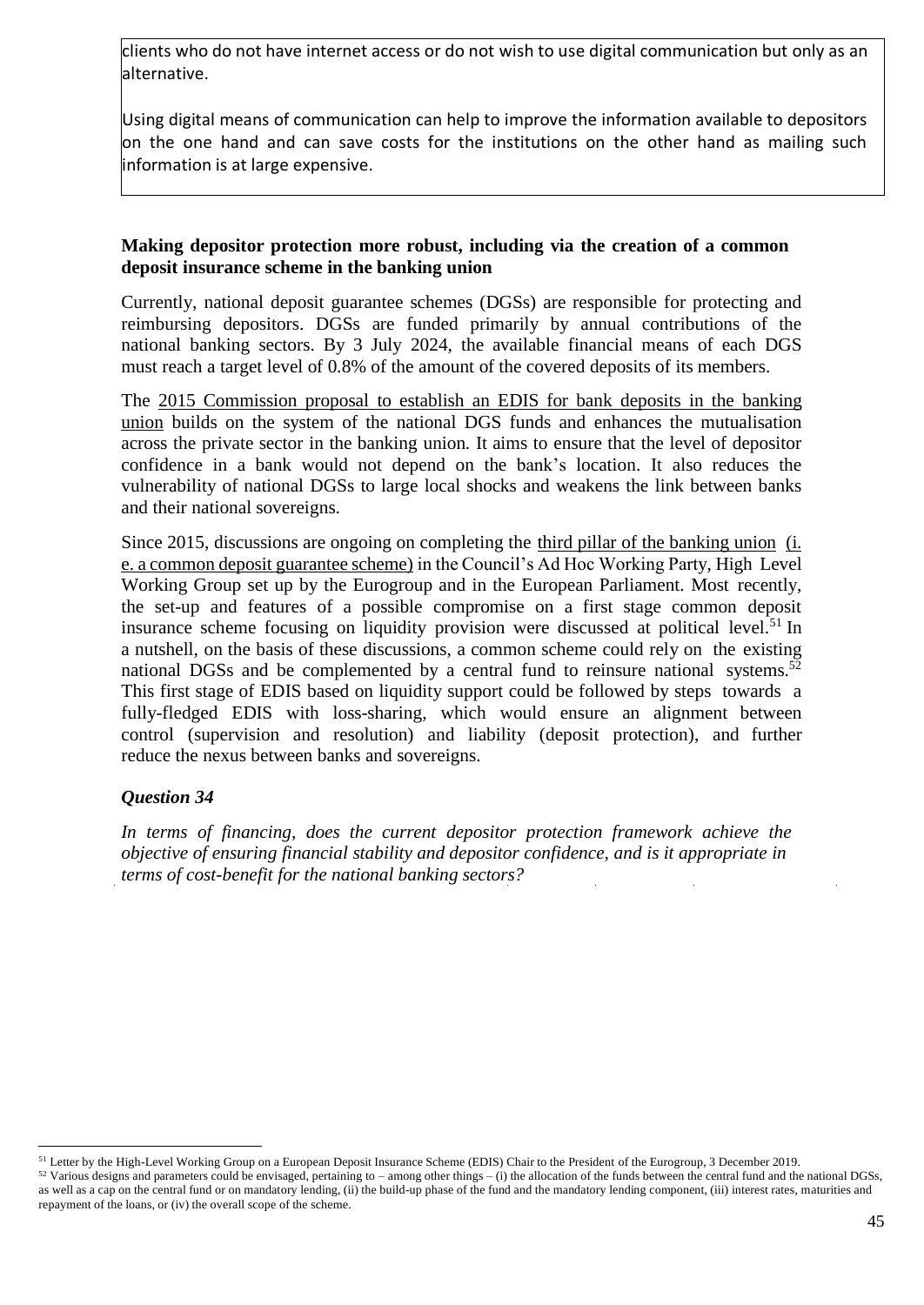|                                                                                                                                                                                                                | Agree | Disagree | Do not know $\sqrt{ }$<br>No opinion |
|----------------------------------------------------------------------------------------------------------------------------------------------------------------------------------------------------------------|-------|----------|--------------------------------------|
| The current depositor framework achieves the X<br>objective of ensuring financial stability and<br>depositor confidence.                                                                                       |       |          |                                      |
| The cost of financing of the DGS up to the current X<br>target level of 0.8 % of covered deposits is<br>proportionate, taking into account the objective to<br>ensure robust and credible depositor insurance. |       |          |                                      |
| A target level in a Member State could be adapted<br>to the level of risk of its banking system.                                                                                                               |       |          | X                                    |

*Please elaborate on the above statements, including any supporting documentation (where available), or add other suggestions concerning the financing of the DGS in the future framework: [text box]* 

The existing DGS framework already protects depositors and provides for depositor confidence and financial stability. From our practical experience since the introduction of the DGSD it is sufficient to finance those measures the respective DGS/IPS is mandated for. Noteworthy doubts about financial stability and depositor confidence did not come up.

## *Question 35*

l,

*Should any of the following provisions of the current framework be amended, and if so how?*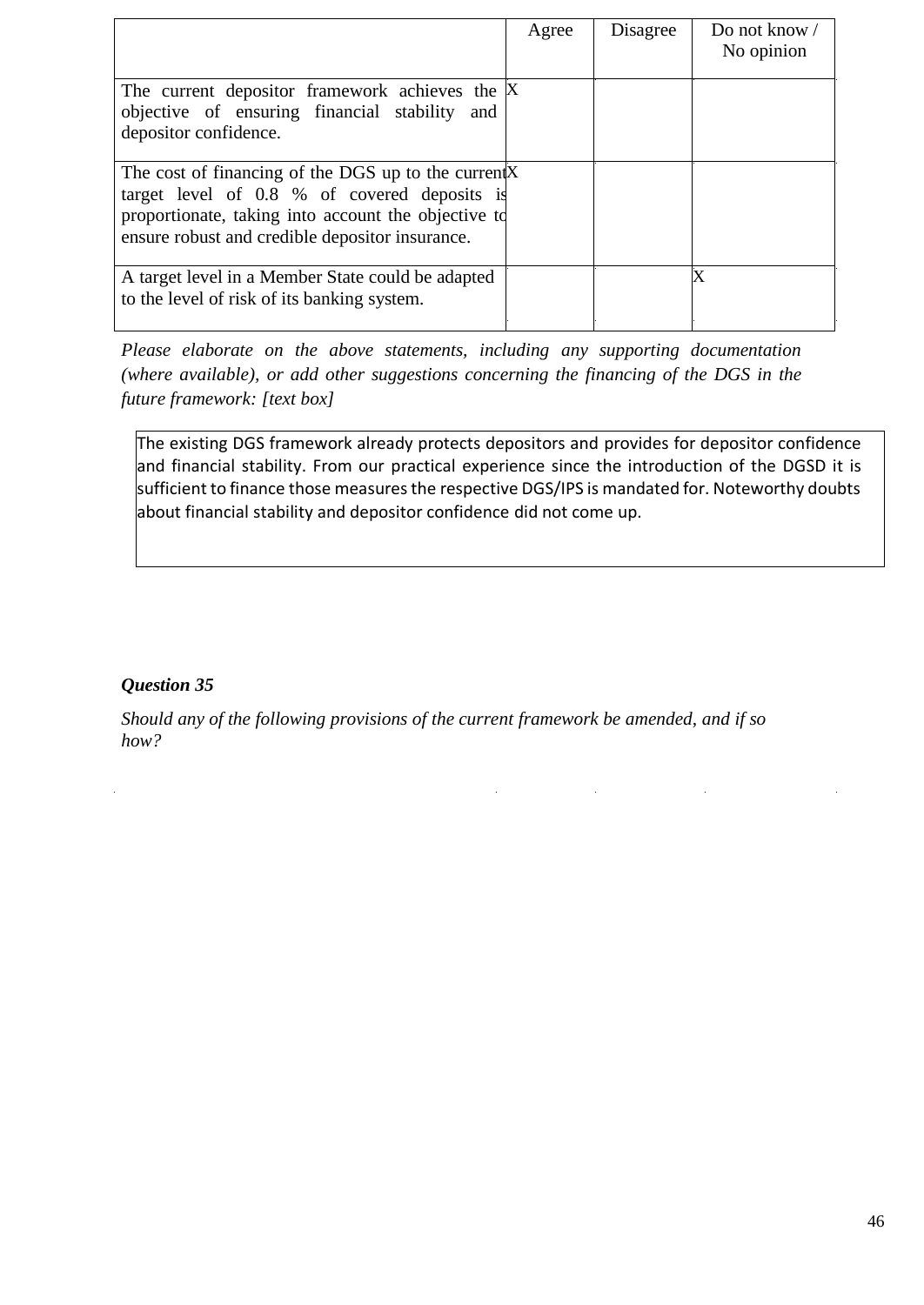|                                                                                                                                                                                   | Yes | No                      | Do not know $\sqrt{ }$<br>No opinion |
|-----------------------------------------------------------------------------------------------------------------------------------------------------------------------------------|-----|-------------------------|--------------------------------------|
| Financing of the $DGS^{53}$                                                                                                                                                       |     | $\overline{\mathbf{X}}$ |                                      |
| The DGS's strategy for investing their financial<br>means $54$                                                                                                                    |     | $\overline{\mathbf{X}}$ |                                      |
| The sequence of use of the different funding<br>sources of a DGS (available financial means)<br>extraordinary contributions, alternative funding<br>$arrangements)$ <sup>55</sup> |     | $\overline{\textbf{X}}$ |                                      |
| The transfer of contributions in case a bank<br>changes its affiliation to a $DGS^{56}$                                                                                           |     |                         | $\mathbf X$                          |

*Please elaborate on the above, including any supporting documentation (where available), or add other suggestions concerning the above or other elements of the future framework: [text box]* 

Deposit guarantee systems must be a tool to give confidence to depositors that their deposits are protected and that they will be able to access their deposits at all times without long interruption. The focus should be on securing this objective.

The main rule should be that the system is built in a way which makes sure that a DGS can handle payments to depositors without resorting to funding of the members of the DGS. This is necessary to avoid unintended spill-over effects of limited bank failures to the whole banking system which could trigger a systemic shock. Also, investor confidence is secured and funds may continue to be raised from the market when there is no expectation of (future) losses, regardless whether those where already occurred or at the moment expected.

Moreover, for any DGS, operational flexibility in determining the most appropriate sources of funding for each crisis solution is essential for financial stability.

The current provisions on the financing of the DGS, its investment strategy and the sequence of the use of the funding sources are suitable.

National DGSs, after having reached their target level, should be adequate for the purposes of depositor protection. It should not be the case, except perhaps in clearly stated extraordinary situations, that banks' contributions to DGS continue after the target level is reached (excluding the impact of increasing level of covered deposits).

The rules on transfer of contributions needs to be improved as they lack clarity in terms of the precise amount to be transferred. Reference is being made to the respective EBA opinion.

Regarding the sequence of the different funding sources of a DGS, we believe more options are useful but no essential amendments of the framework in this regard are necessary.

<sup>53</sup> Article 10 DGSD

<sup>54</sup> Article 10 DGSD

<sup>55</sup> Article 11 DGSD <sup>56</sup> Article 11 DGSD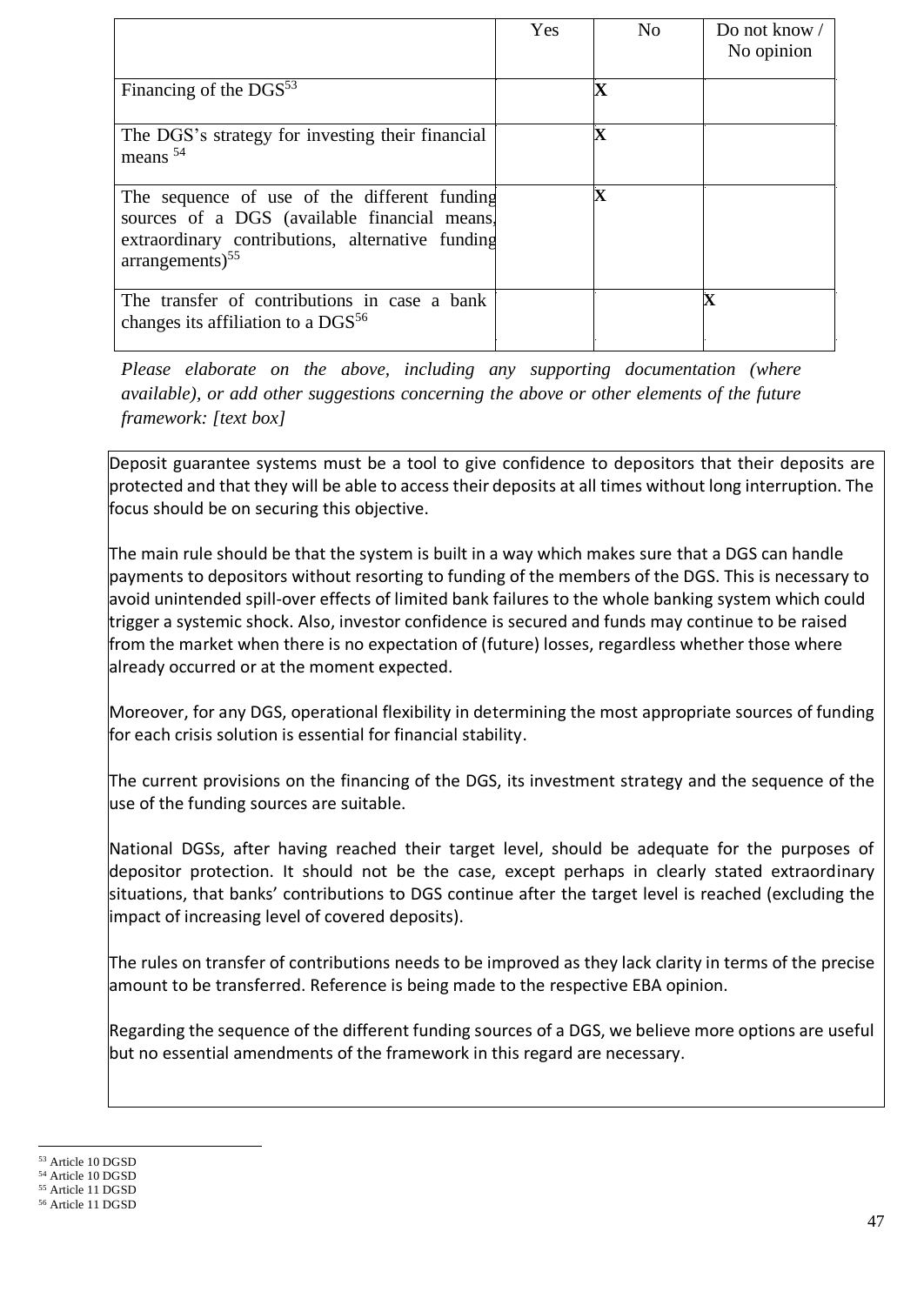# *Question 36 57*

|  |  | Which of the following statements regarding EDIS do you support? |
|--|--|------------------------------------------------------------------|

|                                                                                                                                                                                                                                                                       | Agree | Disagree                | Do not know /<br>No opinion |
|-----------------------------------------------------------------------------------------------------------------------------------------------------------------------------------------------------------------------------------------------------------------------|-------|-------------------------|-----------------------------|
| It is preferable to maintain the national protection<br>of deposits, even if this means that national<br>budgets, and taxpayers, are exposed to financial<br>risks in case of bank failure and may create<br>obstacles to cross-border activity <sup>58</sup>         |       |                         | $\mathbf X$                 |
| From the depositors' perspective, a common<br>scheme, in addition to the national DGSs, is<br>essential for the protection of deposits and<br>financial stability in the euro area.                                                                                   |       |                         | $\mathbf X$                 |
| From the credit institutions' perspective,<br>common scheme is more cost-effective than the<br>current national DGSs if the pooling effects of the<br>increased firepower <sup>59</sup> are exploited.                                                                |       | $\overline{\mathbf{X}}$ |                             |
| From the perspective of the EU Single Market,<br>EDIS could exceptionally be used in the non-<br>banking union Member States as an extraordinary<br>lending facility in circumstances such as systemic<br>crises and if justified for financial stability<br>reasons. |       |                         | $\overline{\mathbf{X}}$     |

*Please elaborate on any of the above statements, including any supporting documentation, or add suggestions on how to achieve the objective of financial stability in the European Union and the integrity of the Single Market: [text box]* 

The members of the EACB have doubts that an EDIS would per se be more cost-efficient if the alleged increased fire-power, or better the increased loss-mitigating capacity is exploited. There are good reasons to believe that rather the contrary would be the case (higher administration cost, more payout cases than currently on national level). A higher cost-efficiency of EDIS would therefore be a precondition commonly demanded for the support of EDIS and not a common presumption.

# *Question 37*

*In relation to a possible design of EDIS, which of the following statements do you support?* 

<sup>57</sup> Question 36 of the technical part of this targeted consultation partly corresponds to question 10 of the general public consultation

<sup>&</sup>lt;sup>58</sup> The obstacles to cross-border activity may arise because, under Article 8(5)(e) and 14(2) DGSD, cross-border deposits located in branches are protected in the country of registration of the bank and, in the event of payout, may be subject to reimbursement longer than 7 working days.

<sup>&</sup>lt;sup>59</sup> At face value, a common scheme with a target level lower than 0.8% of covered deposits in the euro area can ensure the same level of protection as the current network of national DGSs. The assessment of the so-called pooling effect could allow to lower the bank contributions to the national DGSs.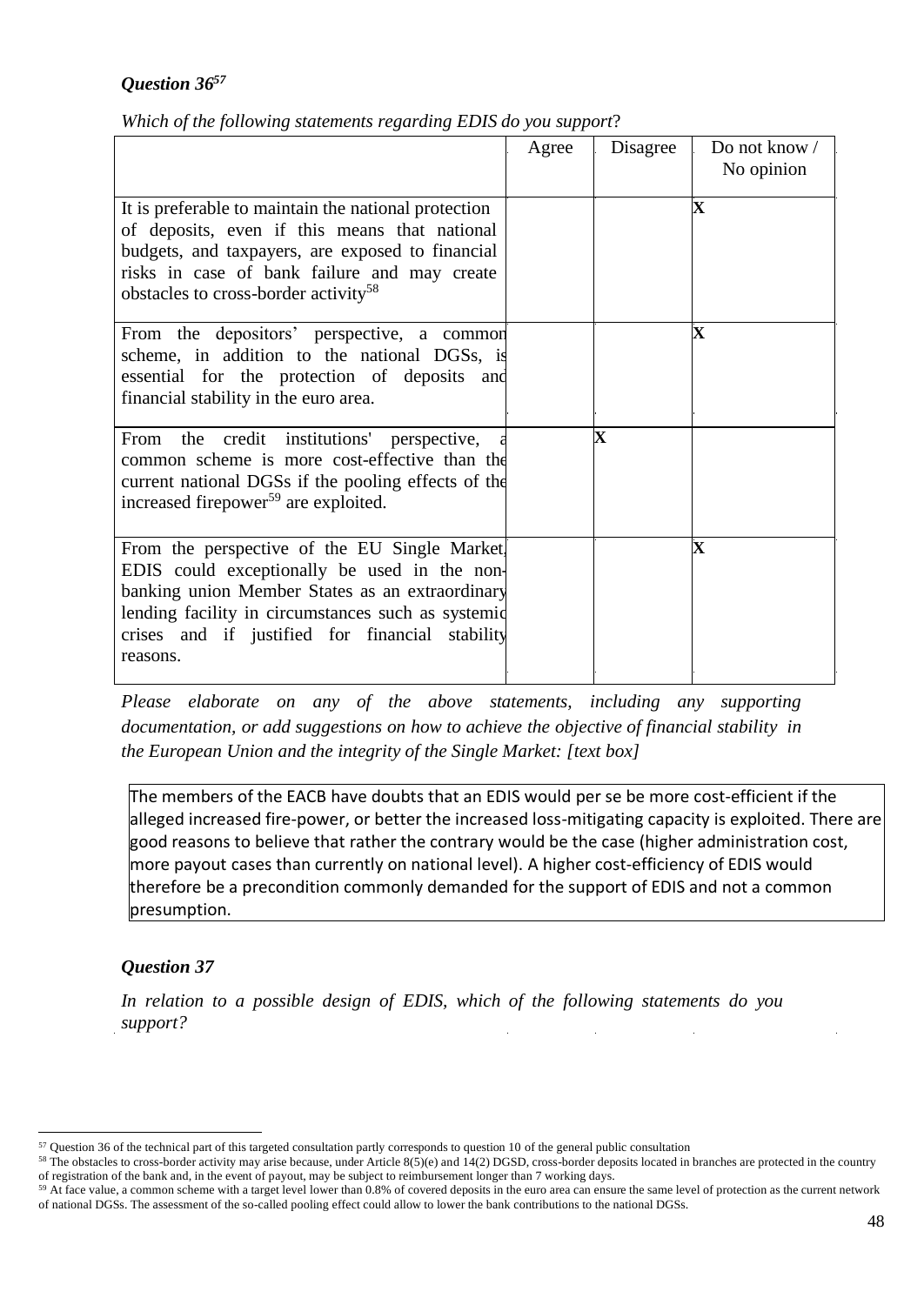|                                                                                                                                                     | Agree | Disagree | Do not know /<br>No opinion |
|-----------------------------------------------------------------------------------------------------------------------------------------------------|-------|----------|-----------------------------|
| As a first step, a common scheme provides only<br>liquidity support subject to the agreed limits to<br>increase a mutual trust among Member States. |       |          | X                           |
| At least a part of the funds available in national<br>DGSs is progressively transferred to a central<br>fund.                                       |       |          | Х                           |
| If the central fund is depleted, all banks within the<br>banking union contribute to its replenishment over a<br>certain period.                    |       |          | X                           |
| Loss coverage is an essential part of a common<br>scheme, at least in the long term.                                                                |       |          | X                           |

*Please elaborate on any of the above statements, including any supporting documentation, or add suggestions concerning a possible design, including benefits and disadvantages as well as potential costs thereof: [text box]* 

The members of the EACB have doubts that an EDIS would per se be more cost-efficient if the alleged increased fire-power, or better the increased loss-mitigating capacity is exploited. There are good reasons to believe that rather the contrary would be the case (higher administration cost, more payout cases than currently on national level). A higher cost-efficiency of EDIS would therefore be a precondition commonly demanded for the support of EDIS and not a common presumption.

# *Question 38*

*Which of the following statements regarding the possible features of EDIS do you support?*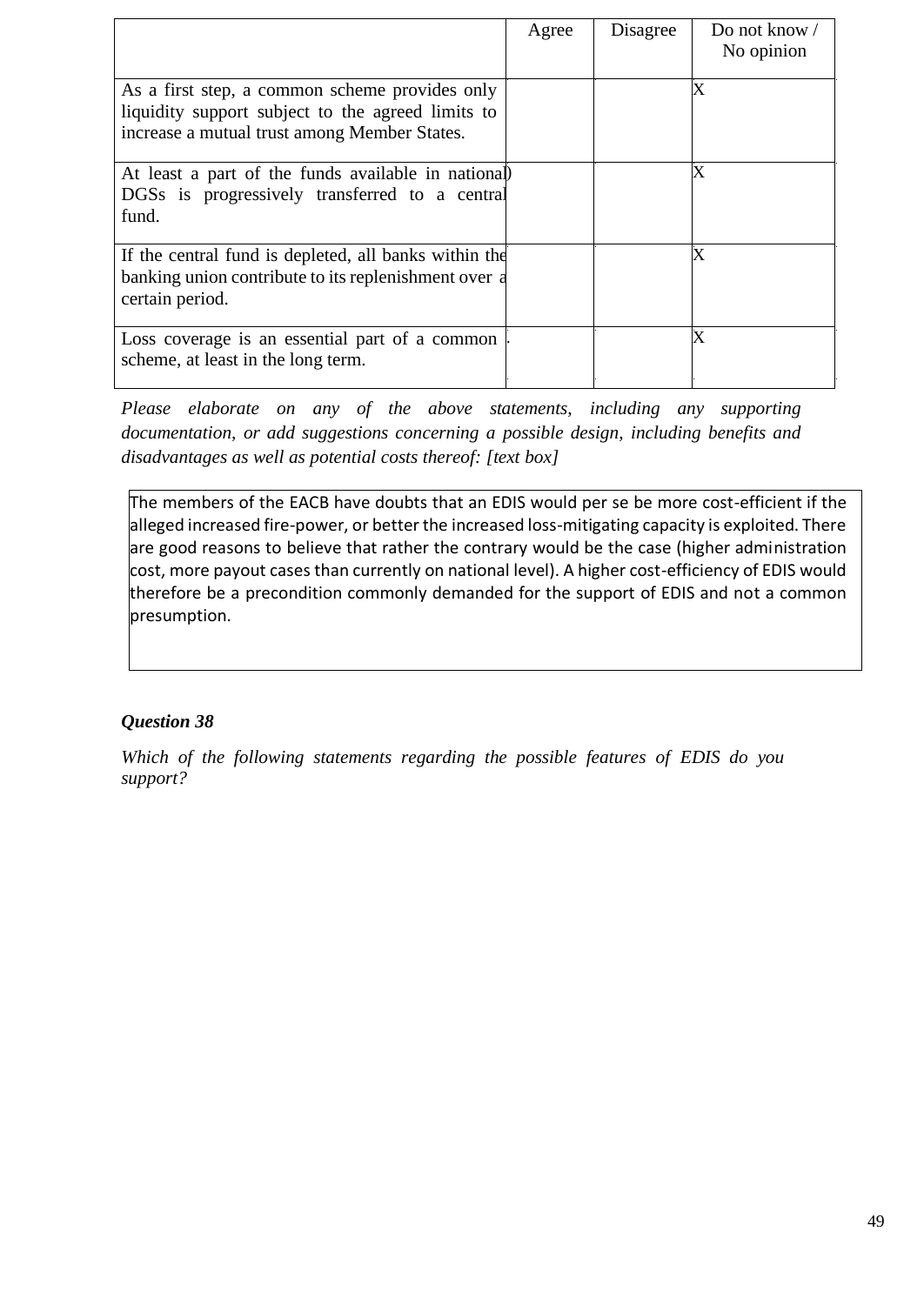|                                                                                                                                                                                         | Agree | Disagree | Do not know /<br>No opinion |
|-----------------------------------------------------------------------------------------------------------------------------------------------------------------------------------------|-------|----------|-----------------------------|
| Setting a limit (cap) on the liquidity<br>from<br>the central<br>fund<br>is<br>support<br>appropriate to prevent the first mover<br>advantage. <sup>60</sup>                            |       |          | Х                           |
| Any bank that is currently a member of a<br>national DGS is also part of the common<br>scheme.                                                                                          |       |          | X                           |
| The central fund should be allocated 50% or<br>more and the national DGS 50% or less of<br>the total resources.                                                                         |       |          | $\overline{\text{X}}$       |
| Appropriate governance rules and interest<br>rates provide the right incentive for the<br>repayment of the liquidity support, while<br>taking into account their procyclical<br>impact. |       |          | X                           |
| The central fund also covers the options<br>national<br>discretions<br>and<br>currently<br>applicable in the Member States.                                                             |       |          | $\rm\overline{X}$           |
| scheme<br>provides<br>A<br>for<br>common<br>transitional period from liquidity support<br>towards the loss coverage with a view to<br>breaking the sovereign-bank nexus.                |       |          | X                           |

Please elaborate on any of the above statements, including any supporting documentation, or add suggestions concerning possible features of such a common scheme: [text box]

The members of the EACB have doubts that an EDIS would per se be more cost-efficient if the alleged increased fire-power, or better the increased loss-mitigating capacity is exploited. There are good reasons to believe that rather the contrary would be the case (higher administration cost, more payout cases than currently on national level). A higher cost-efficiency of EDIS would therefore be a precondition commonly demanded for the support of EDIS and not a common presumption.

## *Question 39*

*Under the current Commission's proposal on EDIS, a common scheme would co-exist with the Single Resolution Fund. Against the background of the general macroeconomic and financial environment for banks and subject to the cost benefit analysis, do you think that synergies<sup>61</sup> between the two funds should be explored to further strengthen the* firepower of the crisis management framework and to reduce the costs for the banking sector?

*In that respect, which of the following statements do you support?* 

<sup>60</sup> In this context, the first-mover advantage means that one DGS depletes all funds as an initial beneficiary and, consequently, is better off than other DGSs <sup>61</sup> Such synergies could take the form of bilateral loan commitments, guarantees, or possibly a merger of the two funds.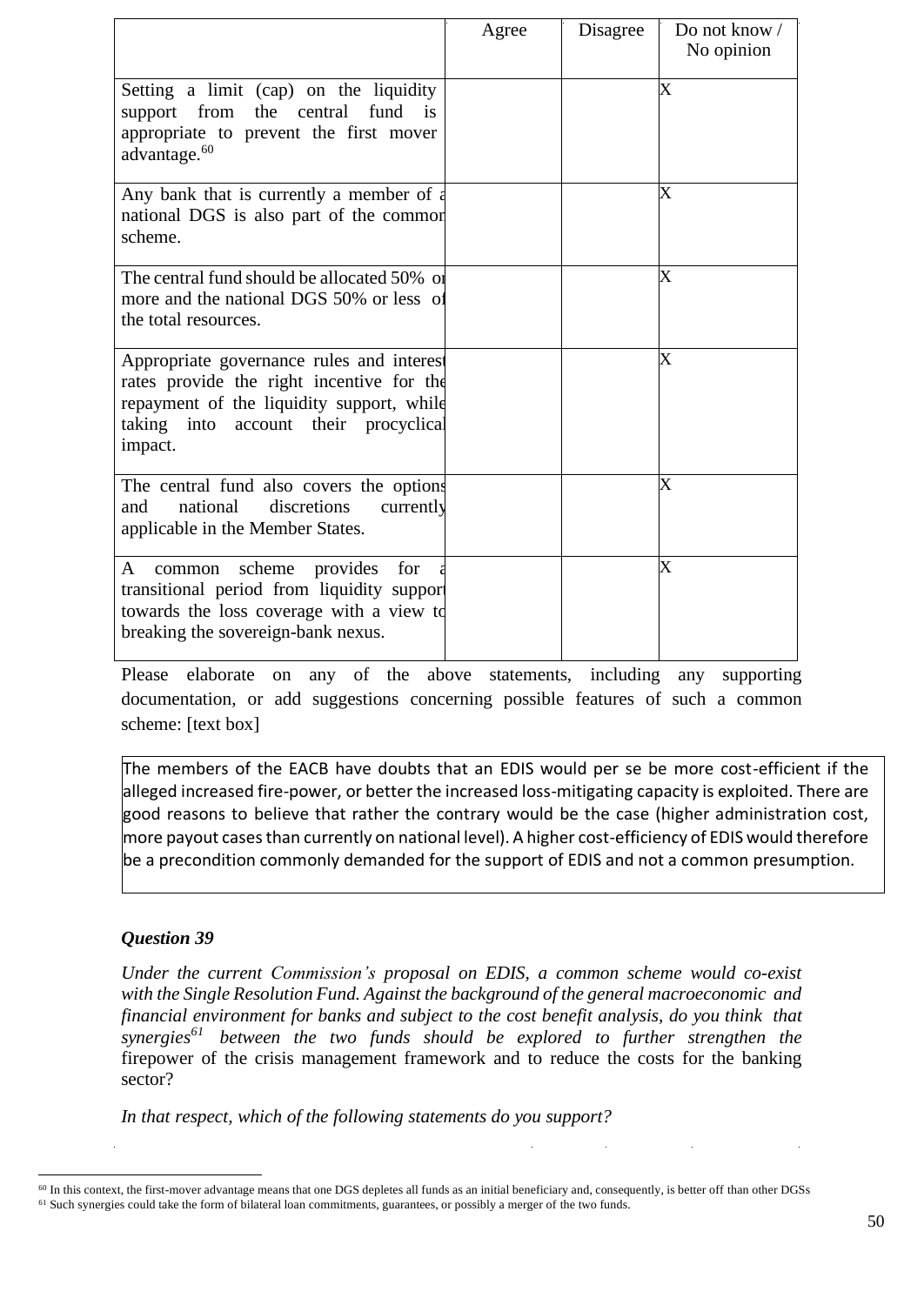|                                                                                                                                     | Agree | Disagree    | Do not<br>$\text{know } / \text{No}$<br>opinion |
|-------------------------------------------------------------------------------------------------------------------------------------|-------|-------------|-------------------------------------------------|
| The Single Resolution Fund and EDIS should be<br>separate.                                                                          | X     |             |                                                 |
| The Single Resolution Fund should support EDIS<br>when the latter is depleted.                                                      |       | $\bf{X}$    |                                                 |
| Synergies between the two funds should be exploited.                                                                                |       |             | X                                               |
| Synergies between the two funds should be used to<br>reduce the costs of the crisis management framework<br>for the banking sector. |       |             | X                                               |
| Synergies between the two funds should be used to<br>strengthen the firepower of the crisis management<br>framework.                |       | $\mathbf X$ |                                                 |

*Please elaborate on the above, including any supporting documentation regarding the benefits and disadvantages of the above options as well as potential costs thereof: [text box]* 

The Single Resolution Fund and Deposit Protection should be separate. The funds in the DGS are meant to protect the depositors (covered deposits) and they should not be used for any other purpose.

Resources of the resolution and deposit protection fund pursue different goals. Notably, the deposit protection framework serves the purpose of consumer protection of deposits while the resolution fund serves the purpose of saving the taxpayer money. We reject a mix-up of these goals through mutual access or a merger of the funds. This would be at the expense of consumer protection.

Even the SRB has repeatedly stated that in the worst-case scenario, with regard to liquidity problems, even a resolution fund increased by the ESM backstop might not be sufficient. If deposit protection funds were to be accessed in this case, this would undermine the trust of depositors across the board and provoke a bank run.

In addition, merging the funds would mean merging the second and third pillars of the banking union. From a governance point of views this would raise concerns.

The overall aim of the legislation should be to have a well-functioning and reliable DGS which guarantees depositors' covered deposits, but which does not in itself, create a risk to financial stability. Unwanted and unexpected risks allow financial losses to spread through the financial system in an unanticipated way. If a DGS is constructed without adherence to certain necessary core principles, there is a risk for contagion which could trigger a systemic shock to the financial system. This happens if investors fear that their investments to a bank are in danger. The investor uncertainty created by ill-constructed and/or vague legal norms of the DGS might hinder recapitalization of a bank and cause severe liquidity and capital adequacy problems. To avoid this, it is of paramount importance that rules are unambiguous and clear and there are necessary guiding principles in place.